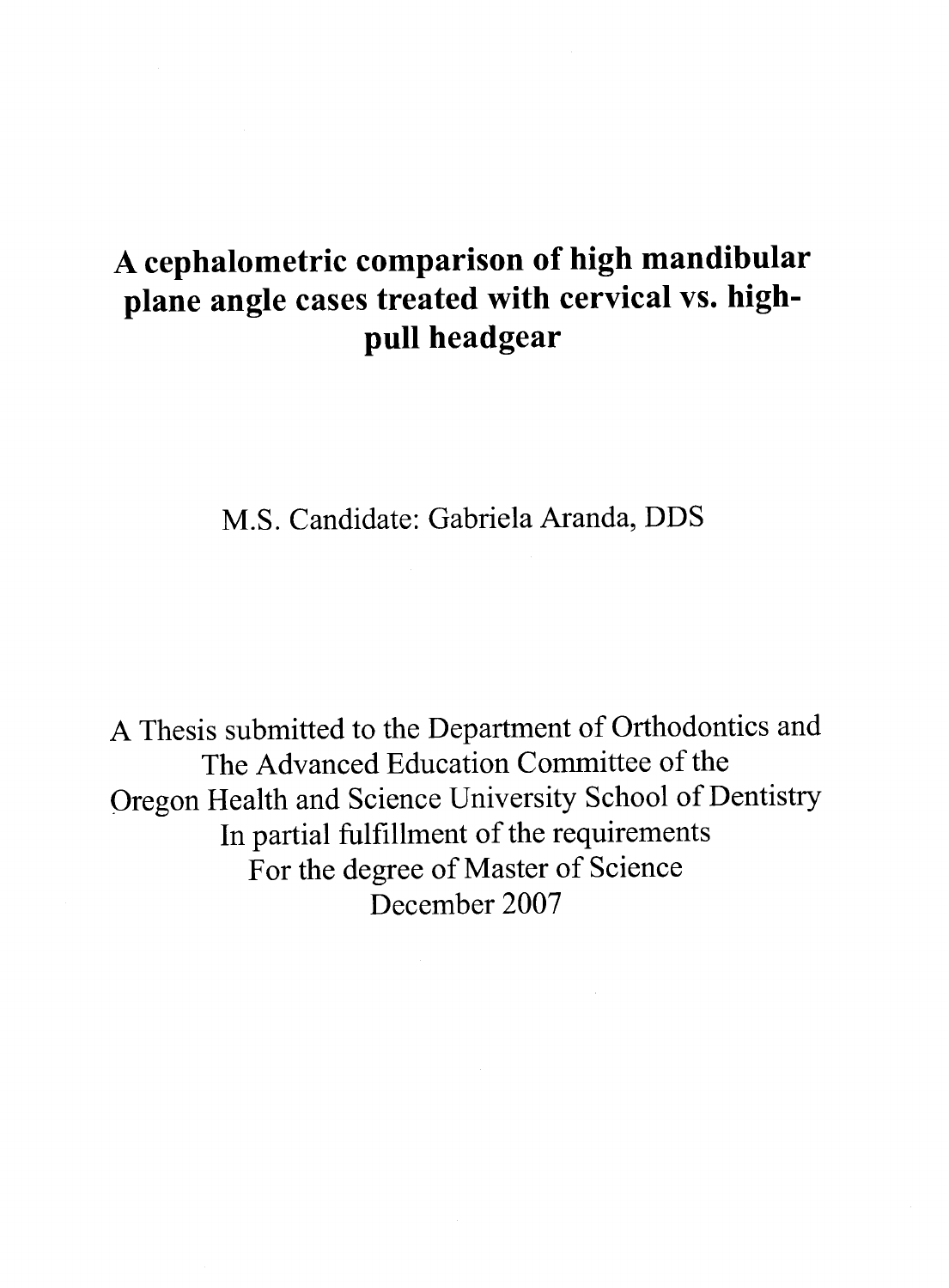## A Cephalometric Comparison of the Effects of Cervical and High-pull Headgear on High Mandibular Plane Angle Cases

A thesis presented by Gabriela Aranda In partial fulfillment for the degree of Master of Science in Orthodontics

December 2007

Master of Science in Orthodontics Research Committee

Larry M. Doyle, D.D.S. 1 Assistant Professor and Graduate Program Director Department of Orthodontics

.Bruce Fiske, D.M.D. Clinical Professor Department of Orthodontics

David A. Covell Jr.,  $Ph.D.$ ,  $D.S.$ Associate Professor and Chair Department of Orthodontics



Robert W.T. Myall, BDS, FDSRCS, FRCD(C), MD Professor of OMFS and Surgery Department of Oral and Maxillofacial Surgery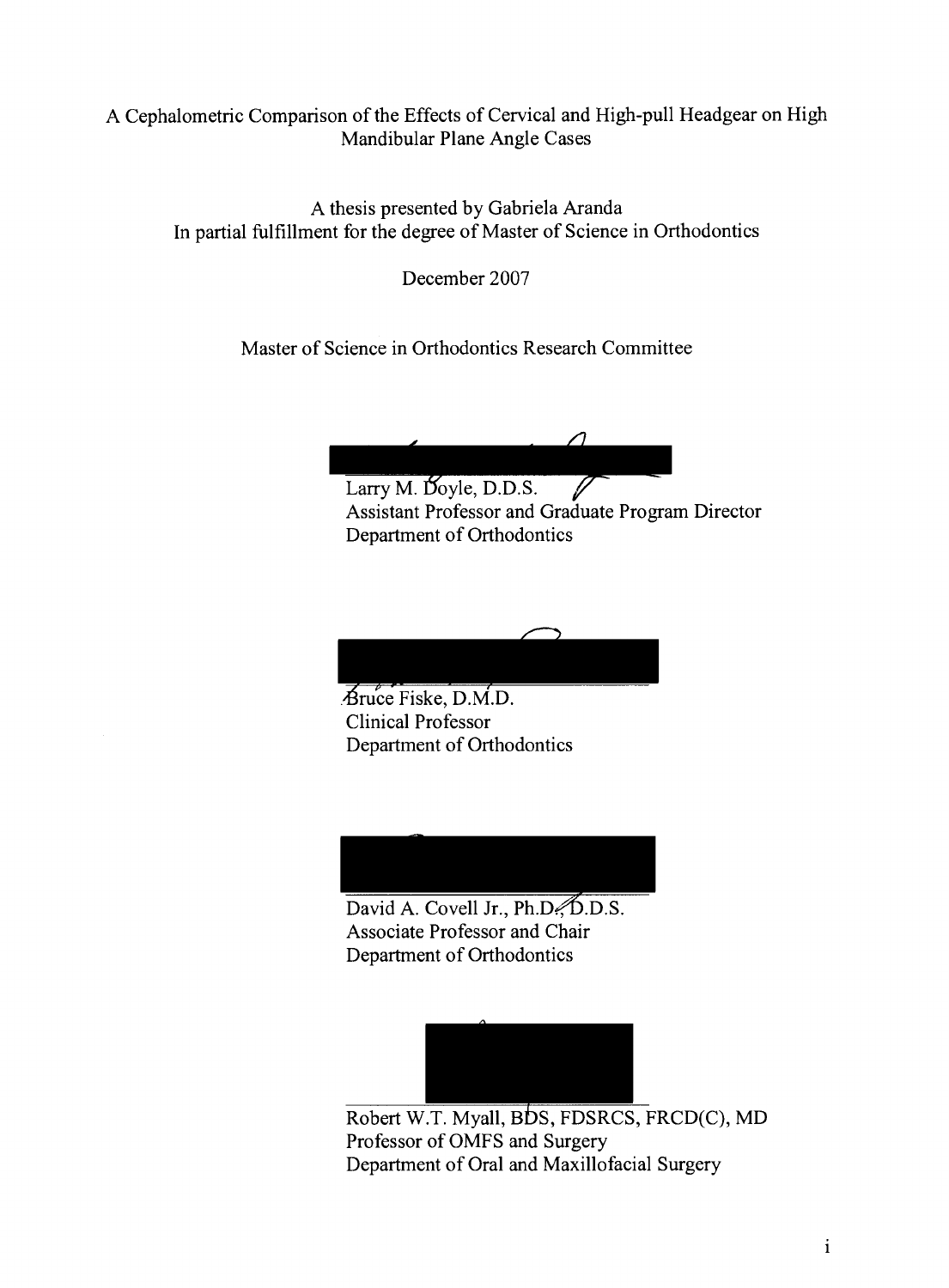### **ACKNOWLEDGEMENTS**

I would like to acknowledge and thank all of the people that have helped me throughout this endeavor.

To my mentor Dr. Larry Doyle, thank you for all of the guidance, support, and encouragement throughout this project. Your interest in providing knowledge is contagious.

To Dr. David Covell, thank you for the guidance and input into this project. The motivation that you provided was invaluable.

To Dr. Bruce Fiske, I am very grateful for the time and energy that you put into this thesis. Thank you for all your help with the editing and all of the helpful suggestions that you gave me.

To Dr. Robert Myall, than you for the support that you have always provided. Your willingness to readily participate in this process is admirable.

To Dr. Dave Cruikshank, Dr. Bruce Fiske, Dr. Andrea Laidlaw, and Dr. Daniel Philips thank you for allowing me into your practices and letting me look through your records.

To all of you and the rest of the faculty at OHSU thank you for providing me with some very valuable assets: Knowledge and the reason, and motivation to always keep learning.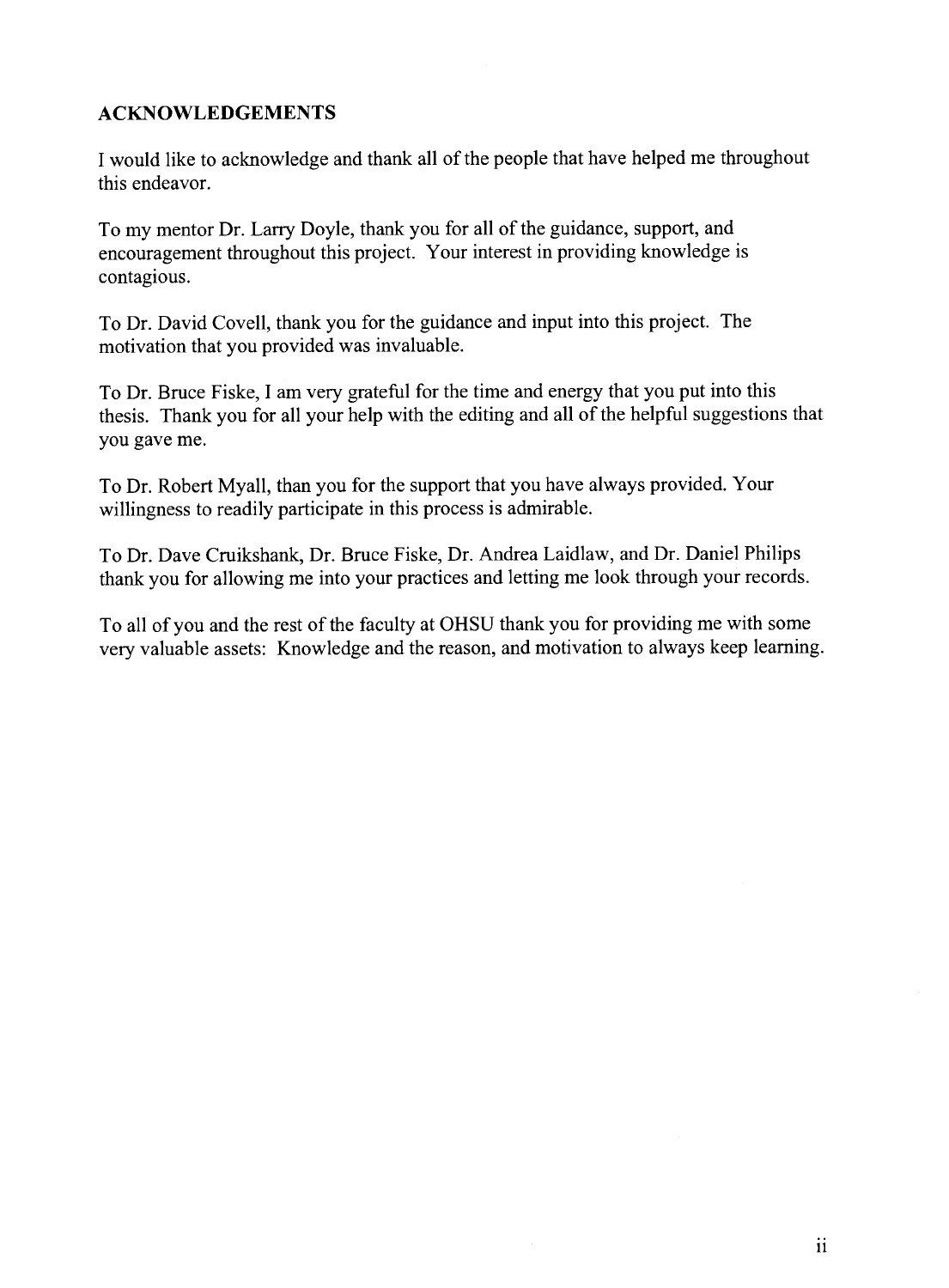| <b>TABLE OF CONTENTS</b> | Page           |
|--------------------------|----------------|
| Acknowledgements         | $\mathbf{ii}$  |
| List of Tables           | $\mathbf{V}$   |
| List of Figures          | vi             |
| Abstract                 | $\mathbf{1}$   |
| Introduction             | $\overline{2}$ |
| Review of Literature     | 7              |
| Materials and Methods    | 37             |
| <b>Case Selection</b>    | 37             |
| Subjects                 | 37             |
| Methods                  | 38             |
| Statistical analysis     | 41             |
| Error of Method          | 41             |
| Results                  | 42             |
| Discussion               | 43             |
| Limitations of the Study | 43             |
| Mandibular Plane Angle   | 45             |
| Y Axis                   | 45             |
| Occlusal Plane           | 47             |
| Palatal Plane            | 47             |
| <b>SNB</b>               | 48             |
| <b>SNA</b>               | 49             |
| <b>ANB</b>               | 49             |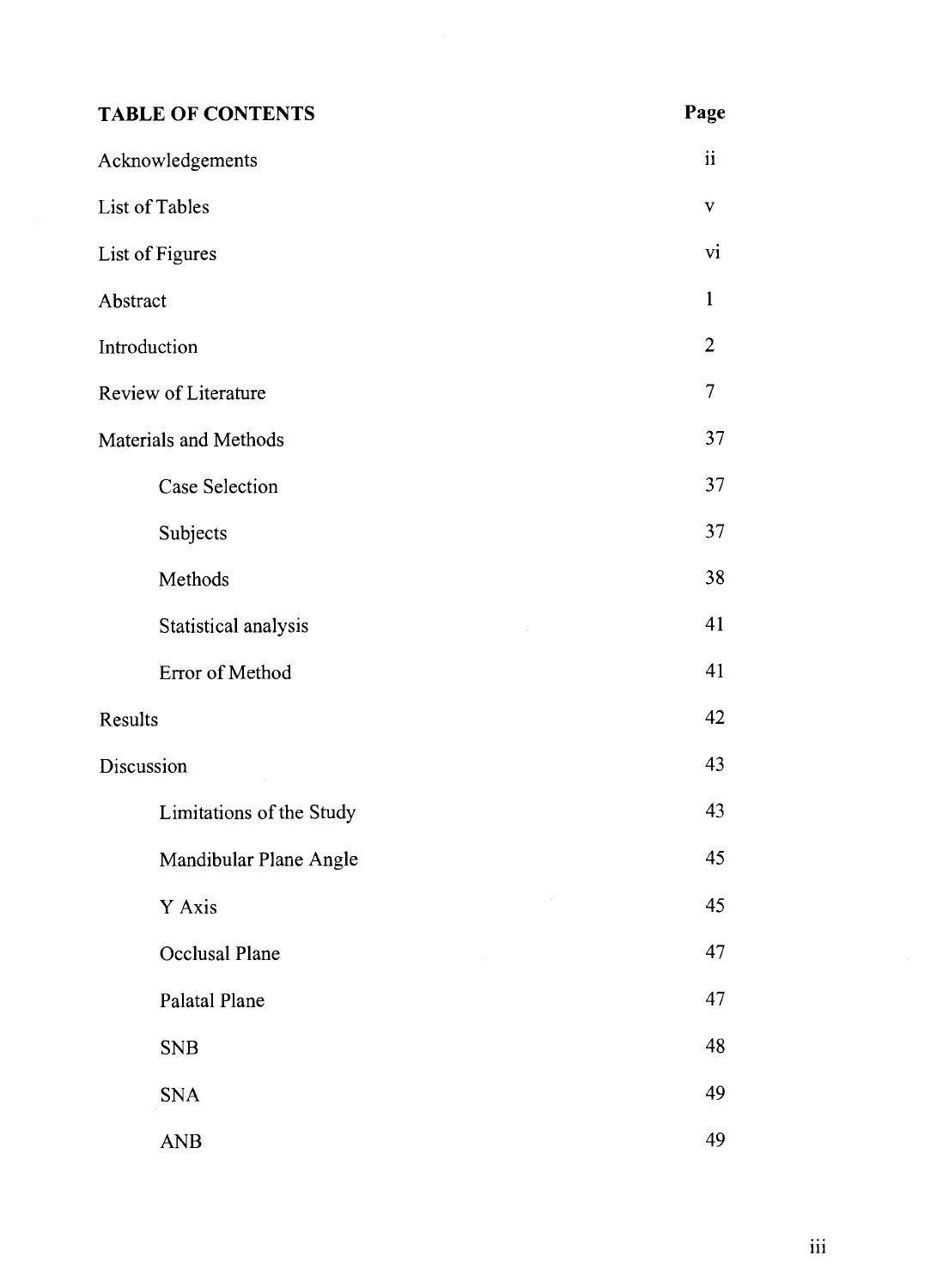| Ramus Height                    | 49 |
|---------------------------------|----|
| Posterior Facial Height         | 49 |
| Lower Facial Height             | 49 |
| Summary                         | 50 |
| Conclusions                     | 51 |
| References                      | 53 |
| Tables                          | 57 |
| Figures                         | 59 |
| Appendix: Data for each subject | 62 |
| Cervical headgear               | 62 |
| High-pull headgear              | 65 |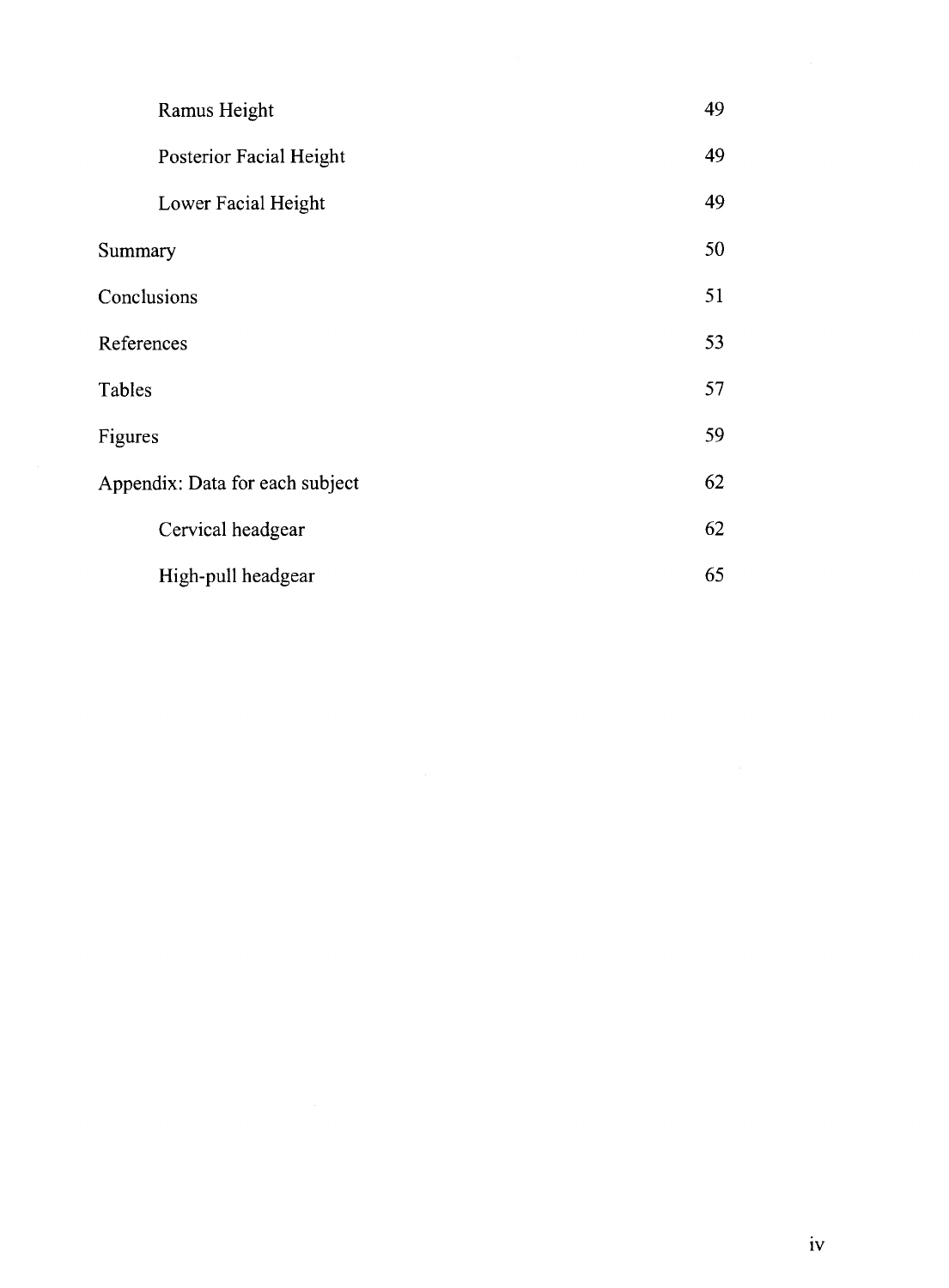# **LIST OF TABLES**

- Table I. Descriptive statistics
- Table II. Comparison of elastic wear

Table III. Error of method

- Table IV. Comparison of pretreatment measurements
- Table V. Comparison of changes in measurements during treatment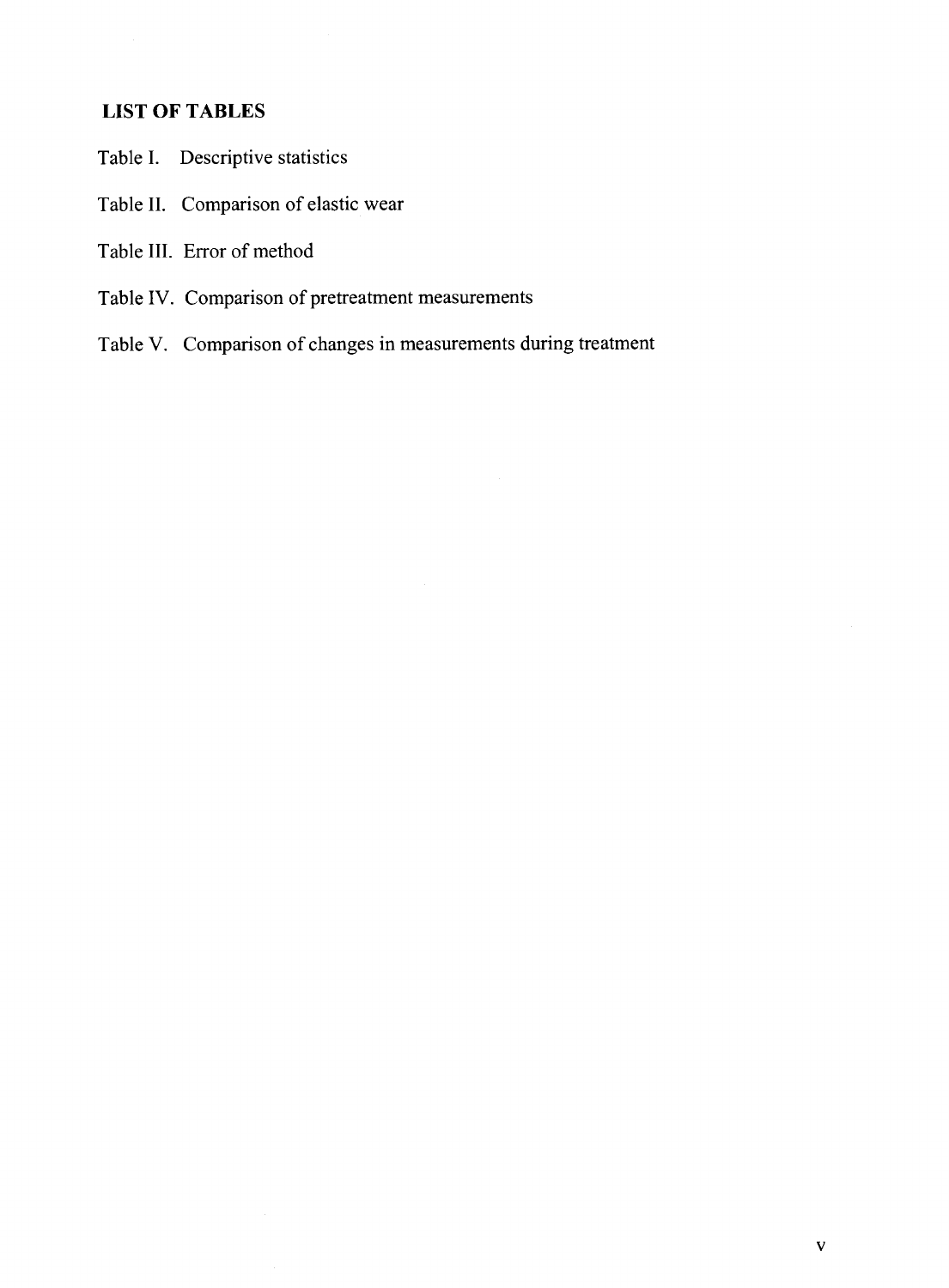# **LIST OF FIGURES**

- Figure **1.** Characteristics of dolichofacial growth pattern
- Figure 2. Cephalometric points digitized on the lateral headfilms
- Figure 3. Reference planes for the angular measurements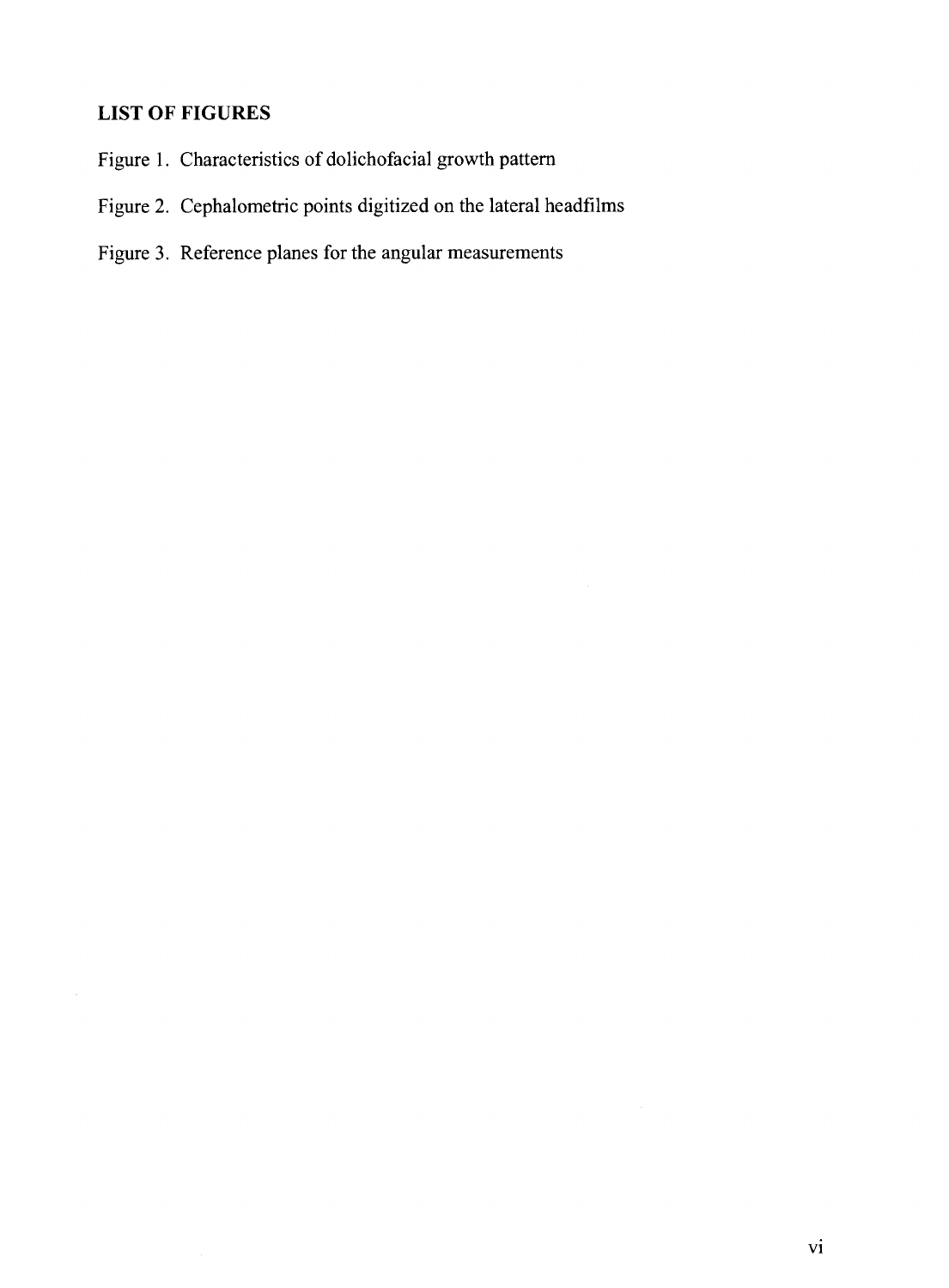#### **ABSTRACT**

The purpose of this retrospective chart review study was to compare the differences that occurred when high mandibular plane angle (MP-SN  $> 36^{\circ}$ ) Class II patients were treated with cervical headgear vs. those treated with high-pull headgear. The high-pull sample was gathered from the orthodontic records of Dr. Bruce Fiske, and the cervical headgear subjects from the practice of Dr. David Cruikshank. The treated groups consisted of 28 high-pull headgear subjects (21 females, 7 males) and 34 cervical headgear subjects (18 females, 16 males). Along with headgear, patients were treated with full orthodontic straight wire appliances (.022x.028in.) and Class II elastics as needed. Several patients in the high-pull sample also had a quadhelix palatal expander <sup>p</sup>laced for a short time at the beginning of treatment. No control group was employed since the focus of this study was to determine what happened when experienced clinicians treated patients using techniques of their own choosing. Pretreatment (T1) and posttreatment (T2) lateral cephalometric radiographs were obtained for each of the subjects. The cephalograms were scanned and digitized using QuickCeph Studio 2007 cephalometric software. Cephalometric measurements were recorded and intergroup differences were analyzed by the use of the independent t-test.

Sagittal changes as a result of treatment were not found to be significantly different between the two groups. Vertically the Y axis increased significantly more in the cervical group  $(1.6^{\circ})$  than in the high-pull group  $(0.4^{\circ})$ . The occlusal plane angle increased in the cervical group (1.2  $\degree$ ) and slightly decreased in the high-pull group (0.5 $\degree$ ). The changes observed in the mandibular plane angle were not statistically different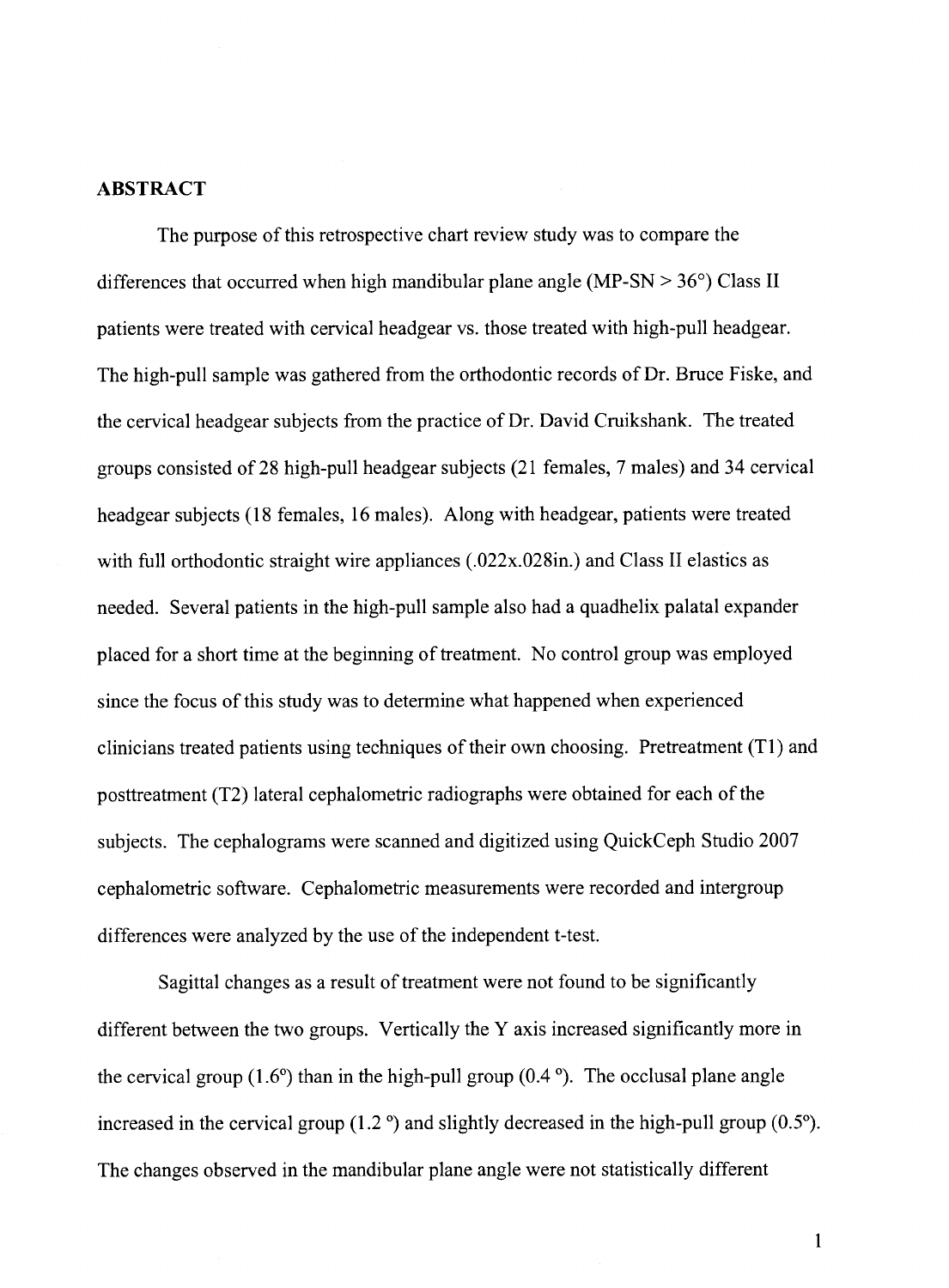between groups. The linear dimensions measured showed a statistically significant difference in the lower facial height where the cervical headgear group exhibited an increase of5.6 mm and the high-pull headgear group showed a 3.9 mm increase.

Although some of the angular and linear changes produced by the two different protocols were significantly different, the clinical significance was questionable since the changes exhibited by the different headgear systems were small. Based on the results of this study either type of headgear system seemed to be acceptable for treatment of high mandibular plane angle cases.

#### **INTRODUCTION:**

The direction in which the mandible grows varies greatly in the general population (Bjork 1969; Bjork and Skieller 1983). A well-proportioned face is one in which there is a balance of both vertical and horizontal growth of the mandible. A less desirable growth pattern is when there is predominately vertical growth (dolichofacial growth pattern) causing an increase in facial height leading to compromised esthetics (Pearson 1978) (Figure 1). The usual characteristics of this type of growth pattern include a high mandibular plane angle, increased anterior facial height, open bite, lip strain, and a Class I or II molar relationship (Pearson 1978). In these individuals additional growth usually does not improve the sagittal position of the mandible, ultimately resulting in a long face with a minimized chin projection (Creekmore 1967; Nielsen 1991). For this reason it is important in orthodontic treatment to choose appliances that will maintain or more importantly minimize increases in the vertical dimensions of those patients with high mandibular plane angles.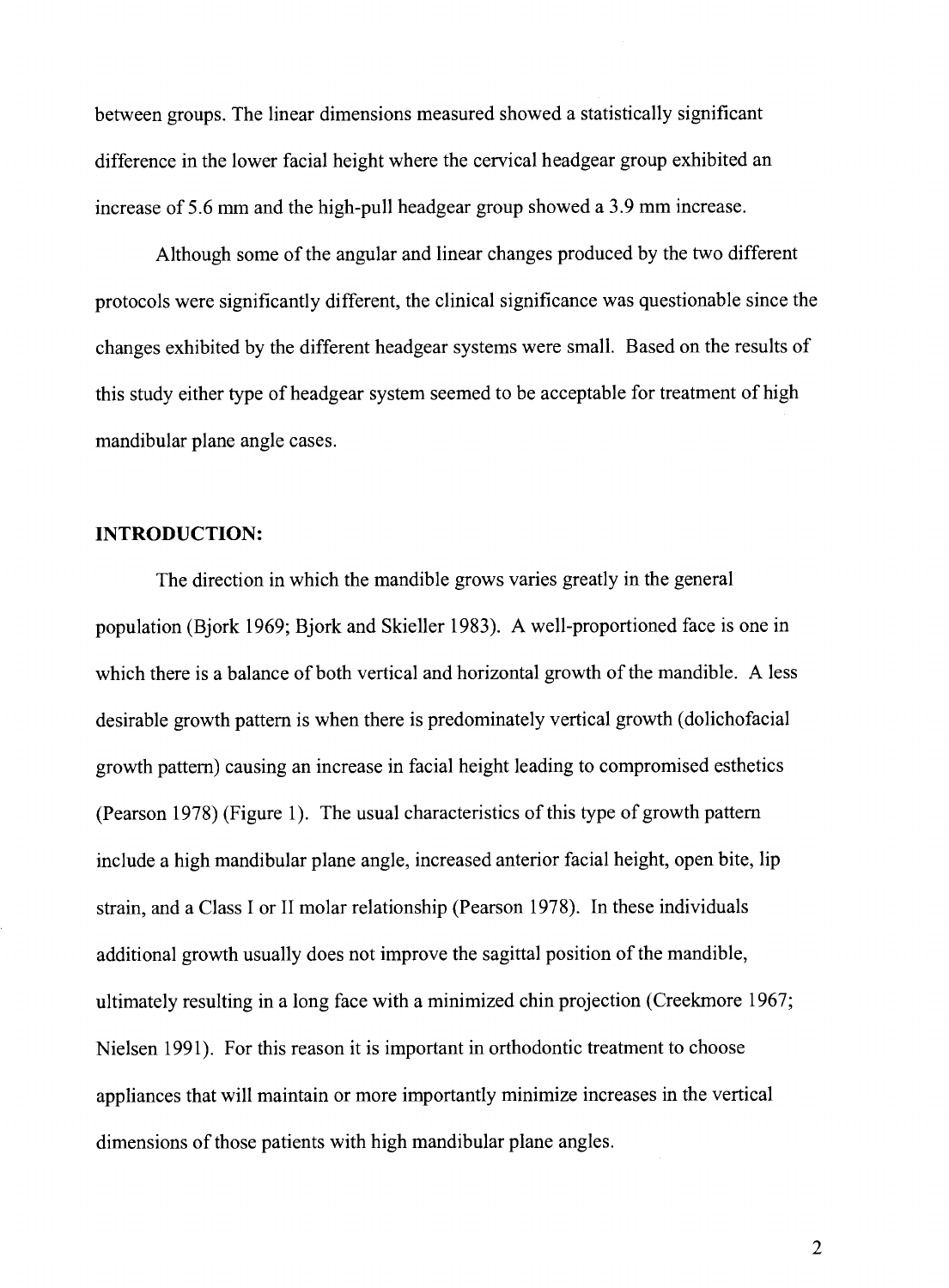Headgear is an extraoral appliance that is widely used for anchorage preparation and the correction of Class II skeletal and dental molar relationships. This method of treatment has been shown to work successfully in the distalization of upper first molars (Klein 1957; Poulton 1964; Wieslander 1974; Wieslander and Buck 1974; Fotis et al. 1984; Cook et al. 1994), and in reducing forward growth of the maxilla (Kloehn 1953; Klein 1957; Poulton 1964; Sandusky 1965; Jakobsson 1967; Watson 1972; Wieslander 1974; Cangialosi et al. 1988). Class II to Class I molar correction would subsequently occur by the growth differential between the maxilla and mandible. Most clinicians and researchers would agree that with good patient compliance, headgear is a viable treatment option for obtaining Class I molar and skeletal relationships in many growing Class II patients. What is not so clear are the vertical changes that occur with the use of different types of headgear.

Cervical-pull, high-pull, and combination-pull are all types of headgear that are currently in use. The inner bow of all three types of headgear inserts into the molar tubes on the buccal aspect of the maxillary first molar bands. Headgear differs in the direction of the force vectors that they produce which depends on what the outer bow is attached to. In cervical headgear the outer bow attaches to a strap that rests against the dorsal part of the neck. Usually the outer bow is tipped slightly vertically so that the force is distributed through the center of rotation of the molar in order to avoid creating a moment of force that would cause distal tipping of its crown. Due to the downward force exerted by the cervical aspect of the headgear, it is also believed to cause extrusion of the maxillary first molar (Proffit and Fields 2000; Graber et al. 2005). For this reason, it is believed that the best use of cervical headgear is in those patients with maxillary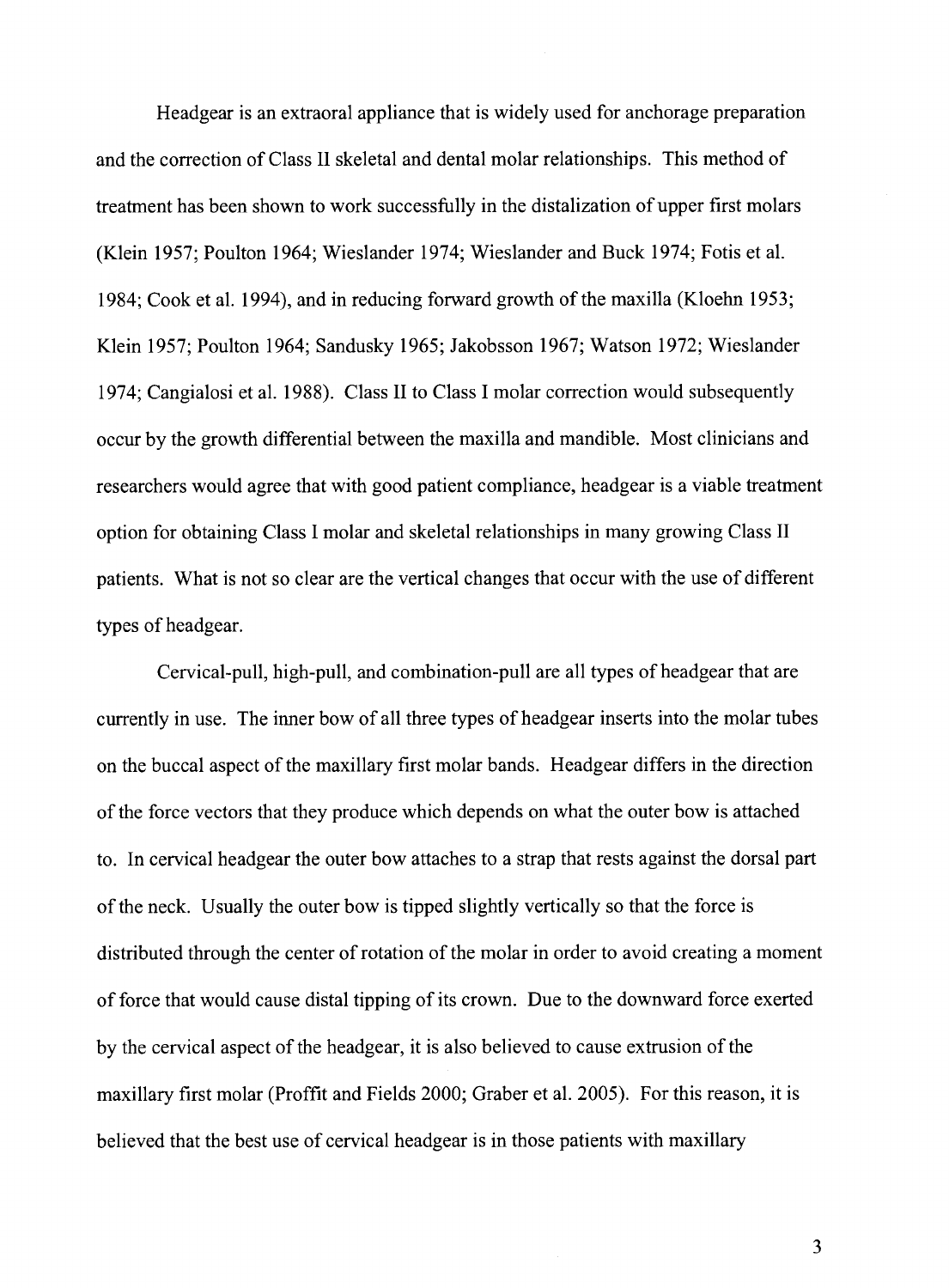protrusion and reduced vertical dimension (short lower face height) (Brown 1978). The outer bow of high-pull headgear attaches to a headcap which lies on the occipital portion of the head. This headgear system delivers a vertically directed force which is believed to decrease the vertical displacement of the maxilla during growth (Proffit and Fields 2000; Graber et al. 2005). The outer bow of the combination headgear is attached to both a head cap and a cervical strap. In this way, the molar is thought to move distally as both extrusive and intrusive forces in the molar have been minimized (Proffit and Fields 2000; Graber et al. 2005).

Given these different headgear force systems, some researchers have concluded that during treatment different orthodontic and orthopedic changes will occur according to the type of headgear that is used (Ricketts 1960; Mays 1969; Barton 1972; Watson 1972; Brown 1978). Not all of these effects are universally desirable. One of the effects attributed to the use of cervical headgear is molar extrusion which is believed to cause increased vertical facial dimensions (Klein 1957; Wieslander 1974; Melsen 1978; Cangialosi et al. 1988). This effect is contraindicated when treating high mandibular angle cases especially since these individuals are already predisposed to increased posterior maxillary vertical dimensions as concluded by Issacson et al. In his 1977 study (Isaacson et al. 1977), he noted that the dimension between the palatal plane and the maxillary molars was significantly greater in high angle cases as compared to average and low angle cases. This indicated that posterior eruption was generally greater in high angle cases. Also headgear is chiefly used during active growth when it is most effective. During normal growth the nasomaxillary process drifts downward, in addition to molar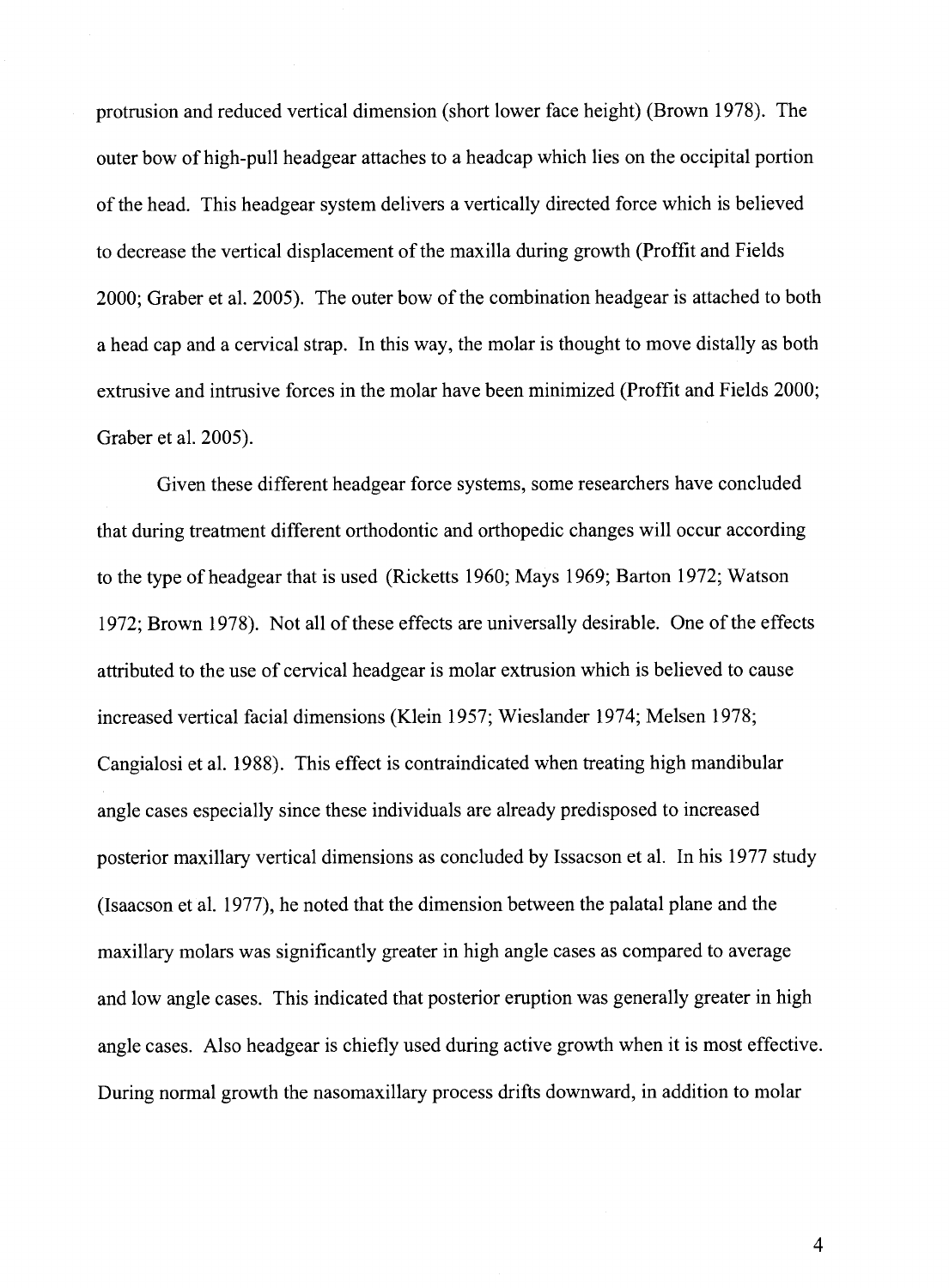eruption (Enlow and Hans 1996). Therefore, any orthodontic appliance that can possibly accentuate these processes should be avoided in high mandibular plane angle cases.

An increase in the mandibular plane angle is another effect that should be avoided when treating high mandibular plane angle cases and has also been linked to the use of cervical headgear (Klein 1957; Blueher 1959; Jakobsson 1967; Poulton 1967; Wieslander 1974; Melsen 1978; Knight 1988; Kim and Muhl2001). An increase in this dimension is thought to make class II correction more difficult by hindering the forward movement of the mandible during growth (Proffit and Fields 2000). It is also believed to cause an increase in the anterior facial height additionally compromising the facial esthetics of those individuals with a pre-existing dolichofacial growth pattern (Jakobsson 1967). For these reasons, many clinicians advocate the use of high-pull headgear instead of cervical headgear in patients that have pronounced vertical growth patterns with the belief that the upward force exerted by high-pull headgear has an intrusive effect on the upper molars thereby minimizing both molar extrusion and clockwise rotation of the mandible (Ricketts 1960; Schudy 1963; Mays 1969; Armstrong 1971; Barton 1972; Watson 1972).

Our role as orthodontists is to give each individual the best treatment available and one which produces the best possible result. In order to do this we must consider not only the pre-existing malocclusion but also the craniofacial morphology of the individual. Are there detrimental vertical side effects that are caused by the use of cervical headgear? If so, when headgear is warranted in a patient with a high mandibular plane angle, cervical headgear may not be the best choice. Our vertically growing patients would be better served with the use of high-pull headgear which is designed to hinder vertical development. Perhaps there is no difference in the vertical effects when the different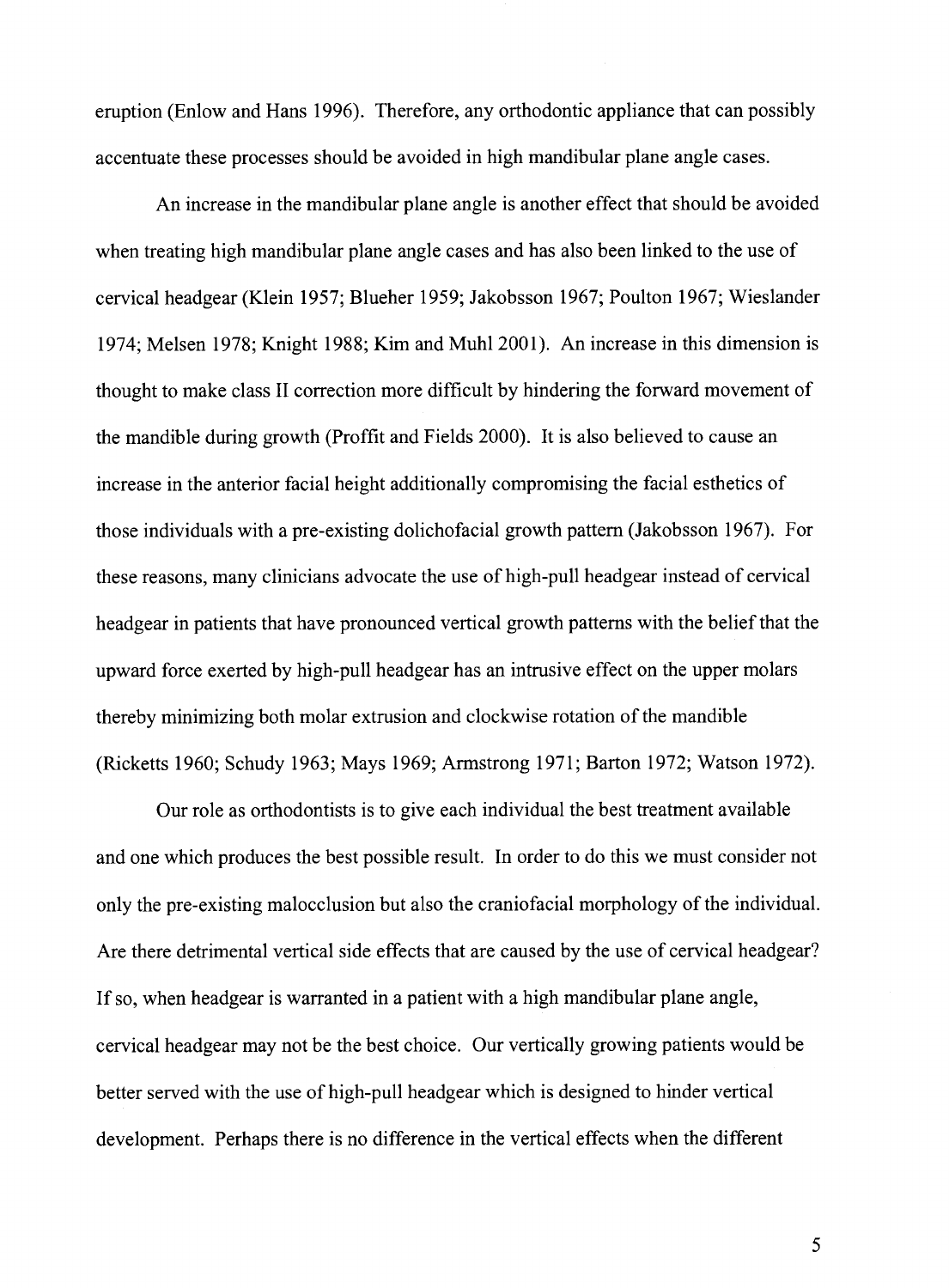headgears are used. If the vertical effects are similar, then either high-pull or cervical headgear could be used for all patients regardless of their pretreatment facial pattern. The benefit of this would be that patients might be more accepting of the use of cervical headgear since it is more esthetically pleasing than high-pull headgear. Cervical headgear may be better tolerated by the patient as ear abrasion is not an issue as it can be with high-pull headgear. Also, headgear inventory would be reduced since one type of headgear could be used on all headgear patients.

Through the use of lateral cephalograms, the purpose of this study was to find if the treatment effects caused by cervical headgear were different than those caused by high-pull headgear when high mandibular plane angle cases were treated. The cephalograms studied were from two separate orthodontic practices. In one office, the orthodontist used cervical headgear for all Class II patients. In the other office, the orthodontist used high-pull headgear when treating high mandibular plane angle Class II patients. It is hoped that the information obtained from these cephalograms will allow us to make an informed decision in selecting treatment modalities for our growing high mandibular plane angle patients.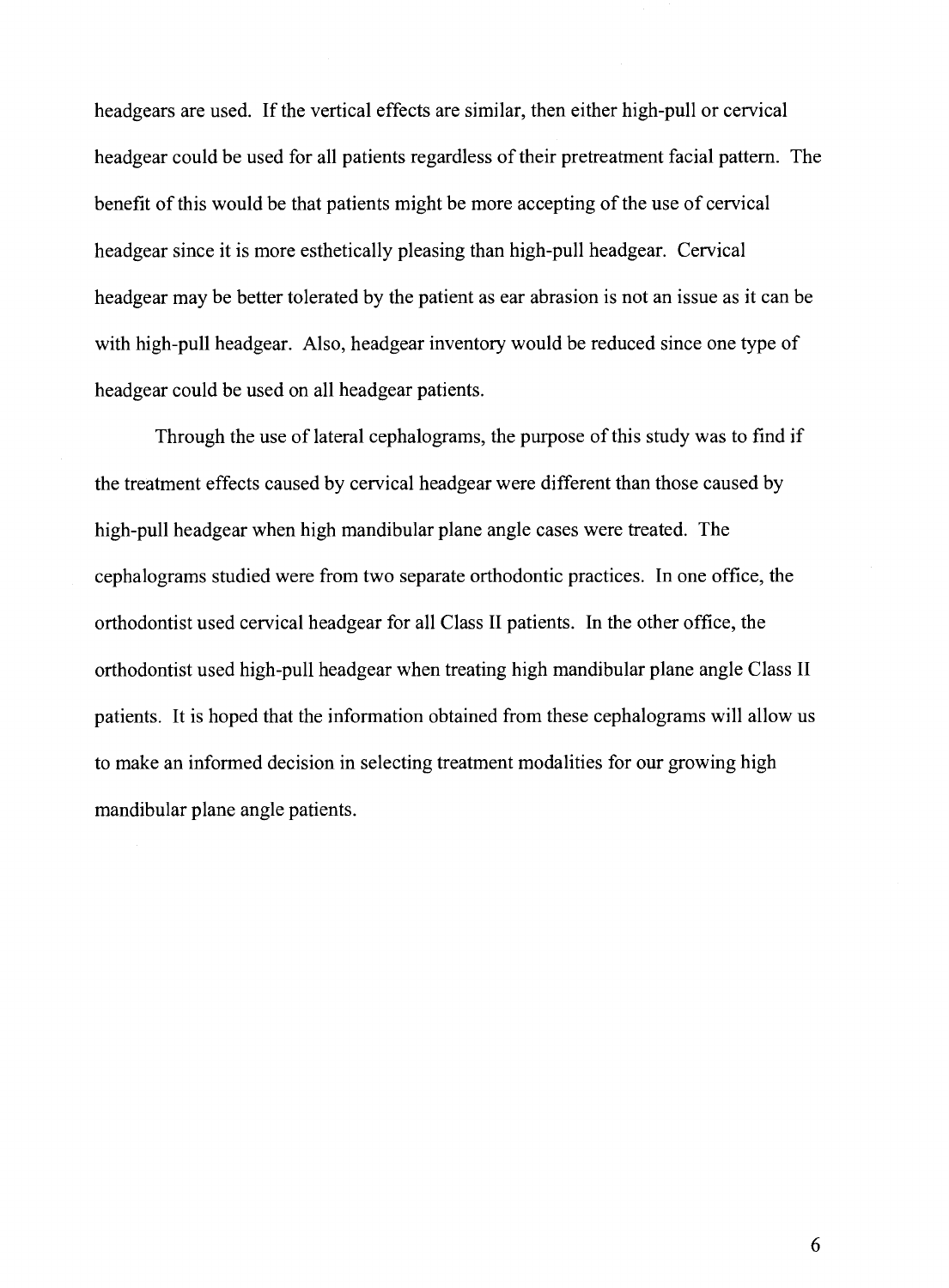#### **REVIEW OF LITERATURE**

#### **Vertical Changes**

Many studies have investigated the vertical changes that occur when cervical headgear is used and have found an association between the use of cervical headgear and an increase in the mandibular plane angle and/or theY axis. In 1957, Phillip L. Klein studied a sample of 24 Class II, division 1 patients to determine the effect of cervical traction on the maxilla and the upper first permanent molars. The sample consisted of 13 males and 11 females with an average age of 8 years 6 months. No control sample was used and a measurement of error was not mentioned. All the subjects were treated with cervical headgear and bite plates when necessary for an average time of 17 months. Beginning and progress cephalograms were superimposed using the manner described by Broadbent, registering point R and keeping the Bolton planes parallel. The average change in the Y axis as measured from the Bolton plane showed 1° of opening. When palatal planes were superimposed, the vertical position of the molar changed in 23 of the 24 cases showing vertical development with an average elongation of 2.3 mm. Klein suggested that there was a strong relationship between the vertical change in the upper molar and growth on the Y axis. The lack of an untreated control sample made it impossible to know what portion of the vertical change in molar position was due to growth and what was due to cervical headgear treatment.

The purpose of William A. Blueher's 1958 study was to determine the facial skeletal changes that occurred during treatment with full edgewise appliances and cervical traction. The cases were classified as Class II, division 1 or Class I with Class II tendencies. The sample of 34 cases included 17 boys and 17 girls. No control group was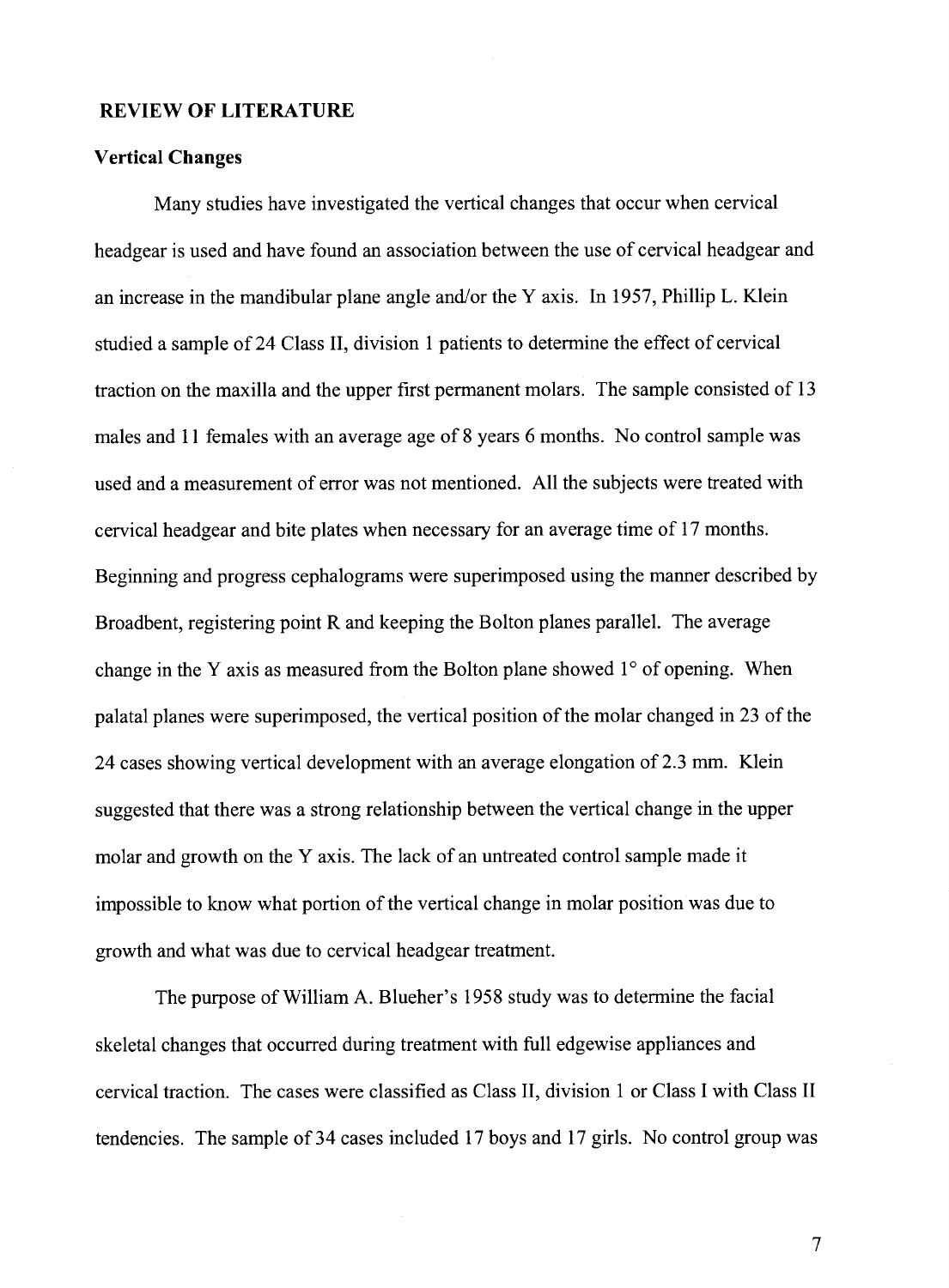used and a method of error was not mentioned. Six of the boys and 6 of the girls had two phases of treatment. Phase 1 consisted of cervical headgear treatment only. Full edgewise appliances were added in phase 2. The average age of the 2 phase group was 10 years at the start of treatment and the combined treatment time was an average of 27 months. The 1 phase group consisted of 11 boys and 11 girls. The average pretreatment age for this group was 13 years and the mean treatment time was 18 months. Pretreatment and posttreatment cephalograms were traced and analyzed to observe changes. In 22 of the 34 cases, the angle NSGn (Y axis) opened an average of 1.86° in the males and 1.5° in the females. In 3 cases NSGn decreased, and in 9 cases it remained the same. He asserted that because of these findings, it was evident that treatment with cervical anchorage tended to open the bite. Sixteen of the 34 cases demonstrated an increase in MPA when measured to the Frankfort horizontal plane with the boys averaging  $2.21^{\circ}$  and the girls averaging  $1.35^{\circ}$ . No comparison to untreated controls was used to evaluate changes in the MPA that can occur during growth.

In 1967, Donald R. Poulton's clinical report presented cases treated with cervical headgear. In one of the cases, extrusion of the upper molar during cervical traction treatment resulted in the mandibular plane angle increasing by 3°. This increase was later compensated for by "excellent" condylar growth returning the mandibular plane angle to its pretreatment measurement. In another case, there was a 5° increase in the mandibular <sup>p</sup>lane angle after cervical headgear treatment. Because there was no subsequent growth in this case, the increase was detrimental to the esthetics of this patient as the lower third of the face was elongated. There were no untreated control individuals for comparison.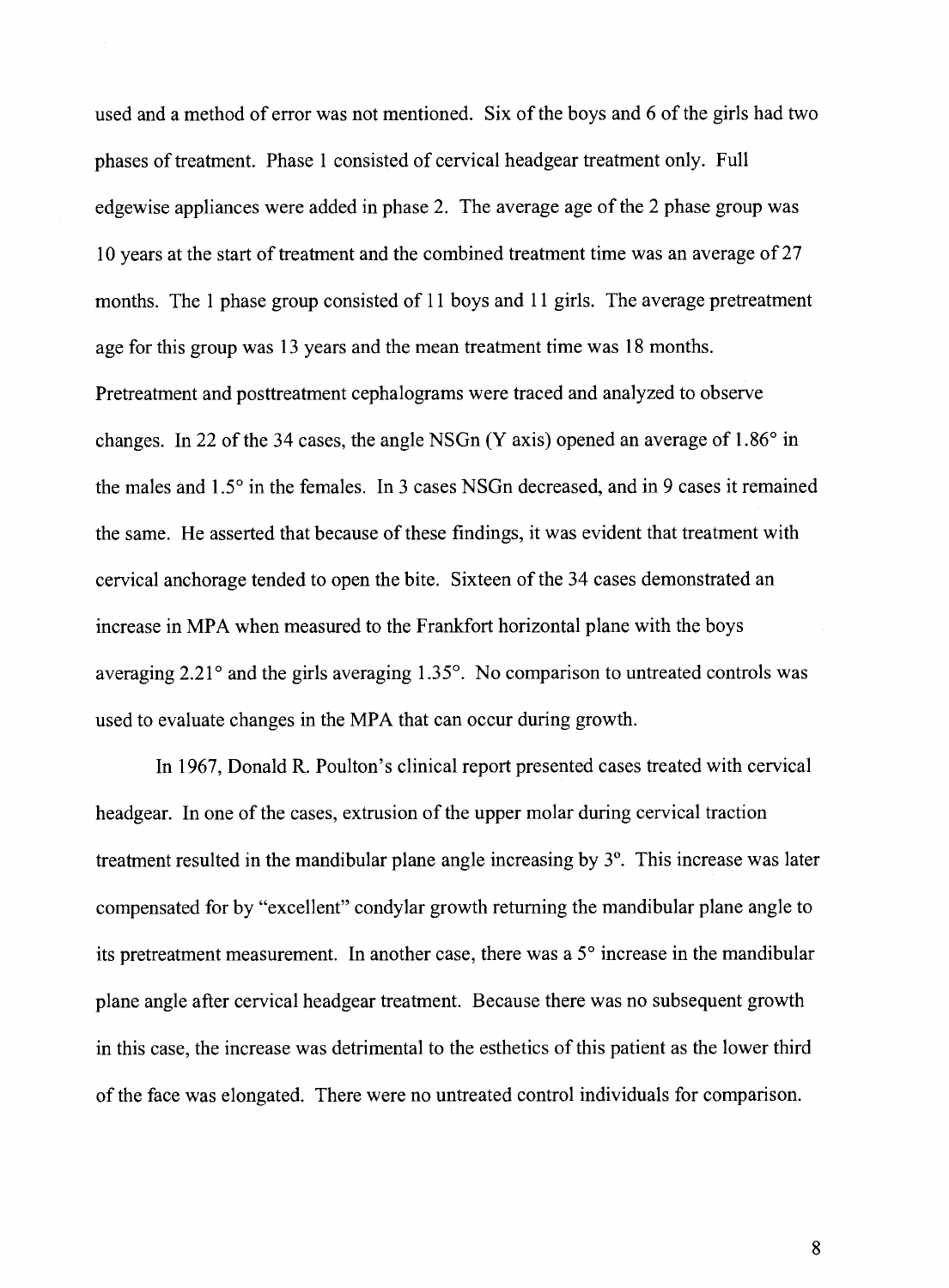Sven Olof Jakobsson's 1967 study evaluated the treatment effect on Class II, division 1 malocclusions when treated with either activator or headgear therapy. Fiftyseven subjects with a mean age of 8.5 years were divided into groups of three. In each of the groups of three, one subject was treated with Kloehn cervical headgear, one was treated with an activator, and one subject served as a control and remained untreated. Lateral head roentgenograms were taken pretreatment and 18 months later. The head films were superimposed on the spheno-ethmoid plane with the midline point of the two great wings of the sphenoid bone intersecting this plane. A reference line parallel to the SN plane and extending through the intersection point was then transferred to the two head films. Error of measurement was calculated using the formula  $S = \sqrt{d^2/2n}$ . Results showed that when the cervical headgear group was compared to the control group, the cervical group showed an upper facial height change that was 0.7 mm larger than that of the control and an increase of  $0.8^\circ$  in the mandibular plane angle.

In 1974, Lennart Weislander studied the effect of force on the basal maxillary structures and adjacent facial junctions. Twenty-eight cases treated with cervical headgear were matched and compared to 28 untreated Class II malocclusion subjects. Some of the cases had the upper incisors banded for a short period of time and/or a bite plate was used. Lateral head radiographs taken before treatment and 3 years later were used in the study. The radiographs were superimposed and the vertical and horizontal changes were measured on a grid system. A measurement error was calculated. Results showed that in the cervical traction group there was an extrusive tendency of maxillary molars with a mean difference between groups of 1.08 mm. This resulted in a slight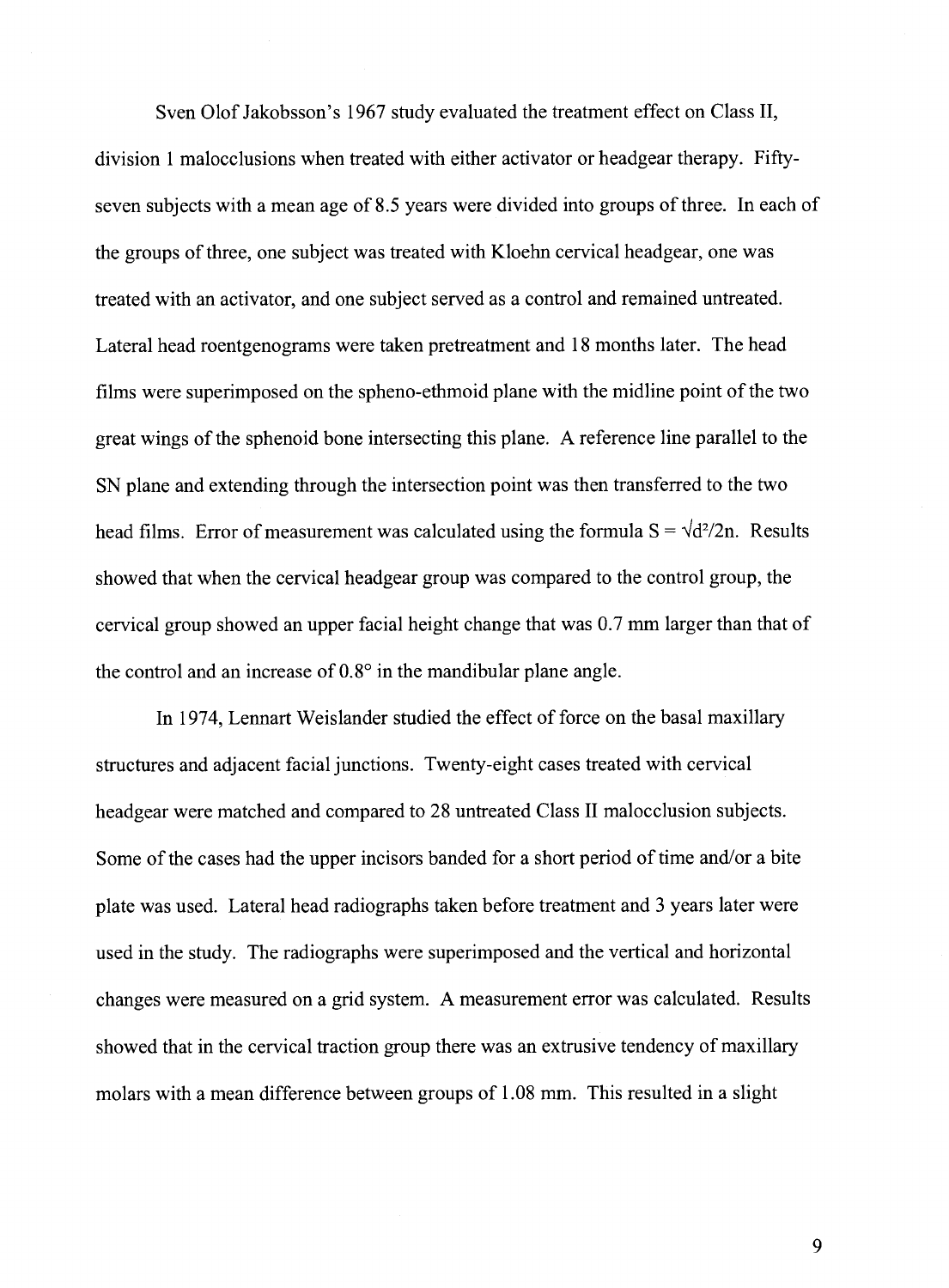clockwise rotation causing a steeper mandibular plane of approximately 1.58°. Menton therefore assumed a more inferior position.

In 1978, Birte Melsen designed a study using implants to note the effects of cervical headgear. In addition, she analyzed the influence of the tilt of the extraoral bow in the horizontal plane on treatment results. Twenty children in late mixed dentition with distal molar relationship were included in the study. The children were divided into two groups that were both treated with cervical headgear. In group I, the outer bow was tilted  $20^{\circ}$  upward in relation to the inner arch. In group II, the outer bow was tilted  $20^{\circ}$ downward in relation to the inner arch. No control group was used. Four implants were placed in maxillary bone of each patient, and five in the mandible. Lateral cephalograms were taken at the beginning of treatment, at 3 months, at 8 months (end of headgear treatment), and at the completion of growth. Error of method was checked by duplicate measurements on ten radiographs using the formula  $\sin^{-1}$  d/2n. In both groups the upper molar showed extrusion (2.3mm in Group I, 1.42mm in Group II) without a significant difference between the groups. A posterior rotation of the mandible ranging from  $0^{\circ}$  to 6° was found in relation to this extrusion to a similar degree in both groups.

Helen Knight's 1988 study investigated the effects of three methods of orthodontic appliance therapy on some commonly used cephalometric angular variables. The methods under question included the Andresen activator functional appliance, the Begg appliance, and cervical headgear. In addition, all had orthodontic treatment with full orthodontic appliances. This retrospective study included pretreatment, posttreatment, and postretention cephalograms of 30 patients per group. The control group included 7 male and 10 female skeletal Class I subjects. The error of method was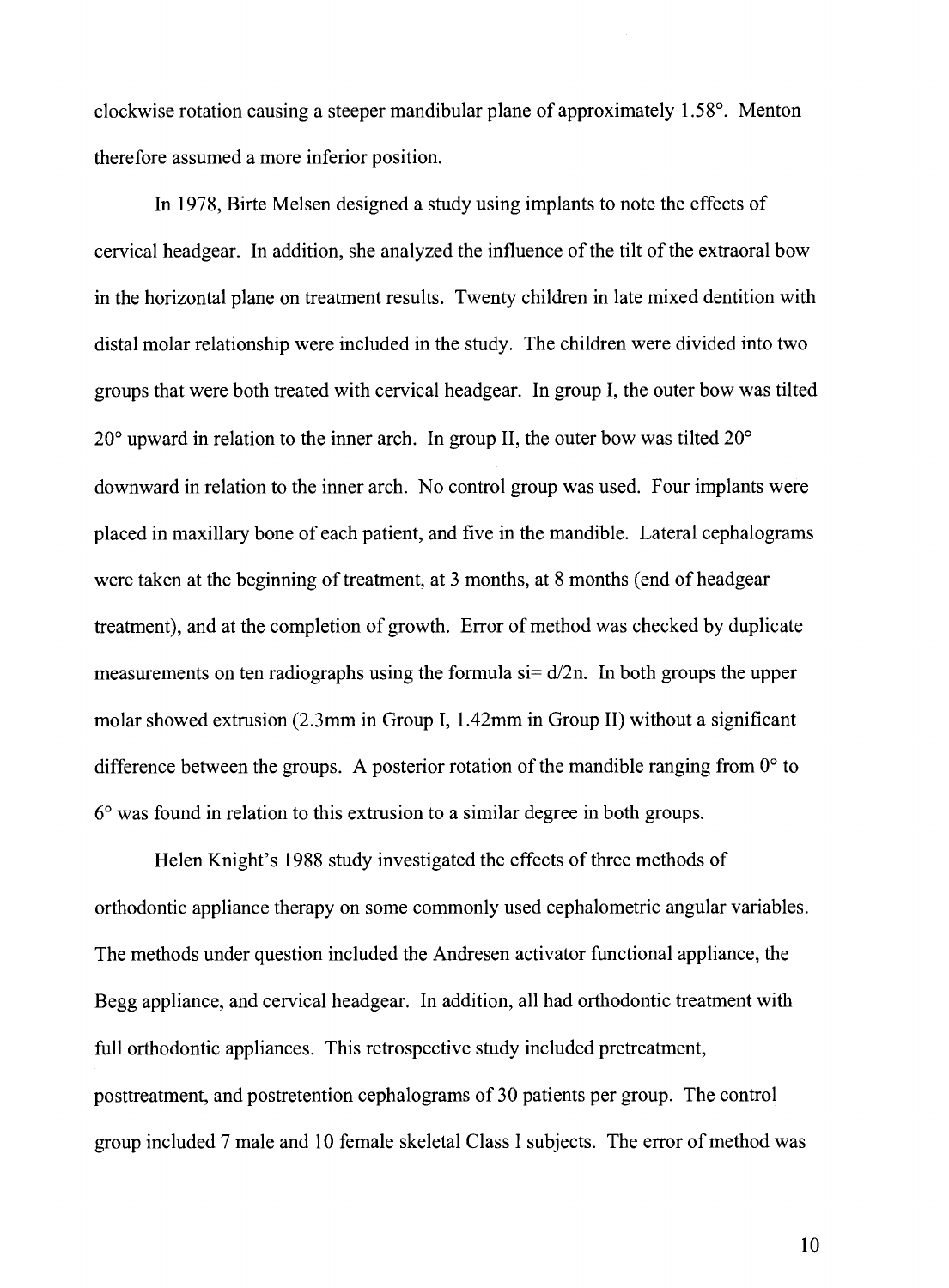calculated using the following formula  $s = \frac{1}{2}d/2(n-1)$  as described by Dahlberg. An increase in the mandibular plane angle was observed in the headgear and Begg groups as observed by the changes between the pretreatment and posttreatment cephalograms. There was a  $1.3^\circ$  increase in mandibular plane angle in the cervical headgear group as compared to the control group which showed a decrease of 1.3 °. These changes were no longer observed on the postretention cephalograms so it was concluded that the changes were temporary.

In 2001, Keum-Ryung Kim et al. conducted a retrospective cephalometric study to examine mandibular growth changes in 30 growing Class II patients (23 female, 7 male) treated with cervical headgear and full edgewise appliances. They compared those changes to the changes that occurred in 26 Class II untreated controls (16 female and 10 male). Lateral cephalometric radiographs were taken representing pretreatment, posttreatment, and postretention for each patient and chronologically comparable radiographs for the control subjects. Mandibular rotation was assessed with mandibular superimposition. Overall superimposition was carried out by the best fit at the cranial base and maxillary superimposition was also used all according to the method described by Bjork and Skieller (A. Bjork and V. Skieller 1984). Their method of error consisted of a t test that included measurements from 10 cephalograms that were retraced 2 weeks after the first tracing. During the treatment time the mandibular plane angle measured to FH increased 0.25° in the treated group as compared to the control group which showed a 1.6° closing rotation. Likewise theY axis measured to FH increased 1.4° in the headgear group and decreased 0.3° in the control group. However the mean changes for lower anterior face height (LAFH), total anterior face height (T AFH), and posterior face height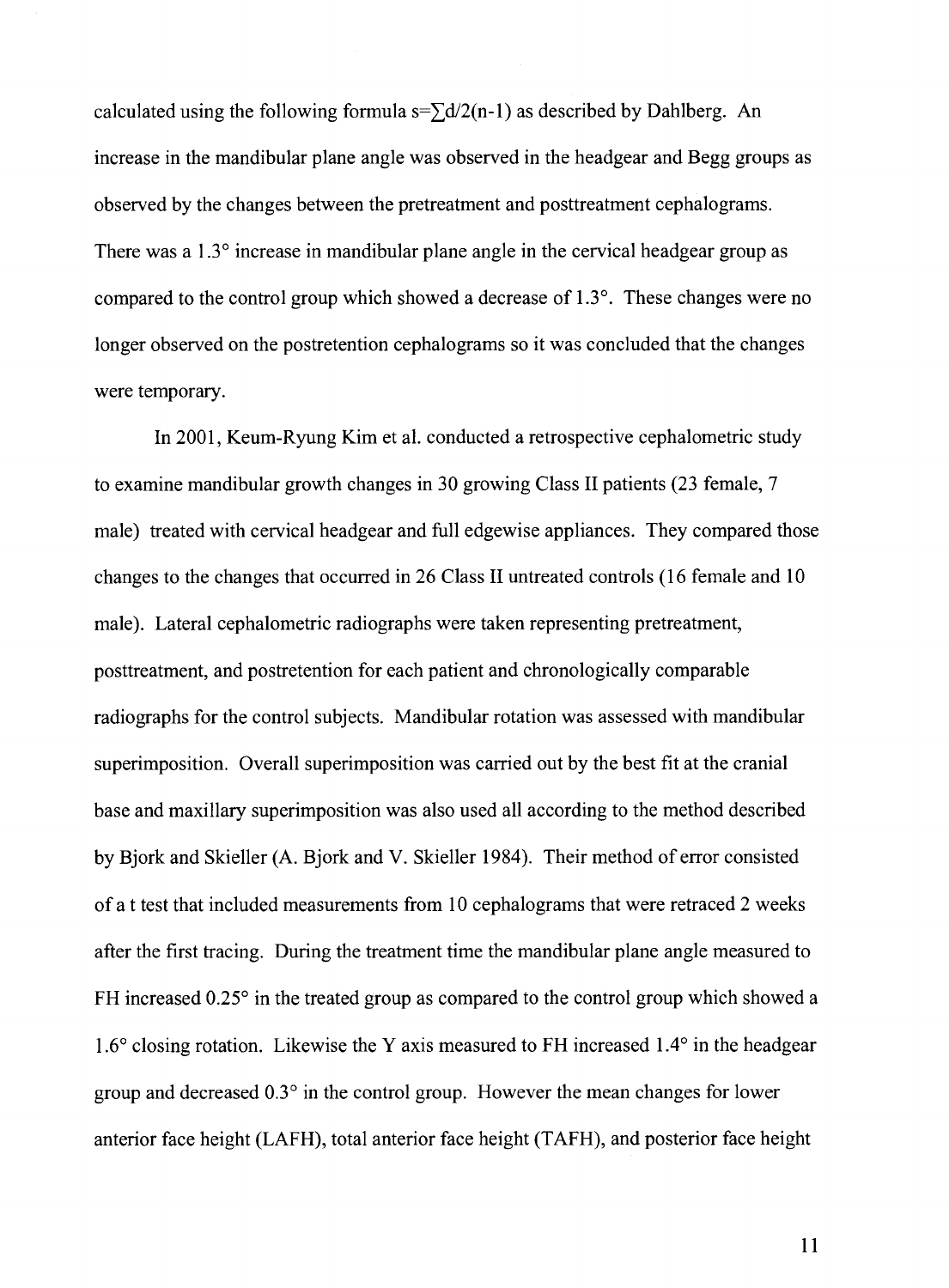(PFH) showed no difference between the groups. In addition the mean vertical change of the maxillary molar was comparable between groups with the cervical headgear group showing 7.5 mm and the control showing 6.8 mm of elongation.

Not all studies have found a relationship between the use of cervical headgear and an increase in the mandibular plane angle. In 1980, T.J. Fischer cephalometrically evaluated the effect of cervical facebow treatment on mandibular rotation. Forty Class II, division 1 subjects (20 males, 20 females) treated with cervical headgear were compared to an untreated group of 40 Class II, division 1 subjects (20 males, 20 females). The treatment group was treated with Kloehn cervical headgear and full edgewise appliances. It was mentioned that elastics were not used for any prolonged period of time but no specific times were given. A coordinate system was developed and the growth progress was plotted on the coordinate system by superimposing the serial cephalogram tracings on the sella-nasion line at sella, on the intersection point (not defined), on the registration point (not defined), and on the C.C point which from the figure included showed that it was an anterosuperior point on the pterygomaxillary fissure. The amount of growth was measured by comparing the pretreatment and posttreatment position of gnathion. Results showed that there was a significant difference among the four methods of superimposition. The sella-nasion and registration point methods showed that cervical headgear produced a downward and backward mandibular rotation. However, these same changes were not observed when using the intersection and the C.C. methods of superimposition. He concluded that the backward mandibular rotation of the mandible after the use of cervical headgear seemed to be related to the method of superimposition not to the method of treatment.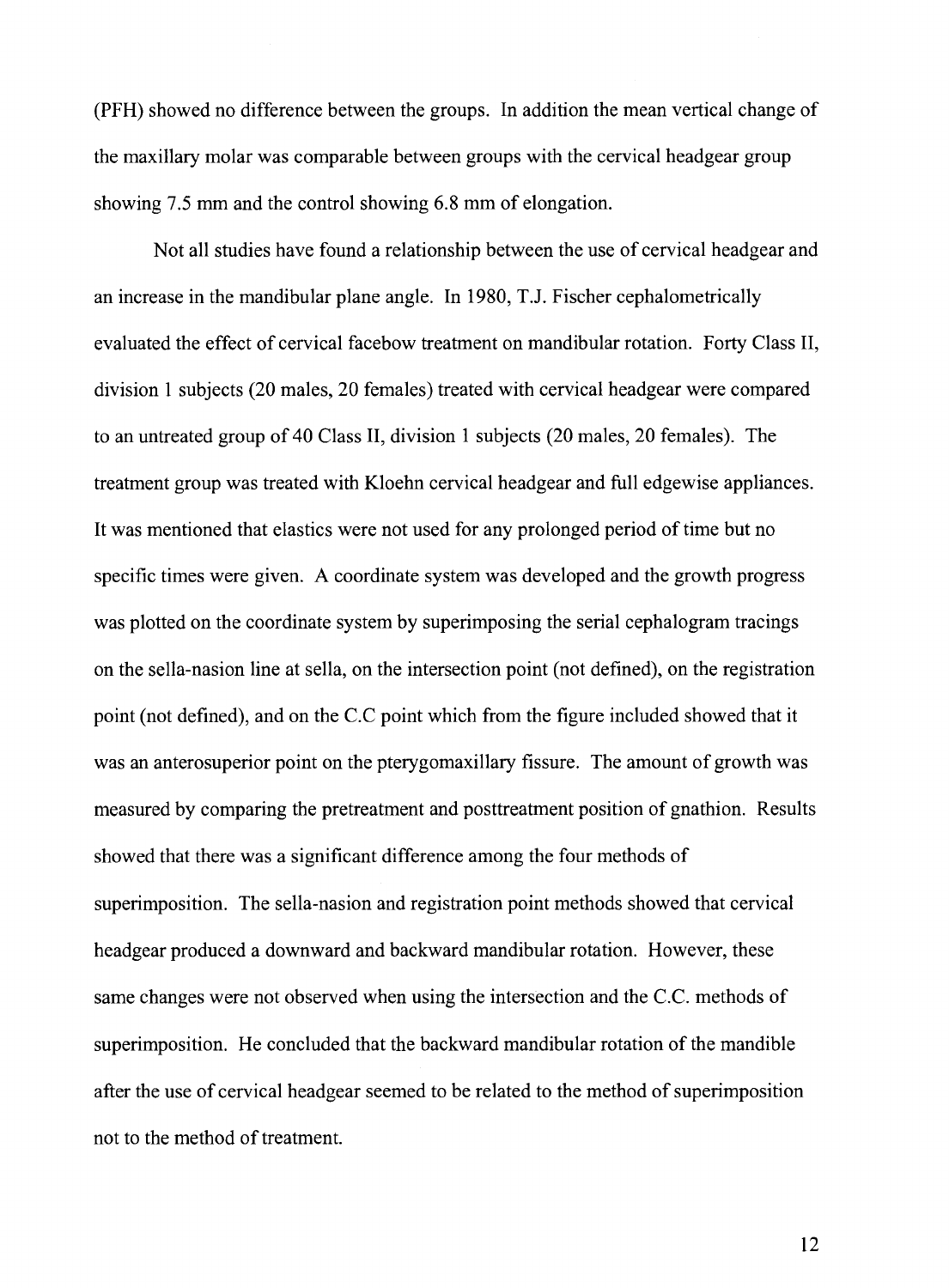In a 1988, T. J. Cangialosi et al. conducted a study to determine the treatment effects of nonextraction edgewise therapy combined with cervical headgear on Class II, division 1 malocclusions. Data was collected from a sample of 43 Class II patients with a mean age of 11 years, 11 months and a mean treatment time of 2 years, 8 months. Class II elastics were used for a period of  $2-3$  months. No control group was used. An appraisal was done on pretreatment and posttreatment cephalograms and the initial and final measurements of points, lines, and angles based on accepted cephalometric analyses were compared. No error of measurement was mentioned except that each radiograph was traced separately by all of the authors and the mean of the individual measurements was recorded. There was a 2.77 mm extrusion of the upper first molar but a nonsignificant reduction in SN-MP angle of  $0.25^{\circ}$  was also noted. The Y axis increased  $0.77^{\circ}$ . The authors hypothesized that the increase in the Y axis may have occurred because of an error when plotting point Gn. The upper and lower face height increased 3.56 mm and 4.36 mm respectively. It was postulated that extrusion of maxillary and mandibular molars or the normal downward growth of the mandible could be the cause of the observed increase in the lower facial height.

In 1989, Paul R. Boecler et al. studied pretreatment and posttreatment cephalograms to determine if changes in several measures of vertical facial form might be influenced by varying vectors and amounts of extraoral force. Two-hundred children treated consecutively with full edgewise orthodontic appliances were divided into three pretreatment groups based on the type of extraoral force delivered. The three groups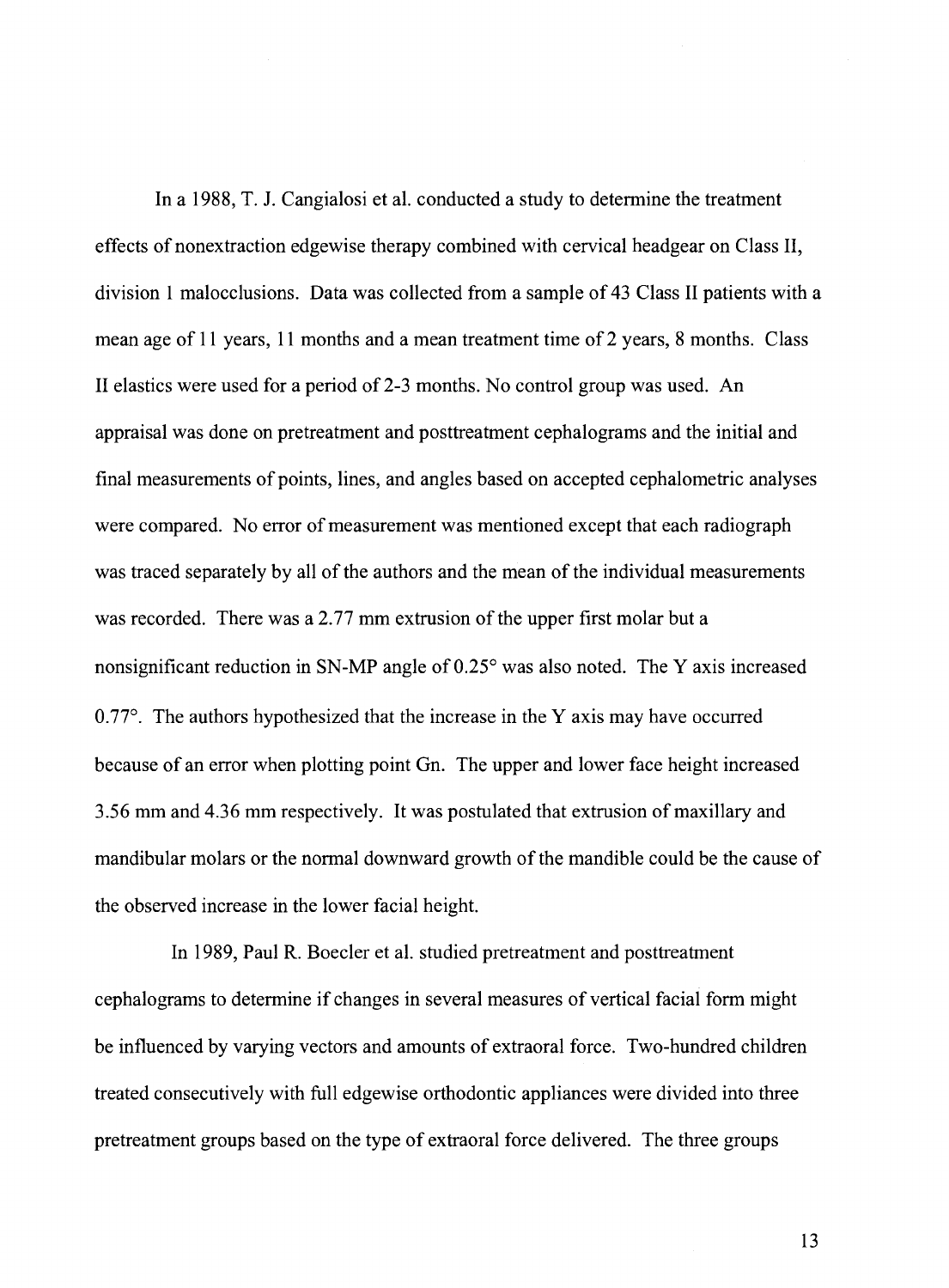consisted of individuals treated with either cervical, combination, or no-headgear. Error of measurement was assessed by retracing and redigitizing 20 randomly selected radiographs. All of the groups showed a wide range of variation in treatment response but did not demonstrate significant differences. The extraoral forces improved horizontal maxillo-mandibular discrepancies but there was too much variation in response to predict vertical changes. This study also demonstrated that the change in the mandibular plane angle was no greater than 0.7° for any of the groups. Their data found no relationship between the initial form of the face and the net vertical change. The data did not support the theory that vertical skeletal relationships in the growing face can be controlled predictably by the direction of the extraoral force.

In 1994, Gregory Hubbard et al. studied the effects of cervical headgear in patients with Class II malocclusions with special reference to the dentition, maxillary complex, mandible, and the facial profile. The sample consisted of 85 Class II patients who received nonextraction and cervical headgear treatment. These were divided into several groups to determine if any differences existed based on gender, age, and FMA as determined by pretreatment and posttreatment cephalograms. Class II elastics were used in 38 patients for an average of 6.2 months. No control group was used but the changes observed in this study were compared to a publication of changes observed from growth of a normal sample. A measurement of error was calculated. They found that the amount of molar extrusion was not beyond that which would be expected during normal growth. The mandibular plane angle did not increase  $(0.62^{\circ})$  appreciably during treatment regardless of the pretreatment FMA. Very few significant differences were found between groups including groups based on gender and pretreatment FMA.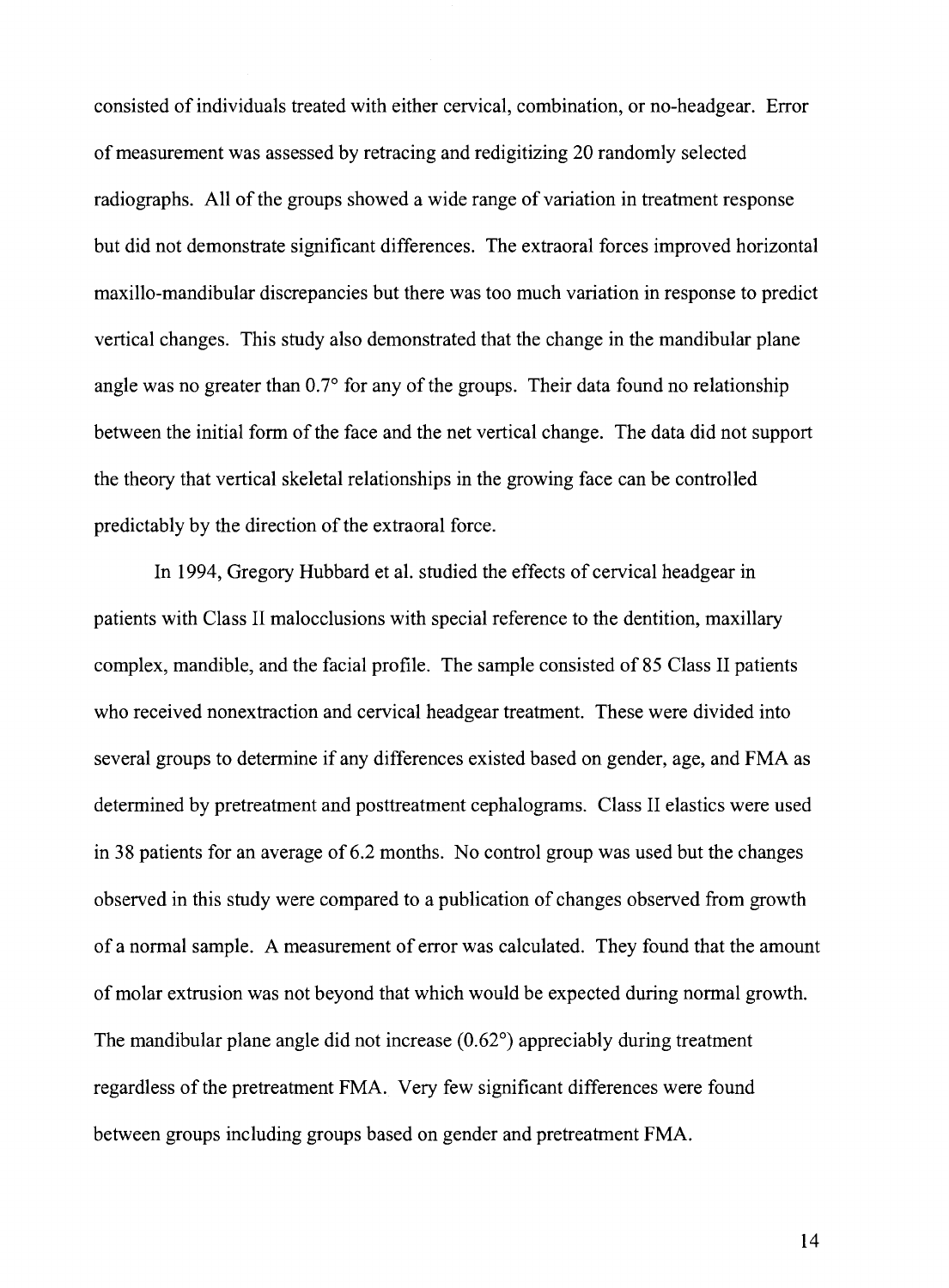A 1994 retrospective study by A.H. Cook et al. investigated the control of vertical dimension in Class II correction using pretreatment and posttreatment lateral cephalograms. Their sample included 90 patients with Class II, division 1 malocclusion, 30 patients (14 male, 16 female) were treated with cervical headgear alone, 30 (21 male, 9 female) with cervical headgear and a lower utility arch but no other appliances, and 30 (15 male, 15 female) served as untreated controls. Measurement error was calculated with no significant findings. Results indicated that both the cervical group and the untreated control group exhibited similar amounts of extrusion of the maxillary molars. The extrusion noted in the cervical groups was 1.21 mm and that of the untreated control was 1.30 mm. The lower facial height as measured from ANS to Me showed a 0.81 mm increase in the cervical headgear group. Although the untreated control group showed a greater mean increase of 1.55 mm in lower face height, the difference between groups was not statistically significant. Total anterior face height also increased in all groups (4.64 mm in the cervical group, 3.13 mm in the control group) but the difference between the groups was not statistically significant. There was no opening rotation of the mandible even in subjects with dolichofacial patterns. All of the groups displayed a small and comparable decrease in the mandibular plane angle when measured to FH. There was no change noted in the Y axis for either the cervical headgear or the control group. According to this study, a certain amount of molar eruption is anticipated in a group of actively growing children. It is important to note that neither full appliances or elastics were used in any of these groups.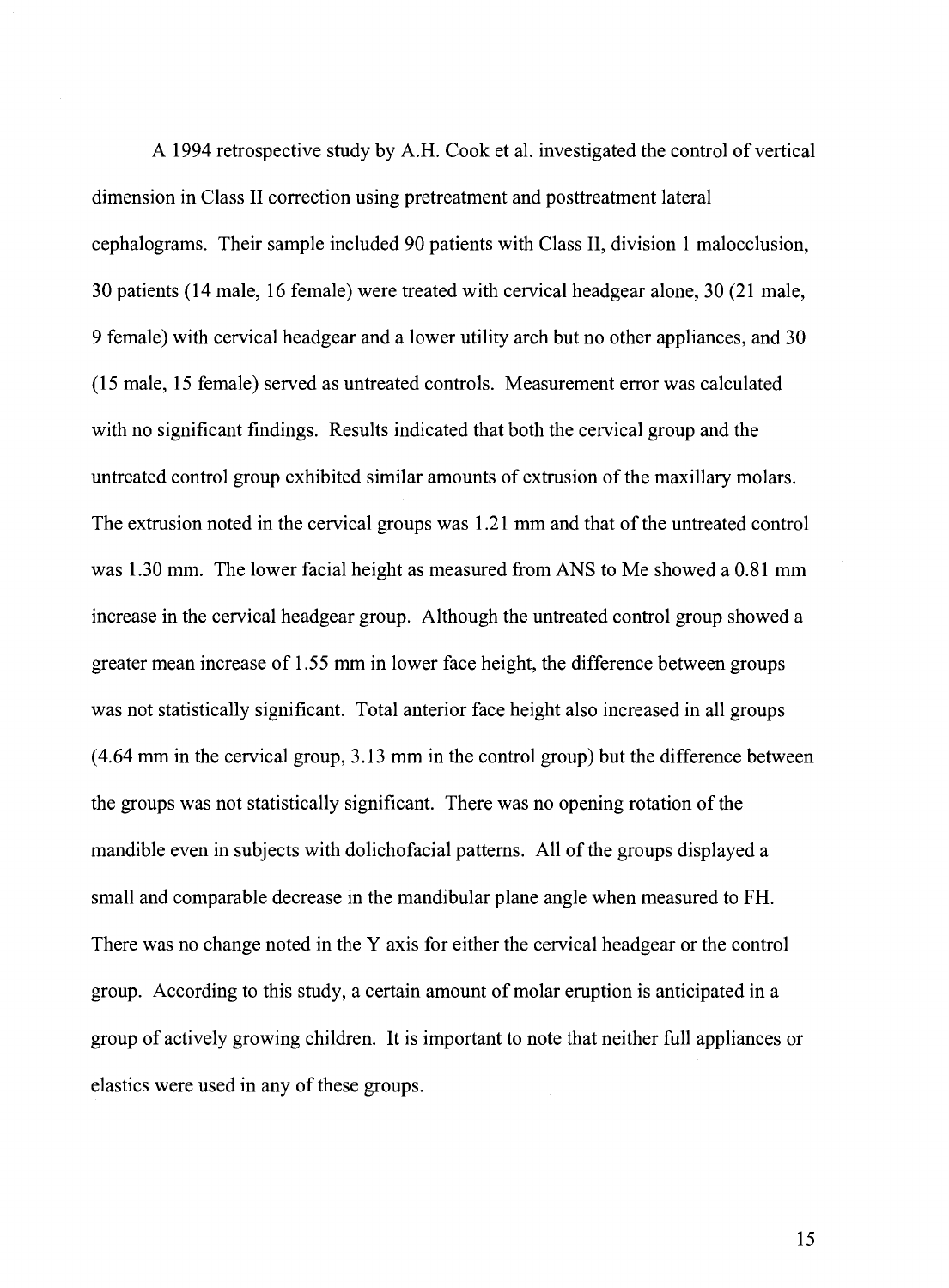A focus of Miria Kirjavainen et al.'s 2000 study was to determine whether the side effects of cervical headgear could be avoided. The side effects in question included extrusion of the molars and downward and backward rotation of the mandible. Forty children (20 female, 20 male) with a Class II, division 1 malocclusions were treated with orthopedic cervical headgear. A 10 mm expanded inner bow and a long outer bow bent 15° upwards was used. No control group was used but the results were compared to Finnish and US norms. An error of measurement was assessed using 5 randomly selected cases that were retraced. They found that there was minor extrusion of the molars showing a mean increase of 1.2 mm which was similar to normal eruption amounts in US norms. There was a small reduction in N-S-ML (mandibular plane) of  $0.2^{\circ}$  in boys and 0.4° in girls as a result of treatment. This was interpreted as proof that the mandible was following a normal growth pattern by rotating upward and forward.

Marcia R.E.A. Schiavon Gandini et al.'s 2001 retrospective study examined maxillary basal bone, dentoalveolar, and dental changes in Class II, division 1 patients treated to normal occlusion by using cervical headgear and edgewise appliances. A sample of 45 subjects treated with cervical headgear and edgewise appliances were compared with a group of 30 untreated control subjects. The subjects ranged in age from 7.5 to 13.5 years. The groups were matched based on age, gender, and malocclusion. The treatment group consisted of 87% mesocephalic or brachycephalic patterns, and 13% dolichocephalic facial patterns. A measurement of error was calculated using the Dahlberg formula. Lateral cephalograms were taken at the beginning and at the end of treatment and were superimposed to note changes. Results found that the vertical changes of the maxillary molar in the treatment group were small  $(1.86 \text{ mm/year})$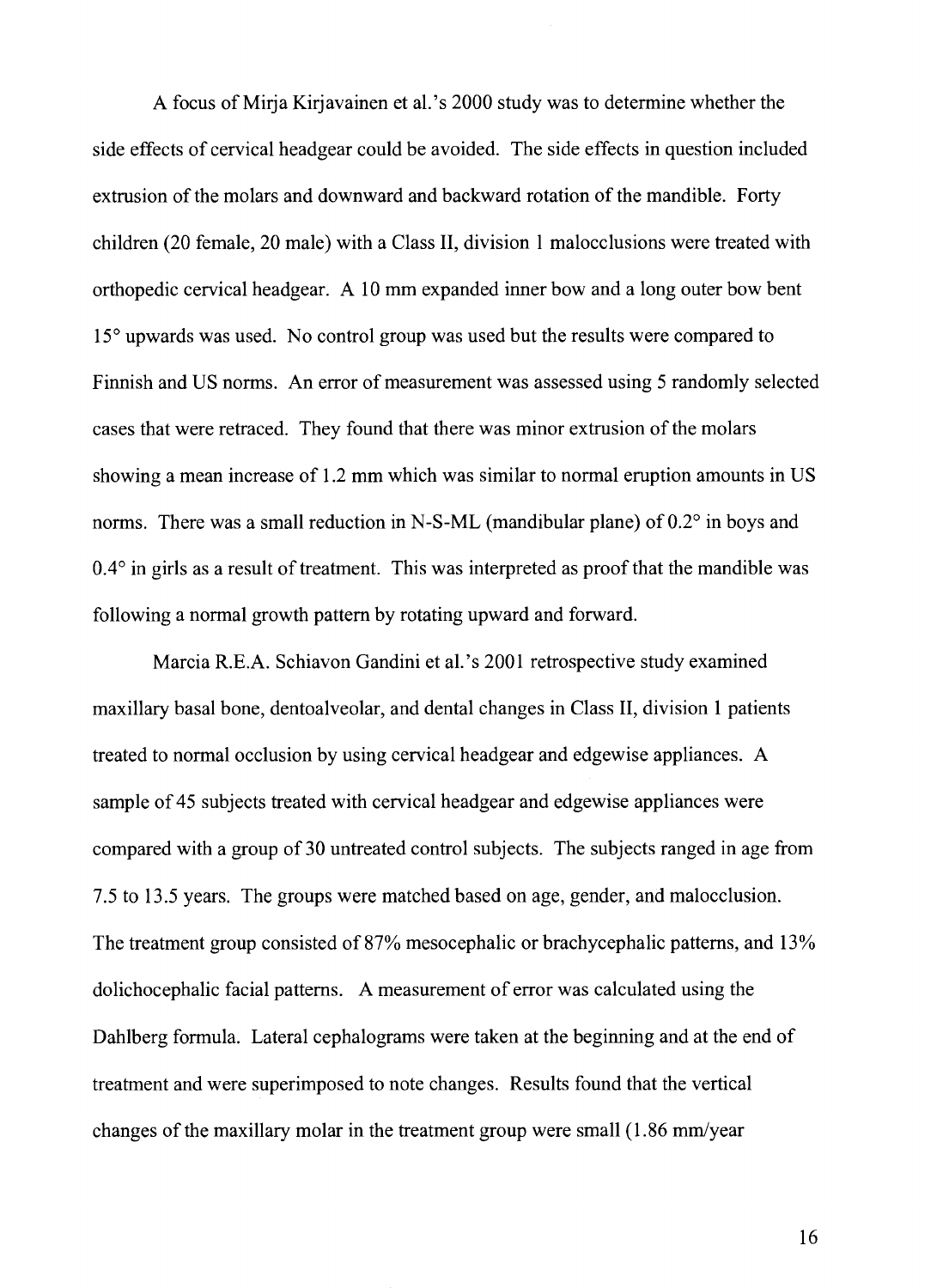increase) and not significantly different than what was observed in the untreated control sample  $(1.7 \text{ mm/year increase})$ . No significant difference in the mandibular rotation pattern was noted (cervical group decreased 0.07°, control group increased 0.03°).

In their 2002 retrospective survey, Nick B. Haralabakis et al. compared the magnitude of posterior mandibular rotation during orthodontic treatment with edgewise appliance and cervical headgear in patients with a high or a low Frankfort mandibular plane angle (FMA). A sample of 29 low mandibular angle cases (FMA $<$  22 $^{\circ}$ ) and 31 high mandibular angle cases (FMA>28°) were included in the study. All subjects were treated nonextraction with cervical headgear and full orthodontic appliances. Class II elastics and bite plates were also used as needed. Pretreatment and posttreatment cephalograms were superimposed on internal structures of the mandible. The Dahlberg equation was used to estimate the error of measurement. They found no difference in changes in FMA between the two groups. The FMA of the high angle group decreased  $0.1^\circ$ , and the low angle group showed a decrease of  $0.3^\circ$ . The angle SN-GoGn increased  $0.17^{\circ}$  in the high angle group and decreased  $0.69^{\circ}$  in the low angle group resulting in a very small but significant difference of0.86° between groups which they attributed to the counterclockwise rotation in the low angle cases. The Y -axis remained relatively constant in both groups with no significant difference. They asserted that the results gained from the high angle cases did not confirm the theory of headgear or growth induced mandibular rotation. While posterior facial height increased more in the low angle cases (7.18mm vs. 5.46mm), counterclockwise mandibular rotation was noted as a result of growth and treatment in both groups. They also noted that there was more counterclockwise rotation of the mandible in the low angle cases. Therefore, on average,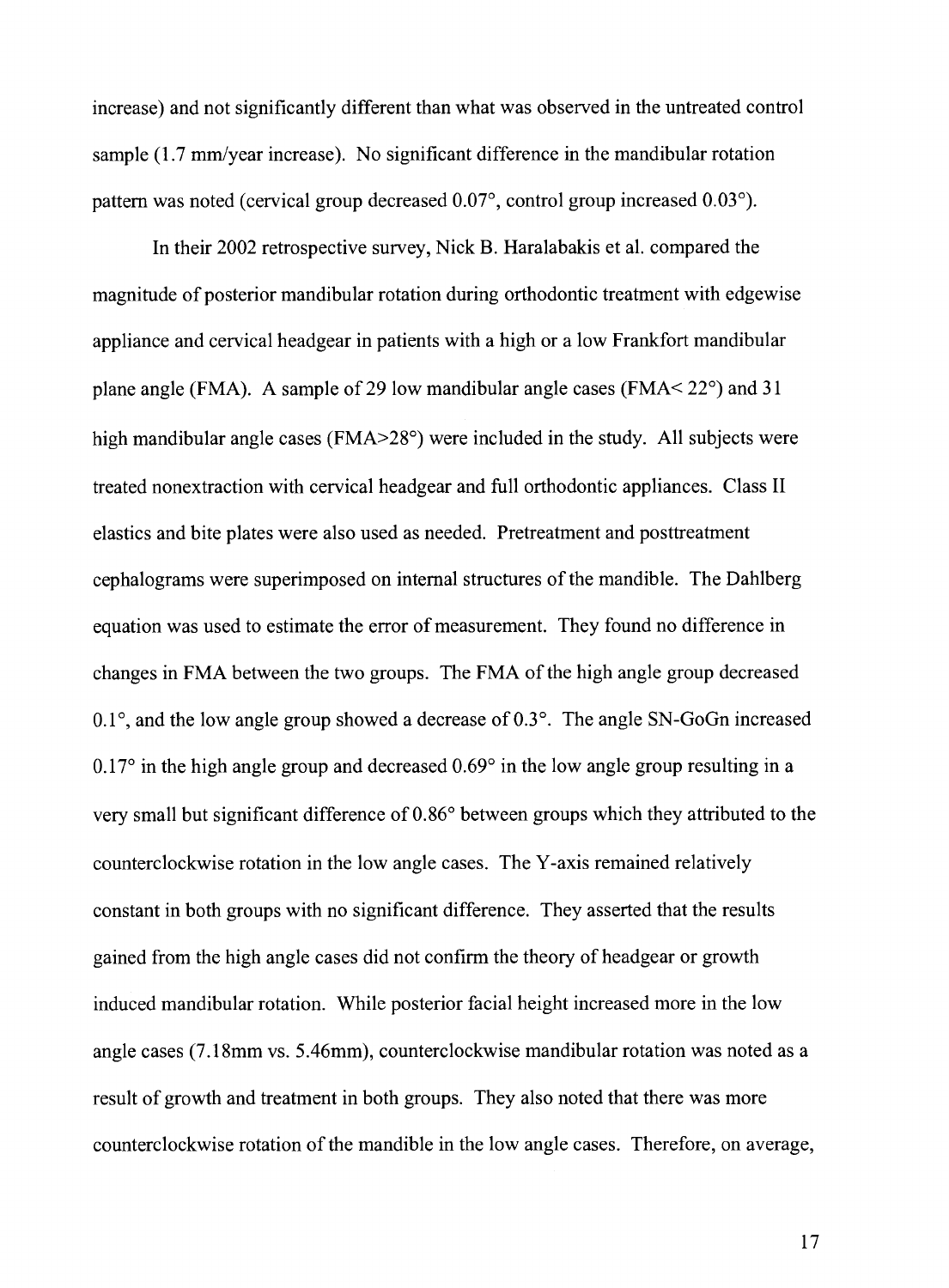growth and treatment resulted in improvements in the high angle patients but aggravated the problems in low angle patients with deep bites. They concluded that vertical skeletal relationships in the growing face could not be altered predictably by controlling the direction of the extraoral force.

In 2003, Roberto M.A. Lima Filho et al.'s study evaluated the posttreatment and long-term anteroposterior and vertical mandibular changes in a sample of 40 skeletal Class II, Division 1 patients ( 18 males, 22 females) treated with Kloehn cervical headgear. No control group was used. The treatment consisted of cervical headgear (mean treatment time 12 months) followed by cervical headgear and fixed appliances (mean treatment time 22 months). The inner bow of the headgear was expanded. A measurement error was calculated. Lateral cephalograms were taken at pretreatment (T1), posttreatment (T2), and approximately ten years after treatment (T3). Results showed that during treatment no significant change was found in the mandibular plane angle, (mean change between T1 and T2 was  $-0.50$ ) but a significant decrease was detected at T3 (mean change -2.05°) as growth continued. The decrease observed in the posttreatment period was similar to that reported in untreated subjects of other studies.

In 2006, Gursu Ulger et al. studied the changes in vertical dimension produced by cervical headgear and lower utility arch treatment. All 36 subjects included in the study had a Class II, division 1 malocclusion. Twelve were treated with cervical headgear alone and 12 received a combination of cervical headgear and a lower utility arch. The inner bows of the headgear were expanded. The treatment groups were compared with 12 matched untreated Class II, division 1 control subjects. Treatment changes were assessed by comparing pretreatment and posttreatment lateral cephalometric radiographs.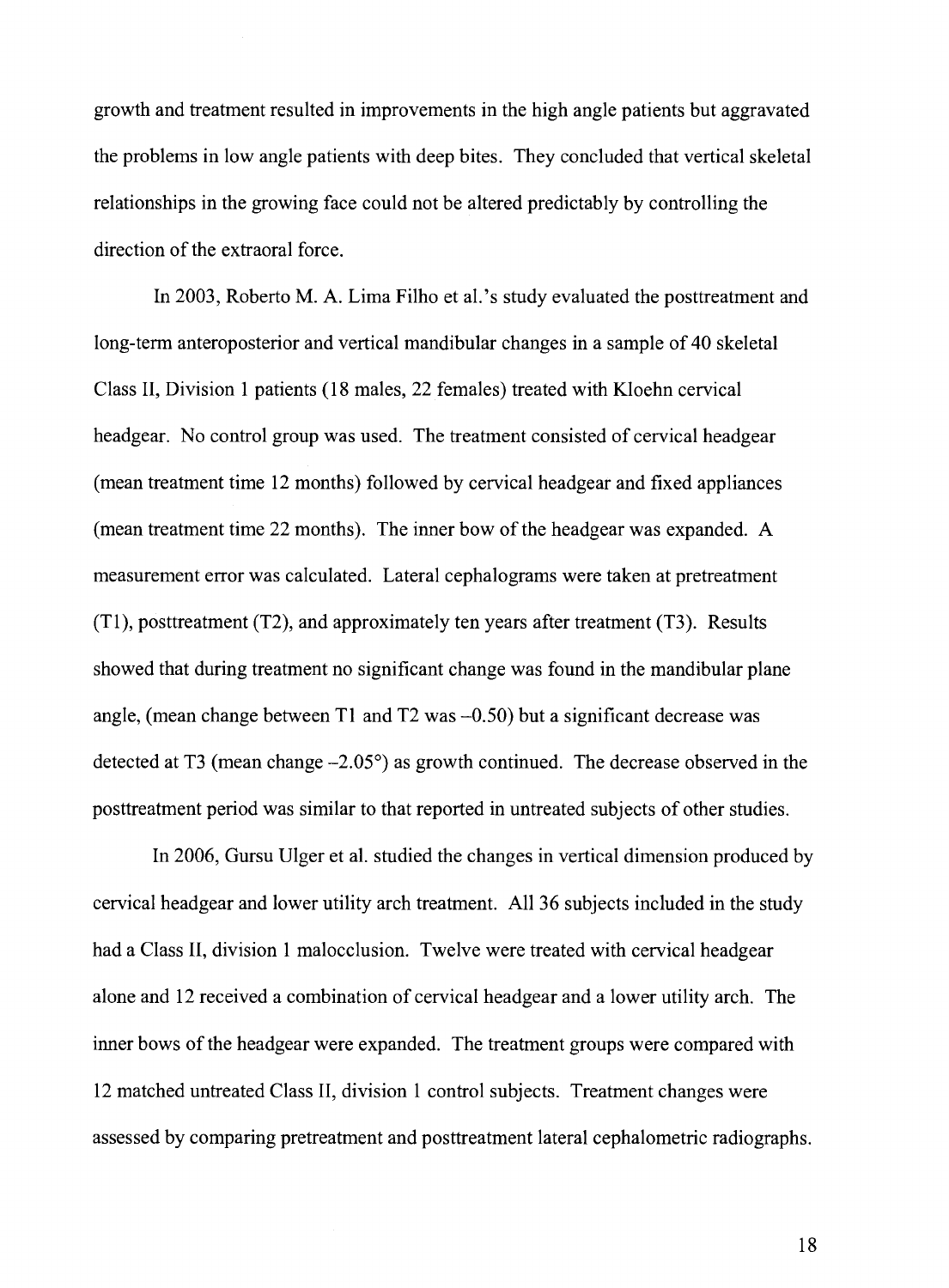A measurement of error was calculated using 20 randomly selected cephalograms and a paired t test. In the cervical headgear group, the upper facial height increased 3.08 mm. This was measured as a line from point A to HP which was a horizontal reference plane that was drawn 7° below SN through point S. This same dimension only increased 0.33mm in the control group. Likewise total face height (N-Me) also increased significantly more in the cervical group (3.0 mm) than in the control group (1.08 mm). None of the groups showed significant opening rotation of the mandible. All of the groups showed a slight increase in the mandibular plane angle (cervical group increased 0.58°, control group increased 0.42°) with no significant difference between groups. They explained this by postulating that similar increases in anterior facial height and ramus height in the cervical headgear group negated significant changes in the mandibular plane orientation. Maxillary molar extrusion produced by cervical headgear treatment was an average of no more than 1 mm as compared with the eruption seen with normal growth and development of the control group.

Clinicians often employ high-pull headgear to treat high mandibular plane angle cases with the belief that it inhibits maxillary vertical development. This is what F.F. Schudy suggested in his 1965 study whose purpose was to document growth changes that produce rotation of the mandible. He reviewed growth of the mandible and then suggested that high-pull headgear be used when treating high angle cases for the purpose of inhibiting the downward growth of the maxillary alveolar process and possibly the body of the mandible. He advised that when treating a patient where condylar growth was deficient and vertical growth excessive, one should try to inhibit the downward displacement or movement of the maxillary molars during growth. If it is determined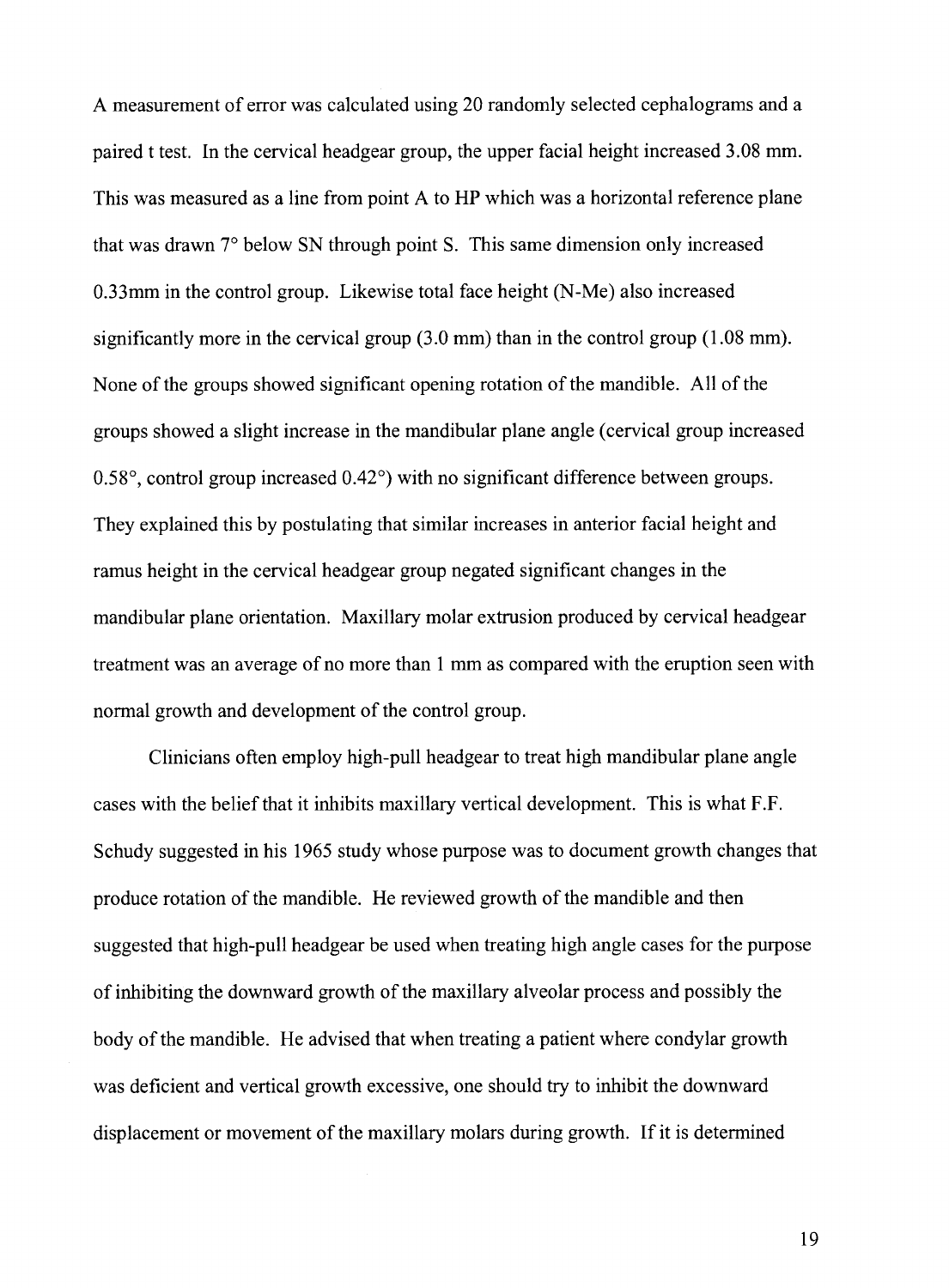that vertical growth is deficient resulting in a deep bite, one should try to stimulate the vertical growth of the alveolar process with Class II elastics and /or the conventional facebow headgear with cervical traction.

Based on clinical observation and experience, Maclay M. Armstrong demonstrated how the application and precise control of the magnitude, direction, and duration of extraoral force increased the efficiency and effectiveness in the treatment of malocclusions. His 1971 study reviewed the force vectors that cervical headgear produces and explained that the downward and distal pull of the cervical headgear resulted in distal tipping and extrusion of the first molar and resultant clockwise tipping of the maxilla. The direction of pull and the effects of high-pull headgear were reviewed as having a distal and an intrusive force. According to models and cephalograms obtained from cases he treated with combination headgear, he demonstrated how the control of different force vectors allowed for distal bodily movement of the molars without extrusion. He suggested that the direction of pull provided by the headcap is especially advantageous in treating a Class II case with a high mandibular plane angle where it is important not to extrude the upper posterior teeth and is advantageous to intrude them.

There are previous studies that have compared the effects of cervical and highpull headgear to determine whether or not there are different vertical effects between the two headgear systems. In 1960, R.M. Rickett's study sought to answer the following questions: 1. What is the effect of various current corrective treatment procedures on facial structures? 2. Does similar orthodontic treatment affect all types of morphologic patterns in the same manner? His study included 5 sets of 50 subjects which included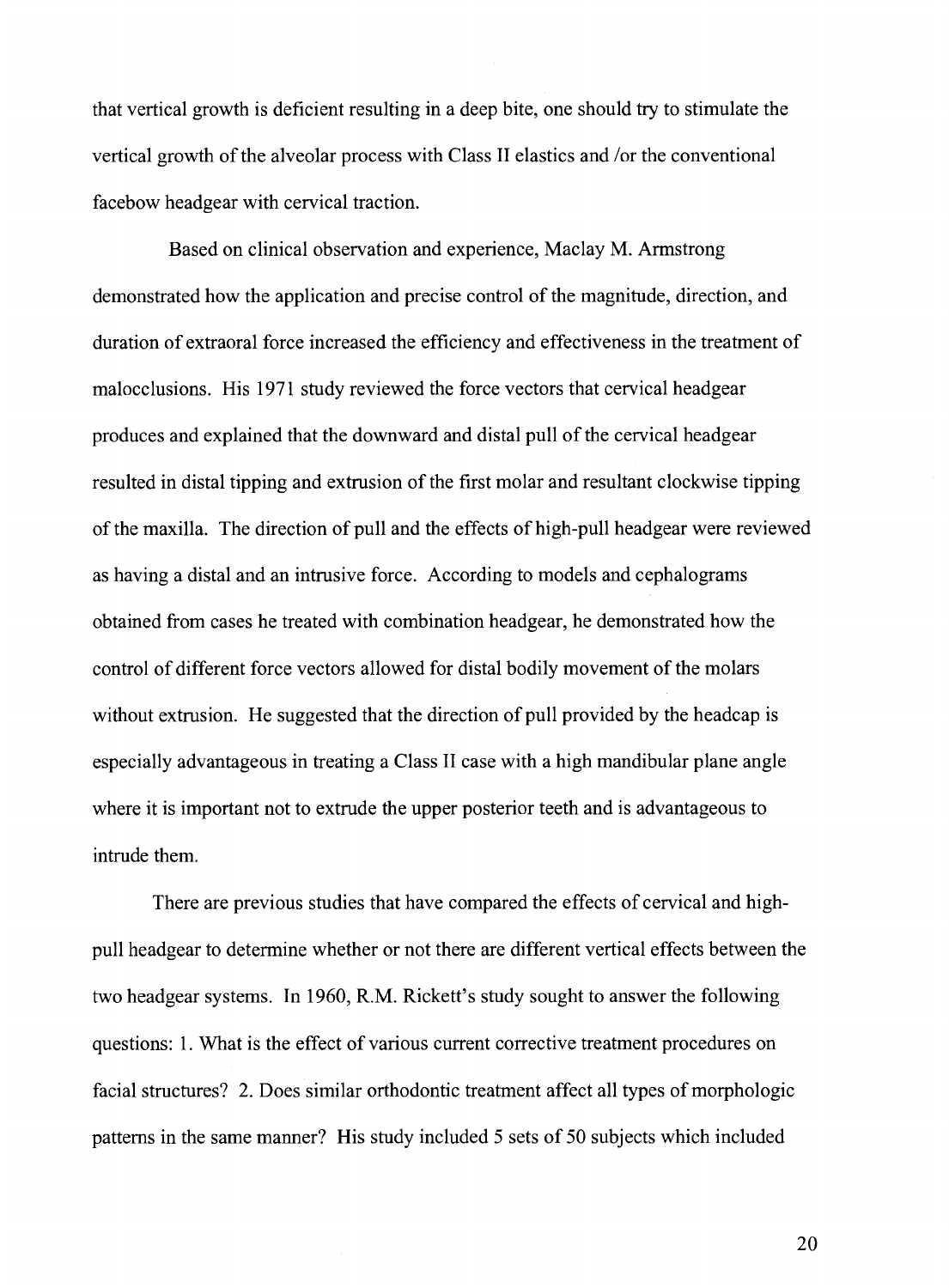untreated Class I patients, untreated Class II patients, Class II patients treated with Kloehn cervical headgear, Class II patients treated with intraoral traction and/or intermaxillary elastics, and Class II patients treated with a combination of intraoral and extraoral traction. Measurements were taken from tracings of serial lateral cephalograms. Results indicated that improvement of the facial angle (FH-Npg) tended to be slightly inhibited with cervical headgear (the facial angle increased only 0.5°), compared to the high-pull headgear and conservative anchorage on the lower arch groups which showed an average increase of  $1.3^\circ$ . Cervical headgear and intermaxillary elastics tended to increase the face height faster as compared to the untreated controls. This was expressed as an increase in the the XY axis (angle formed between BaN-SGn) of 1.0°. The Class II control group showed a much smaller (0.26°) increase in the XY axis. In the cases treated with cervical traction the mandibular plane angle increased an average of 0.5° as compared to a 0.5° decrease observed in both control groups. No values were given for the high-pull subjects in this study but it was stated that its use improved the Y axis and XY axis which otherwise were expected to increase. In conclusion, Ricketts stated that cervical headgear erupted the molars and caused an opening of the Y axis and a resultant rotation of the mandible. High-pull headgear tended to intrude the molars thereby allowing the chin to grow straight forward without backward rotation.

In 1969, Richard A. Mays' cephalometric study compared the effects of the Kloehn cervical headgear and hook-up headgear when used in addition to edgewise appliance in the treatment of the Class II, division 1 malocclusions. The sample consisted of a hook-up headgear group of 18 orthodontic patients, a Kloehn cervical headgear group of 20 patients, and a control group of 10 untreated individuals. The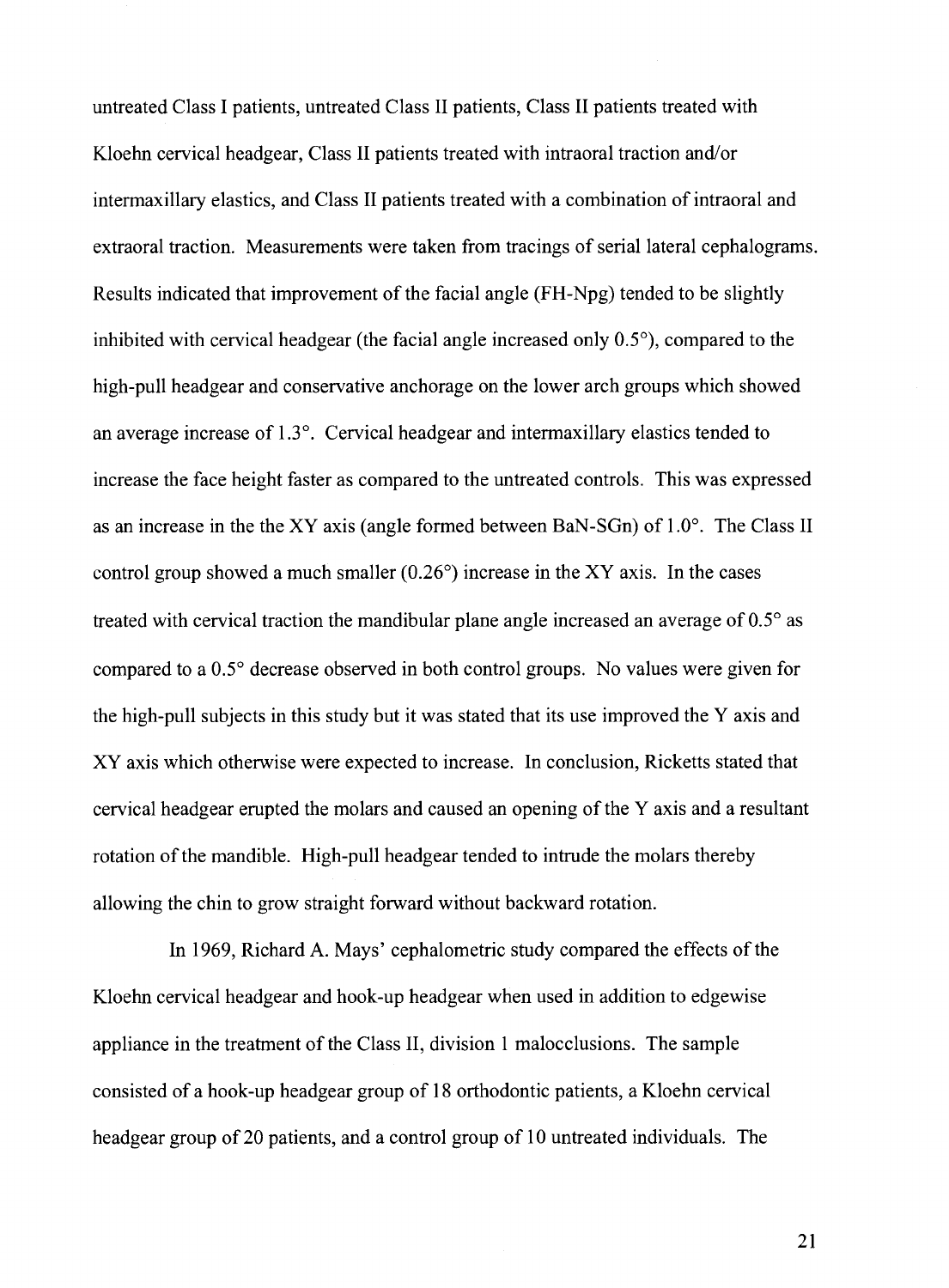Kloehn cervical headgear group demonstrated significant opening of FMA. Lower facial height in the cervical headgear group increased twice the amount observed in the hook-up headgear group. The FMA of the hook-up headgear group was maintained as the maxillary molars were extruded only 1/3 the distance that was observed in the Kloehn cervical headgear group.

In 1972, John Barton compared the changes of 20 cases treated with high-pull headgear attached to the archwire mesial to the maxillary canines and 20 cases treated with cervical headgear attached to the first molars. All of the cases were treated with extraction of 4 premolars and full banded edgewise appliances. No control group was used. Pretreatment and posttreatment cephalograms were traced and measured. In the cervical headgear group N-Me (AFH) increased 7.18 mm and SN to the maxillary first molar increased  $6.28$  mm. In the high-pull group the increase in N-Me was  $4.60$  mm and SN to the maxillary molar was 2.8 mm. The difference in the mean increase between groups was significant. From these results, Barton concluded that the chin is forced downward 2.6 mm more as a result of treatment with cervical headgear. Cervical traction caused the mandible to rotate backward more than high-pull headgear  $(0.13^{\circ} \text{ vs. } -0.80^{\circ})$ but this difference was not statistically significant. His results supported what Weislander had previously reported: Cervical headgear extruded the maxillary molar but that it also extruded the condyle thereby causing the entire mandible to reposition vertically thereby keeping the MPA constant.

In 1972, Wayne Watson's study compared the effects of high-pull headgear to that of a previously computerized cervical headgear group. The sample consisted of group of 14 Class II, division 1(12 females, 2 males) subjects with a mean mandibular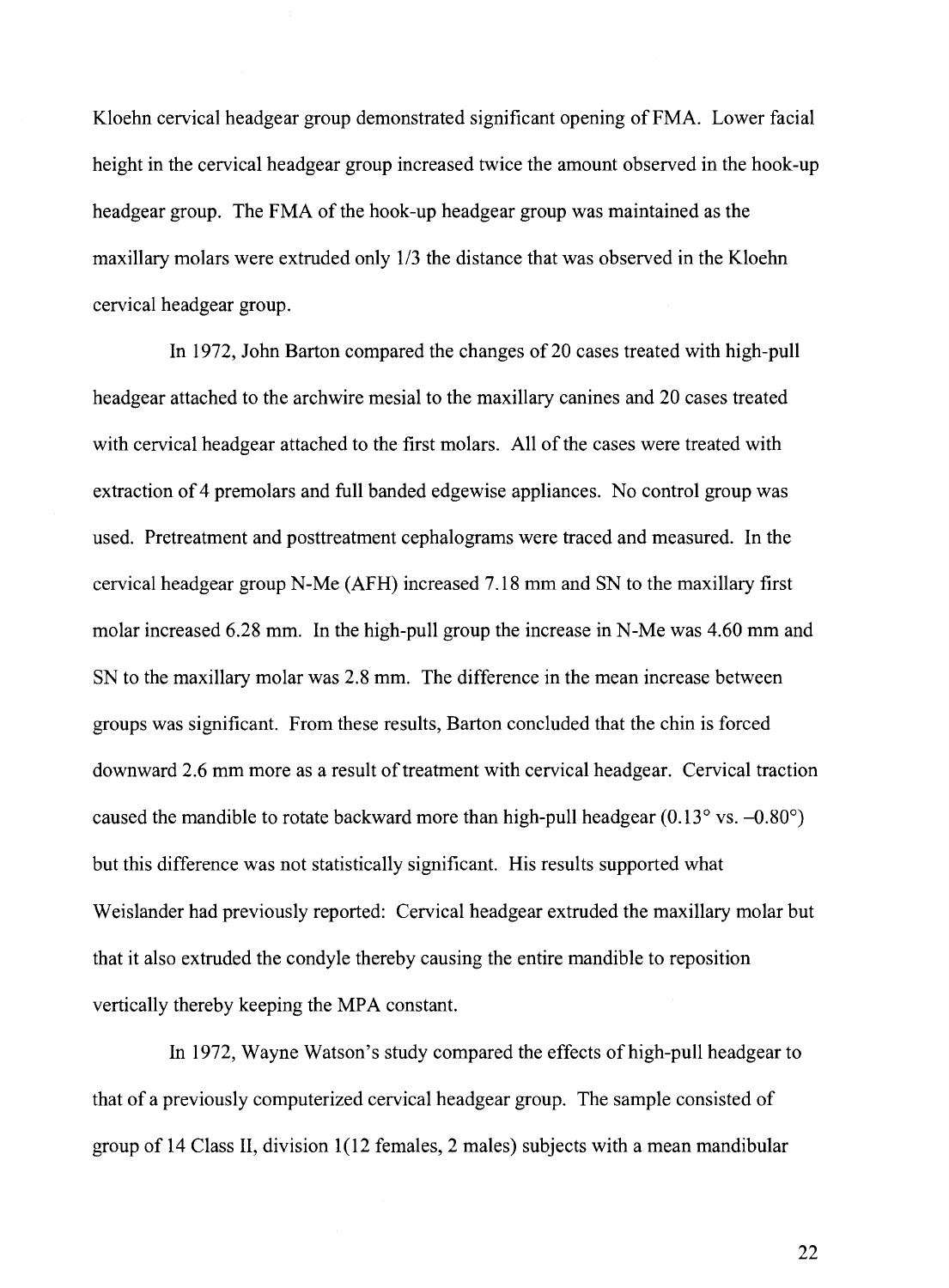plane to SN value of39.3°. All cases were treated nonextraction with full banded appliances. Lateral and frontal head films were taken at three different periods during treatment. These were compared to information already stored in a computer system of a sample of patients treated with cervical headgear. Results indicated that those treated with high-pull headgear had less opening of the facial axis (The intersection of the basion-nasion plane with CC point to gnathion plane). An average increase of0.3°/year was noted in the high-pull group compared to those treated with cervical headgear which increased an average of 1.12°/year. The difference between the two groups was significant at the  $10\%$  level ( $p=0.10$ ). Those treated with high-pull headgear showed a decrease in the lower facial height of  $0.72^{\circ}/year$ . The lower face height was an angular measurement that consisted of the angle formed by the ANS, Xi point, and Pogonion. It was noted that this dimension usually increases in this vertical type of growth pattern. No value was given for the increase in the cervical headgear group. The high-pull group showed a 0.44°/year decrease in the mandibular plane angle (Go-Gn/SN).

In 1978, Peter Brown compared the skeletal and dental changes incurred over one year of treatment with either cervical or high-pull headgear. He used intermittent application (12 hours a day) of lighter extraoral forces (less that  $600$  Gm. per side). Subjects were in the late mixed dentition or the early permanent dentition. Twenty cervical headgear patients and 17 high-pull patients were evaluated and compared to an untreated control group. Eight of the 17 high-pull subjects had an anterior auxiliary facebow in addition to the molar facebow worn for 1-3 months. All participants in the treatment groups were also being treated with full banded appliances. Males and females were studied together. Cephalograms were obtained prior to treatment and one year after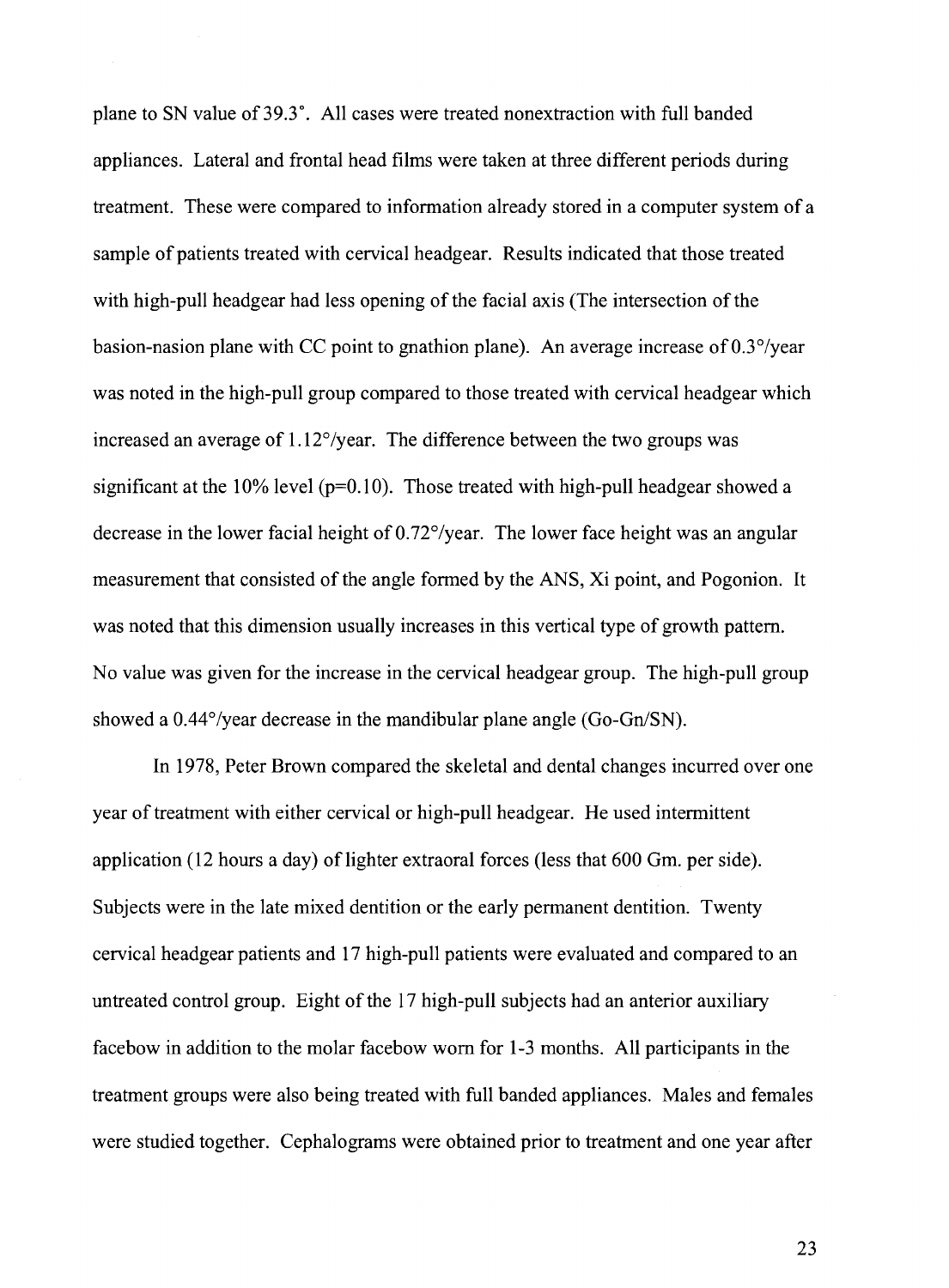the initiation of extraoral therapy. An error of measurement was calculated. Study results indicated that extrusion of the maxillary first molar as measured from the mesial cusp tip to the palatal plane was beyond the normal growth increment. This extrusion appeared to be related to the vertical component of the face-bow neck strap traction which produced an extrusion of 1.8 mm vs. 0.3 mm observed in the high-pull group and 0.6 mm in the control group. It was postulated that an increase in anterior face height (N-Me =4.6, Me $\perp$ PP=3.5) and an increase in the mandibular plane angulation (0.8°) in the patients treated with cervical headgear were a result of the extrusion of the maxillary molars along with other factors. When comparing the cervical to the high-pull group, it was determined that the maxillary molars were significantly extruded in the cervical sample. The difference in change of the mandibular plane angle between the cervical and the high-pull group was not significant which they speculated might have been due to the short duration of the study.

Significant differences between cervical and high-pull headgear have not always been found. In 1978, Sheldon Baumrind et al. reported on the mandibular plane changes which occurred during clinical treatment with five different orthodontic methods for the delivery of force to the maxilla. Those methods included cervical traction  $(n=104)$ , straight-pull headgear to J hooks  $(n-16)$ , high-pull headgear to upper first molars  $(n=53)$ , combination headgear  $(n=15)$ , and intraoral removable appliances  $(n=61)$ . A control group consisted of 54 untreated Class II subjects. The study concluded that each type of extraoral appliance studied appeared to produce a slight increase  $(<0.5^{\circ}$ ) in the mandibular plane angle measured as SN-GoGn and Downs MPA, but there were no statistically significant difference between the treated groups. The untreated group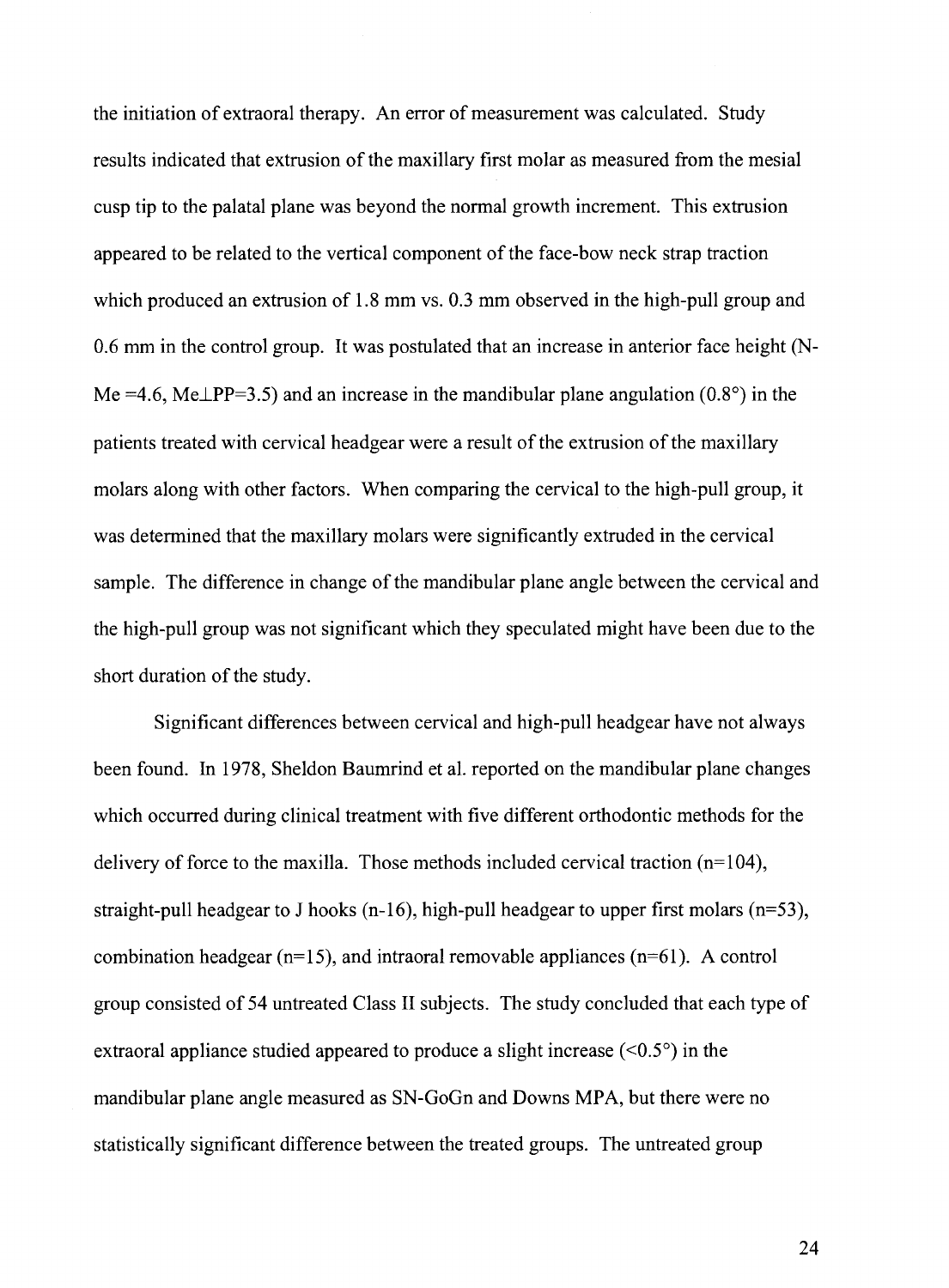showed a small reduction (0.5°) in mandibular plane angle during a comparable time period. In another 1978 study using the same groups as previously mentioned, Baumrind et al. considered the differences that might exist when treating high angle cases. They found that the mean change in mandibular plane orientation was not different for the high angle cases when compared to the other cases in the study.

In a 1983 study, Sheldon Baumrind et al. compared the orthodontic and orthopedic effects of maxillary traction using several treatment methods. The samples included four treatment groups of Class II subjects: the control n=50, cervical headgear  $n=74$ , high-pull headgear  $n=53$ , and an intraoral group  $n=61$ . Lateral head films at two different time points were traced by four different judges and then digitized with a computer-linked electronic digitizer. The vertical level of the molar in the high-pull sample remained unchanged indicating that the high-pull headgear caused intrusion of the first maxillary molar as contrasted to both the control group and the cervical headgear group where extrusion of the maxillary first molar was observed. Cervical traction showed both orthopedic and orthodontic extrusion of the upper first molar but the extrusion observed was on average no more than 1 mm as compared to the control group.

In 1992, Michael Burke and Alex Jacobson studied the vertical changes in high angle Class II, division 1 patients treated with cervical or occipital-pull headgear (OPHG). The patients were all treated with headgear attached to the upper first molars. Thirty-two cases treated with OPHG and 21 cases treated with cervical headgear were included in the study. Some cases were treated as phase one of two phases of treatment while others were treated in one phase with headgear and full orthodontic appliances. Pretreatment, posttreatment, and follow up cephalograms were taken. Only the values of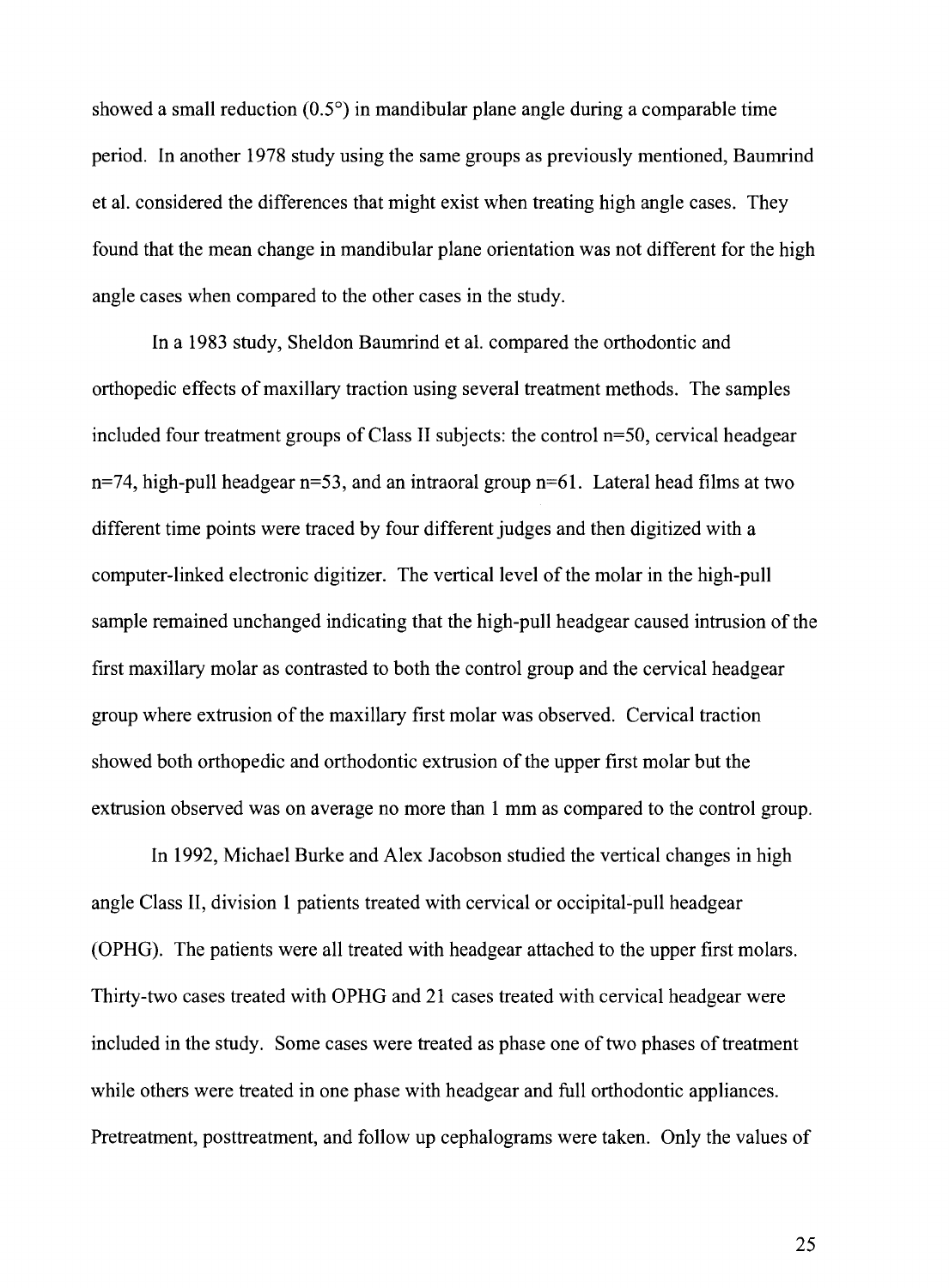those measurements with statistically significant differences between groups were reported. There were no significant differences in mandibular plane angle changes between groups. It was reported that when treatment stopped, almost all mandibular plane angle measurements decreased. Maxillary molar extrusion was greater in the cervical headgear sample showing a 3.86 mm increase vs. 1.81 mm seen in the OPHG group. Facial height changes during the period of the active treatment were significantly greater in the cervical **pull** sample. However, when annualized none of theses changes remained significant.

Other studies have focused on the changes that occur with high-pull headgear as compared to untreated groups. In 1984, V. Fotis et al.'s study reported on the changes that occurred when high-pull headgear was added to the molar region of a maxillary splint. A sample of 28 Italian children (12 boys and 16 girls), most in the early mixed dentition with increased overjet and distal molar relationship, were included in the study. A full coverage maxillary splint worn at night and to some extent during the day was used with embedded molar tubes for the headgear insertion. Pretreatment and posttreatment cephalograms were taken. A publication of untreated Class II patients from an Australian child growth study was used as a control. An opening of the angle between the maxillary and mandibular planes was avoided as the results showed that the relationship between anterior and posterior facial height increased only an average of 0.2 mm. The mandibular plane angle measured to SN remained relatively constant only increasing minimally  $(0.4^{\circ})$ . The distance from a point on maxillary first molar to SN was reduced 0.5 mm showing that the vertical development of the maxillary molar was restricted. It should be noted that only pretreatment values were given for the Australian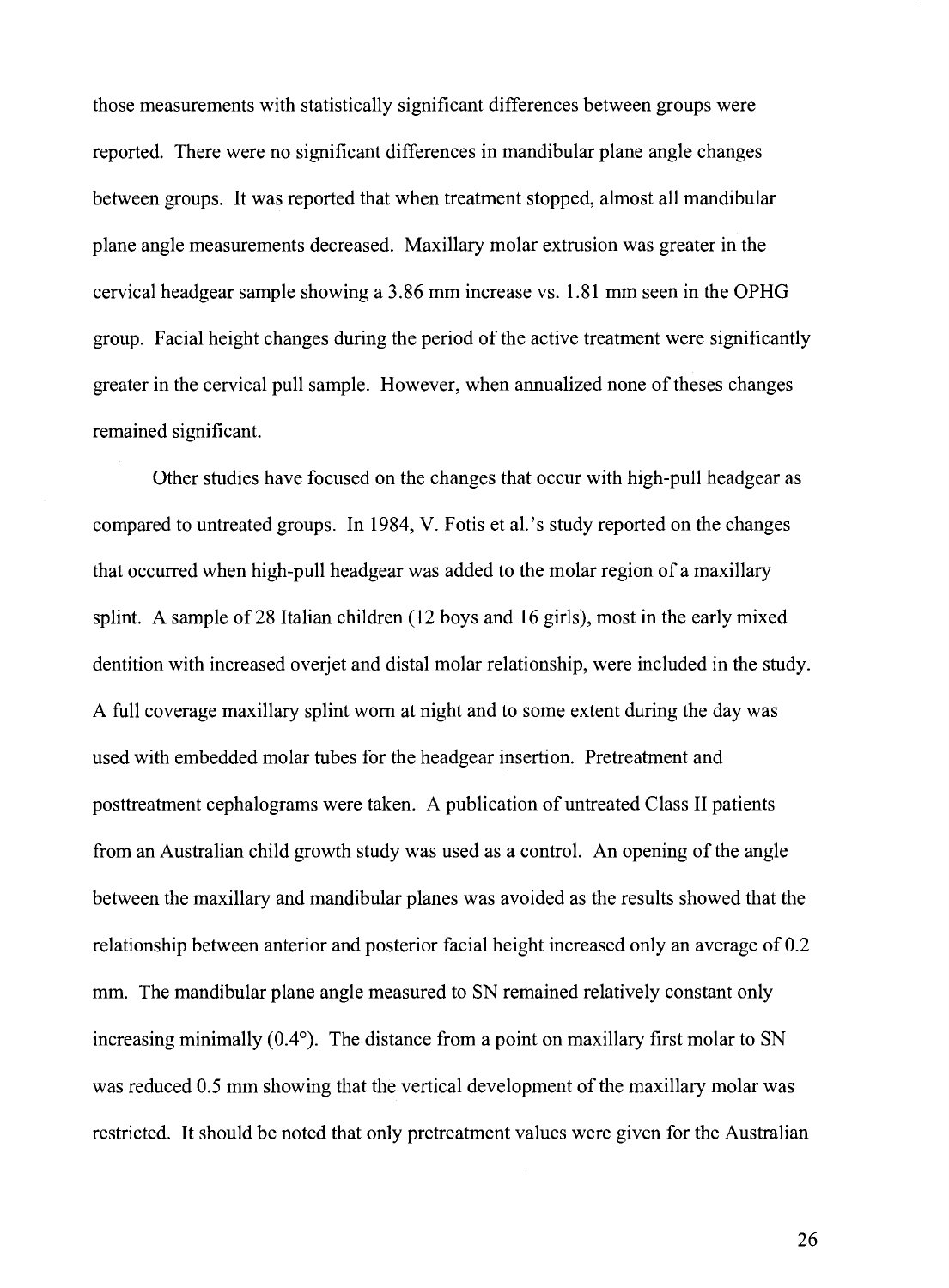control group. No information was given about changes observed in the control sample but the author stated that none of the changes observed in the headgear sample could be anticipated in an untreated group.

In 1992, Maurice Fiorouz et al. conducted a prospective cephalometric study to examine the skeletal and dental effects ofhigh-pull headgear. Twelve Class II adolescent patients wore high-pull headgear about 12 hours a day for a 6 month period. A group of 12 untreated Class II adolescent patients of similar age range and similar skeletal and dental characteristics were chosen as controls. Lateral cephalometric films of the treated group were taken before treatment and after a 6 month period. Cephalograms of the individuals in the control group were taken before and after the observation period. Results exhibited that the molars were intruded 0.54 mm in the high-pull headgear group and extruded 0.42 mm in the control group. None of the cases in the treated group displayed any maxillary molar extrusion. The intrusion of the upper molar did not cause a statistically significant reduction in the lower facial height. Considering the MPA changes as measured to FH, there were no statistically significant differences between the groups. In both groups the mandibular plane remained relatively constant.

#### **Horizontal movement of maxillary molars**

Many studies have reported that the use of headgear moves maxillary molars distally. P.L. Klein's 1957 cervical headgear study superimposed cephalograms on the palatal plane and found an average of 1 mm distal movement of the upper first molar. Seventeen of 24 cases treated with cervical headgear showed distal bodily movement when measured in relation to the maxillary outline while seven showed no distal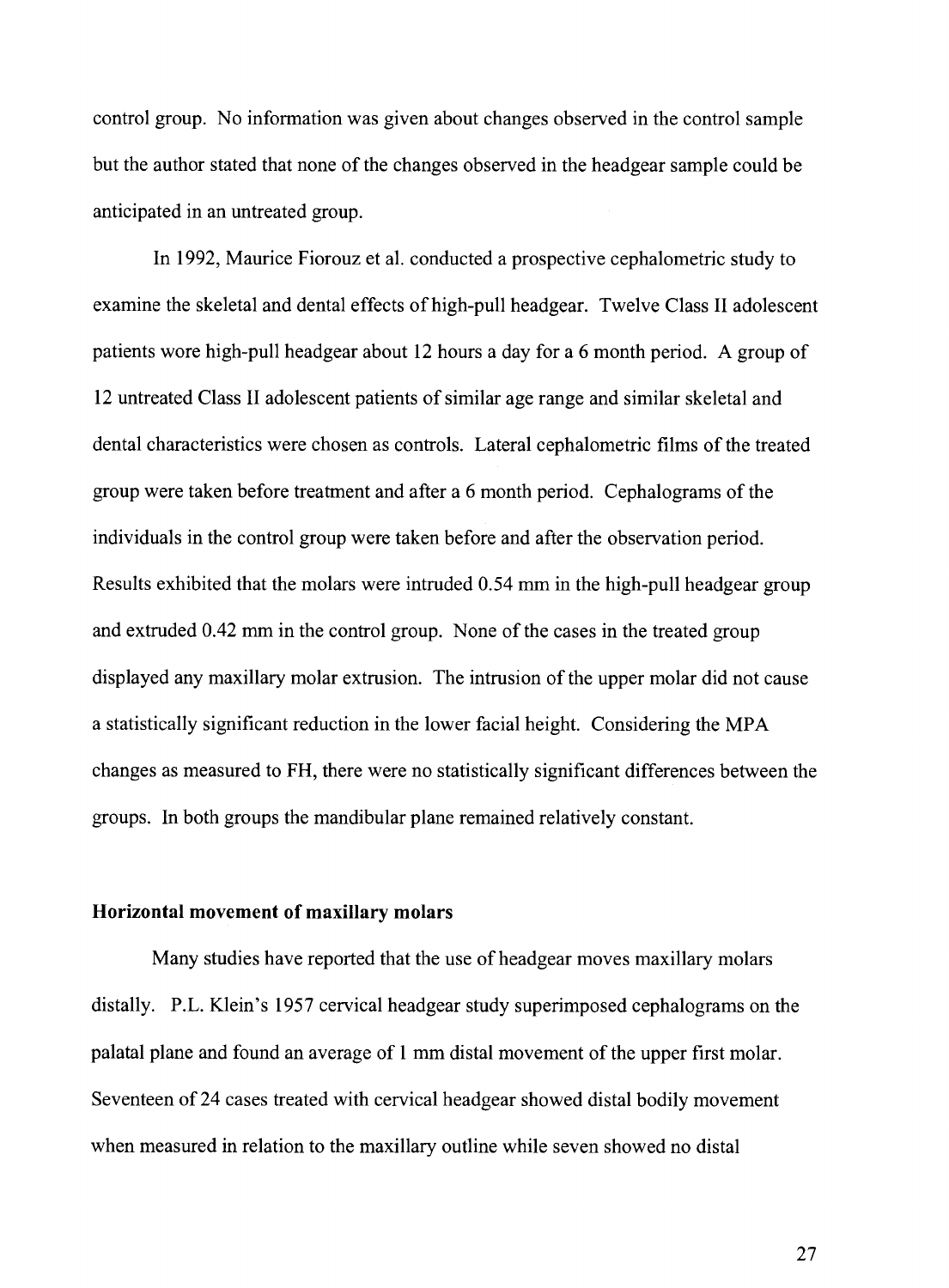movement. None in the treated sample showed maxillary molar movement in the anterior direction. In the Class I and Class II control groups ofR.M. Rickett's 1960 study, the molars drifted forward 3.5 mm and 2.0 mm respectively relative to the PTM line (posterior margin of the pterygomaxillary fissure perpendicular to the Frankfort plane). Those treated with cervical headgear exhibited a distal movement of 1.3mm. Jakobsson's 1967 study found that maxillary molars in the group treated with cervical headgear moved distally an average of 2.6 mm when compared to a control group. W. Watson's 1972 study found that distal movement of the maxillary molars occurred after high-pull headgear treatment. The amount of distal movement was comparable to that which was observed in the computerized cervical headgear group. Weis1ander's 1974 study included a sample of 28 patients treated with cervical headgear. The maxillary molars in the treatment group assumed a 5 mm more distal position than that of the Class II control group. He attributed 3 mm of this movement to tooth movement and 2 mm to changes in the base ofthe maxilla. In 1983, S. Baumrind et al.'s study found that the orthopedic distal displacement of the first molar was similar in the cervical group and high-pull group but the orthodontic distal displacement was greater in the high-pull group. They noted that in the high-pull group heavier forces were used for briefer treatment periods in contrast to the cervical headgear where lighter forces were used for longer treatment periods. M. Fiorouz et al. 's 1992 study noted that in their high-pull headgear group, the distal displacement of the molars that occurred was in the form of translation since both the molar crown and root moved distally 2.56 mm in contrast to the control group where the molar moved mesially an average of 0.23 mm. A.H. Cook et al.'s 1994 study indicated that the maxillary molars were significantly distalized (1.7 mm) in the cervical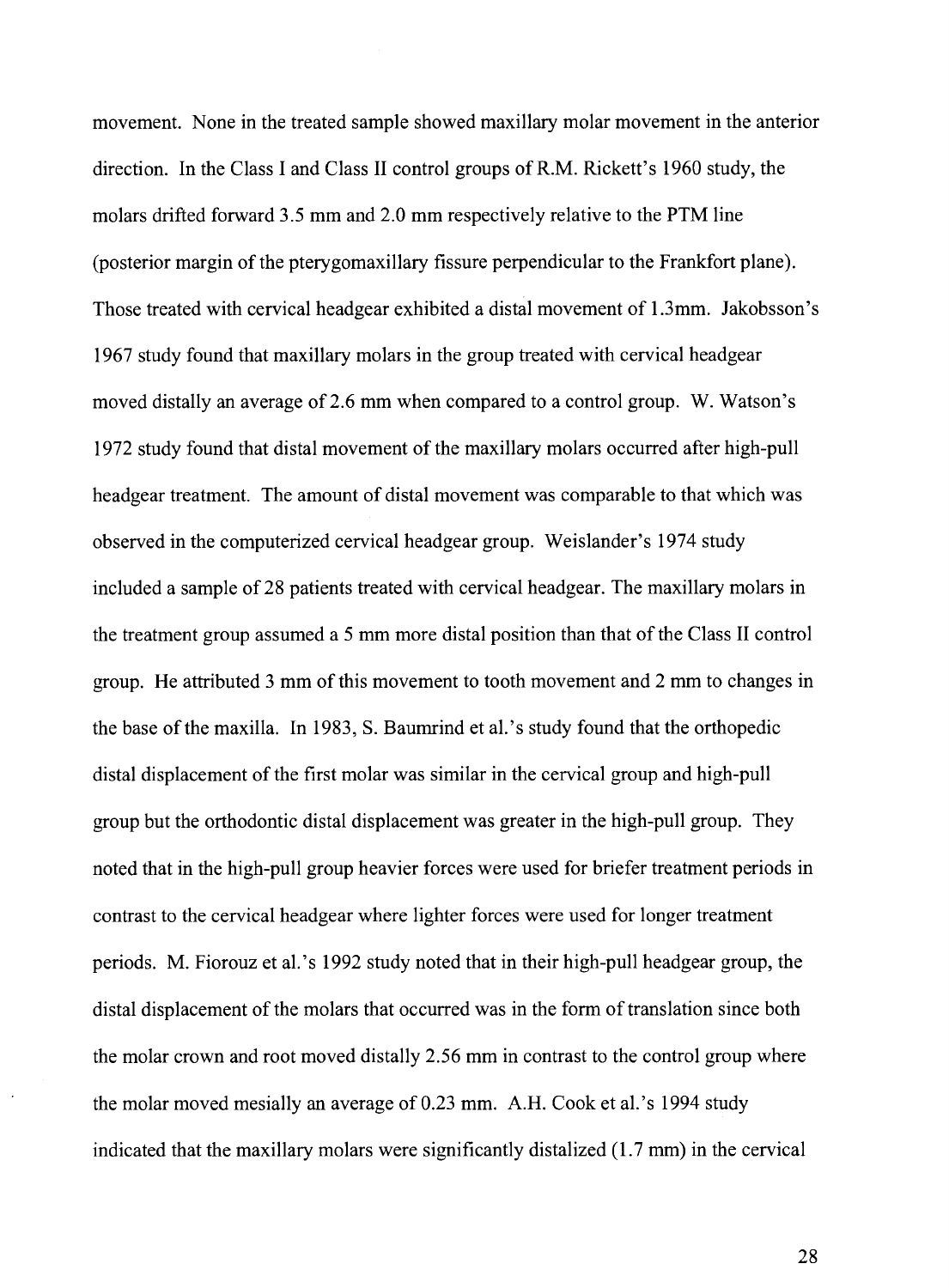headgear groups in contrast to the control group whose maxillary molar moved forward an average of0.41 mm. Gandini et al.'s 2001 study also confirmed that there was distal relocation of the maxillary molar when compared to an untreated control group. In their study, forward maxillary molar movement in the cervical headgear group was only 0.31 mm/year as compared to 1.27mm/year in the control group.

Although headgear creates a force in the posterior direction, two studies have not found that there is distalization of the maxillary molars after headgear use. The results from T.J. Cangialosi et al.'s 1988 study implicated that cervical headgear treatment caused a 1.06 mm movement of the maxillary molar in the mesial direction as determined by evaluating pretreatment and posttreatment palatal superimpositions. They explained this by saying that since this was a retrospective study, there was no control of patient cooperation, duration of wear, and force of the headgear which may not have inhibited forward growth of the maxilla. Likewise G. Hubbard et al.'s 1994 cervical headgear study found that maxillary molars moved in a mesial direction as measured from a vertical line from the palatal plane at Ptm and also from pterygomaxillary vertical plane. They explained that their results may be due to the full banded appliance therapy that followed cervical headgear wear.

#### **Palatal plane changes**

Many studies have concluded that cervical headgear causes an anterior downward tipping of the palatal plane. In P.L. Klein's (1957) cervical headgear study, the palatal plane showed a tendency to descend anteriorly an average of 1.75° when measured to SN. In W.A. Blueher's (1958) cervical-pull headgear study, the palatal plane angle was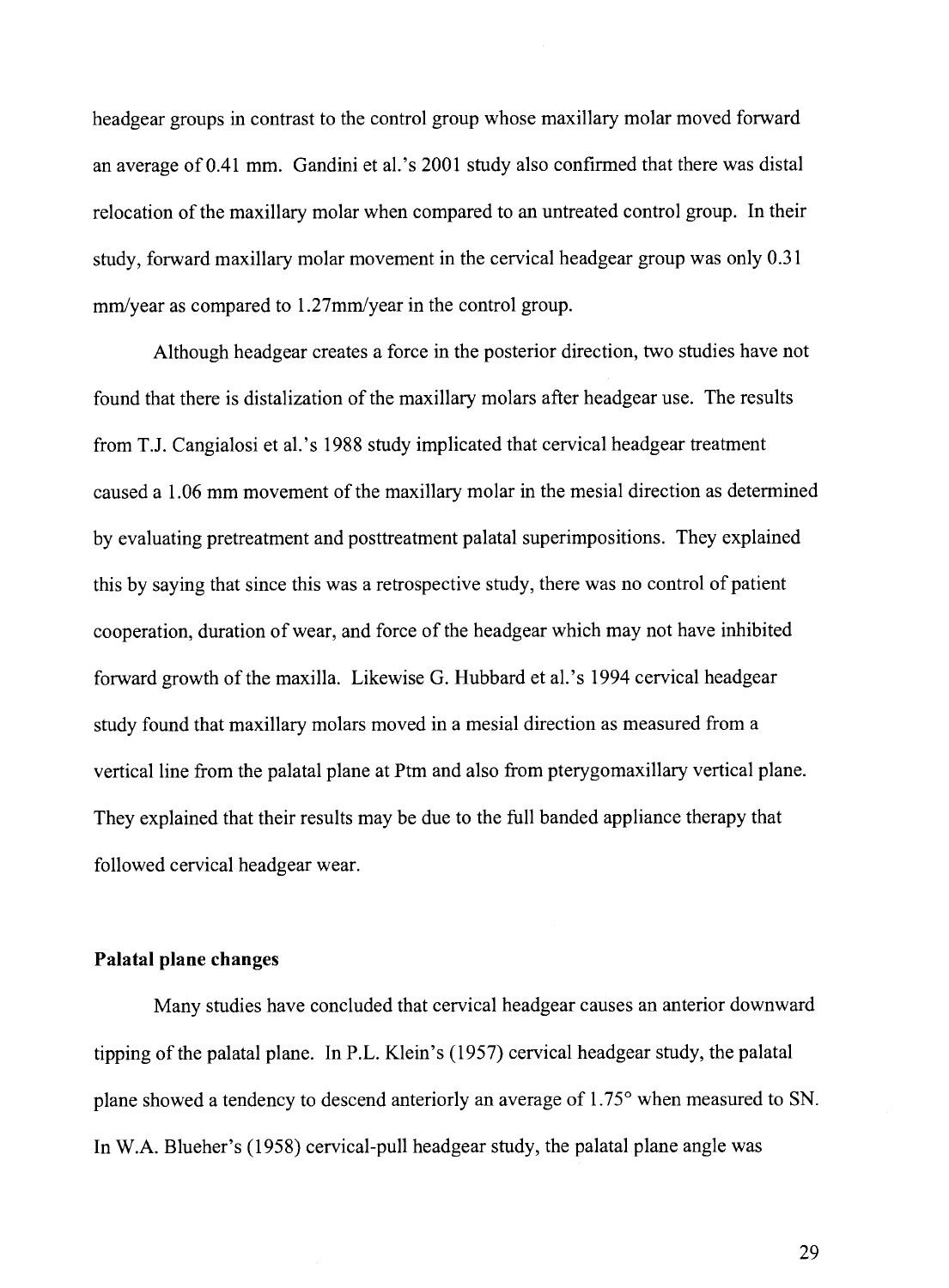measured from a perpendicular projected to SN. Twenty five of the 34 cases showed an increase in palatal plane, six showed a decrease and three remained the same. The average increase in the palatal plane angle exhibited by the girls in his study was 1.76° and that of the boys was 1.95°. He commented that some in his group showed a decrease but this may be due to error of tracing since PNS can be difficult to locate because of the shadow produced by the erupting second molars. His study did not mention a calculation of measurement error. It was D.R. Poulton's (1967) clinical experience that led him to believe that tipping of the palatal plane was also an effect observed after treatment with cervical headgear. The palatal plane was tipped an average of 1.04°/year as measured from SN in W. Watson's (1972) high-pull sample. No information was given for the effect of cervical headgear on this measurement. Weislander's (1974) cervical headgear sample showed that ANS descended approximately 1 mm when compared with a Class II control group thereby causing a slight tipping of the palatal plane. Brown's (1978) results found that cervical headgear appeared to tip the maxilla down and backwards when compared to growth changes in the control group as indicated by an increase in SNPP of  $1.3^{\circ}$  in the cervical headgear group, and a decrease of  $0.3^{\circ}$  in the control group. He asserted that the downward tipping of the palatal plane was related to the vertical component of the face-bow neck strap traction. In their study, T.J. Cangiolosi et al. (1988) found that the palatal plane angle increased an average of 1.03° when measured to SN after the use of cervical headgear. He suggested that perhaps this happened because the distal force on the molar inhibited the vertical development of the posterior part of the palate meanwhile the anterior part continued to grow. G. Hubbard et al. (1994) found that there was an average increase of 1.6° in the palatal plane angle when measured to SN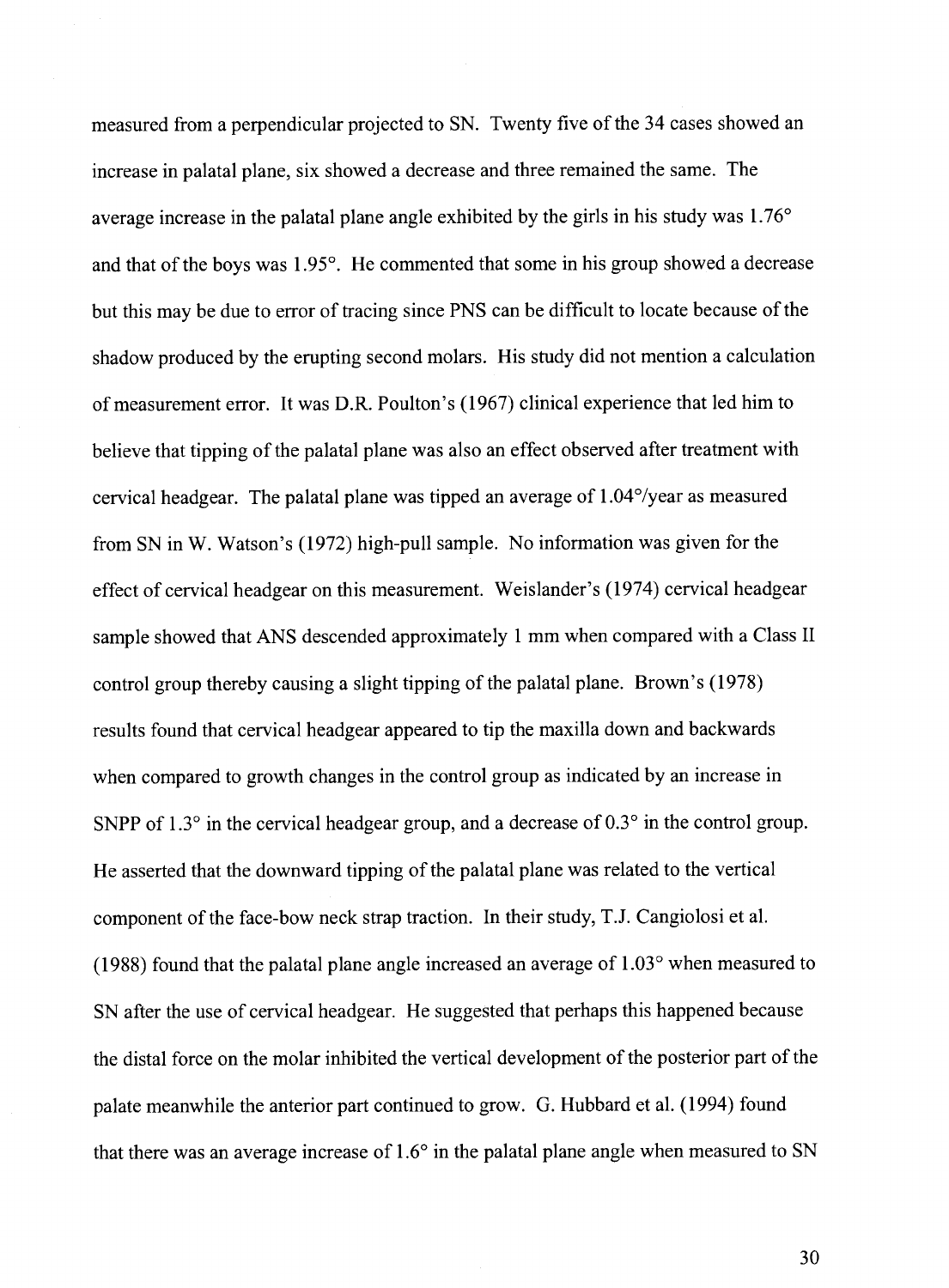in his cervical headgear group. A.H. Cook et al.'s (1994) cervical traction only group showed a significantly greater anterior descent of the palatal plane when compared to the untreated group. The palatal plane when measured to SN showed a 1.59° increase while the untreated control showed only a 0.31° increase. Kirjavainen et al. (2000) found that there was an anterior decent of the palatal plane in their cervical headgear group as theN-S-PL angle increased an average of  $1.4^{\circ}$  in boys and  $1.9^{\circ}$  in girls. M.R.E.A.S. Gandini et al.'s (2001) cervical headgear study indicated that a small (0.25°/year) clockwise rotation of the palatal plane occurred in the cervical headgear group as compared to an increase of 0.09°/year for the control group. Kim et al.'s 2001 study found that treatment with cervical headgear resulted in a 2.2° increase in the palatal plane angle when measured in relation to FH while a control group showed a 0.7° decrease. In N.B. Haralabakis et al.'s (2002) study, both the high and low angle samples treated with cervical headgear exhibited statistically significant but clinically negligible increases in SN-PP with the high angle cases increasing 0.56° and the low angle cases increasing 0.93°. Most recently G. Ulger et al. 's 2006 study examined the changes in vertical dimension produced by cervical headgear treatment. The SN-PP angle increased 3.08° in the cervical headgear group compared to only a 0.33° in the untreated control group.

Some have found that cervical headgear caused a more pronounced anterior downward tipping than does high-pull headgear. R.M. Ricketts' (1960) study showed a downward tipping of the palatal plane of 1.6° in those treated with cervical headgear. This tipping was larger in the cervical traction group than those treated with anterior high-pull headgear but no value was given for the high-pull group. J. Barton (1972) found a significant difference in the amount of downward movement caused when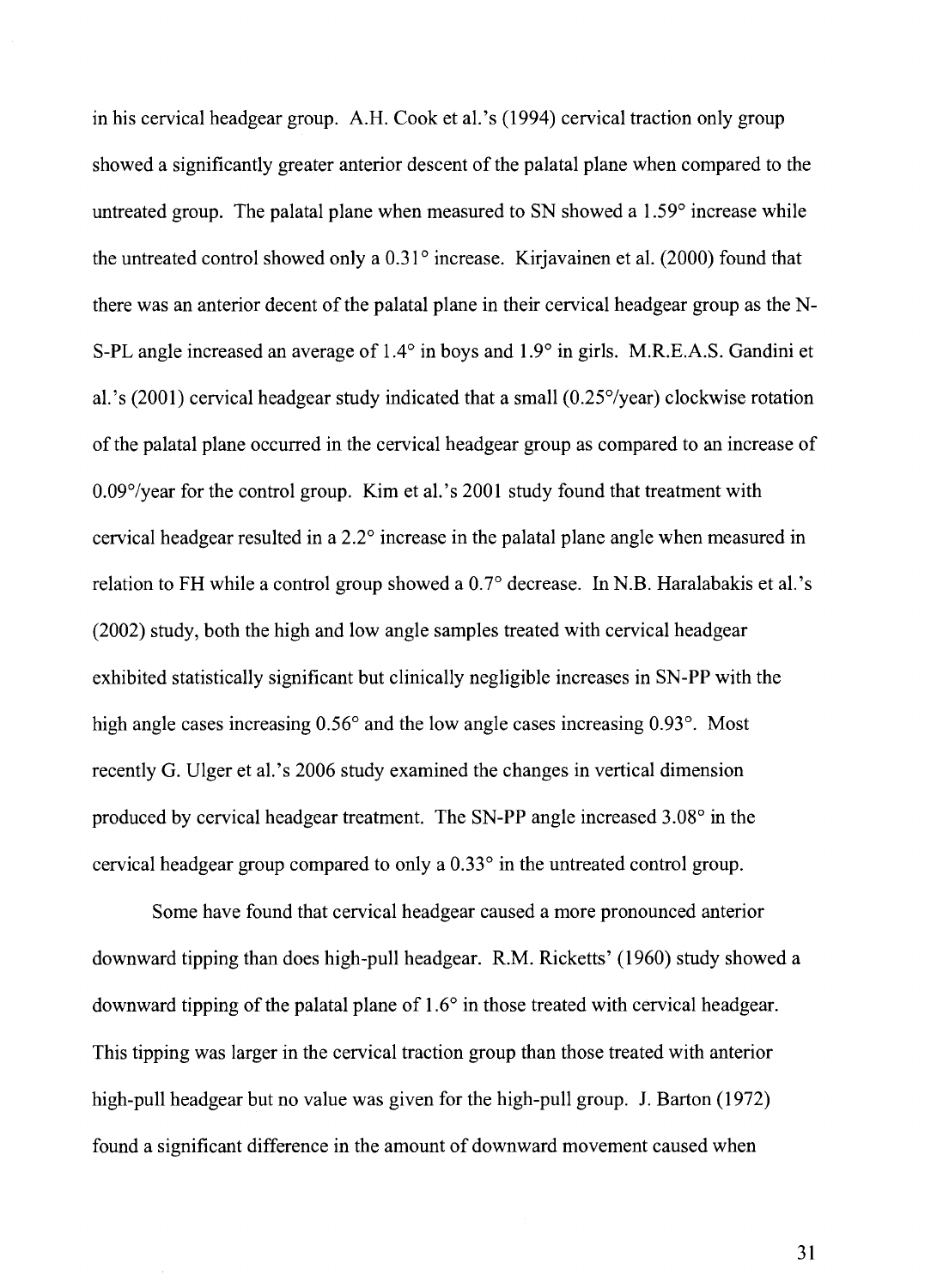cervical headgear was used as compared to high-pull headgear. According to his findings, the change observed in the cervical headgear group was a 1.33° increase in SNPP. In the high-pull headgear group he found a 0.38° decrease in SNPP. Results from S. Baumrind et al.'s 1983 study indicated that orthopedic downward displacement of ANS was significantly greater in the cervical group than in the high-pull group.

Others did not find that there were significant changes in the palatal plane angle among groups. When the changes between the cervical and the high-pull group in Brown's (1978) study were compared, both showed a downward movement of the palatal plane of 1.3° and 0.9° respectively. The difference between the groups was not statistically significant. H. Knight (1988), whose study included a cervical headgear group and an untreated Class I group, also did not find any significant differences when the maxillary plane was measured to SN. Both groups showed an increase in the maxillary plane of  $1.3^{\circ}$  and  $0.9^{\circ}$  respectively. P.R. Boecler et al.'s (1989) study recognized that a downward tipping of ANS occurred in both headgear groups (cervical and combination) and the non-headgear group of their study. The differences between these groups were not statistically significant which led to the conclusion that they did not find evidence for the expectation of downward tipping of ANS as a result of headgear treatment. In M. Firouz et al.'s (1992) high-pull group, ANS and PNS grew downward less than half of what was observed in the control group. There was no change in the palatal plane angulation and no significant difference between groups as the normal downward movement of ANS and PNS were reduced the same amount.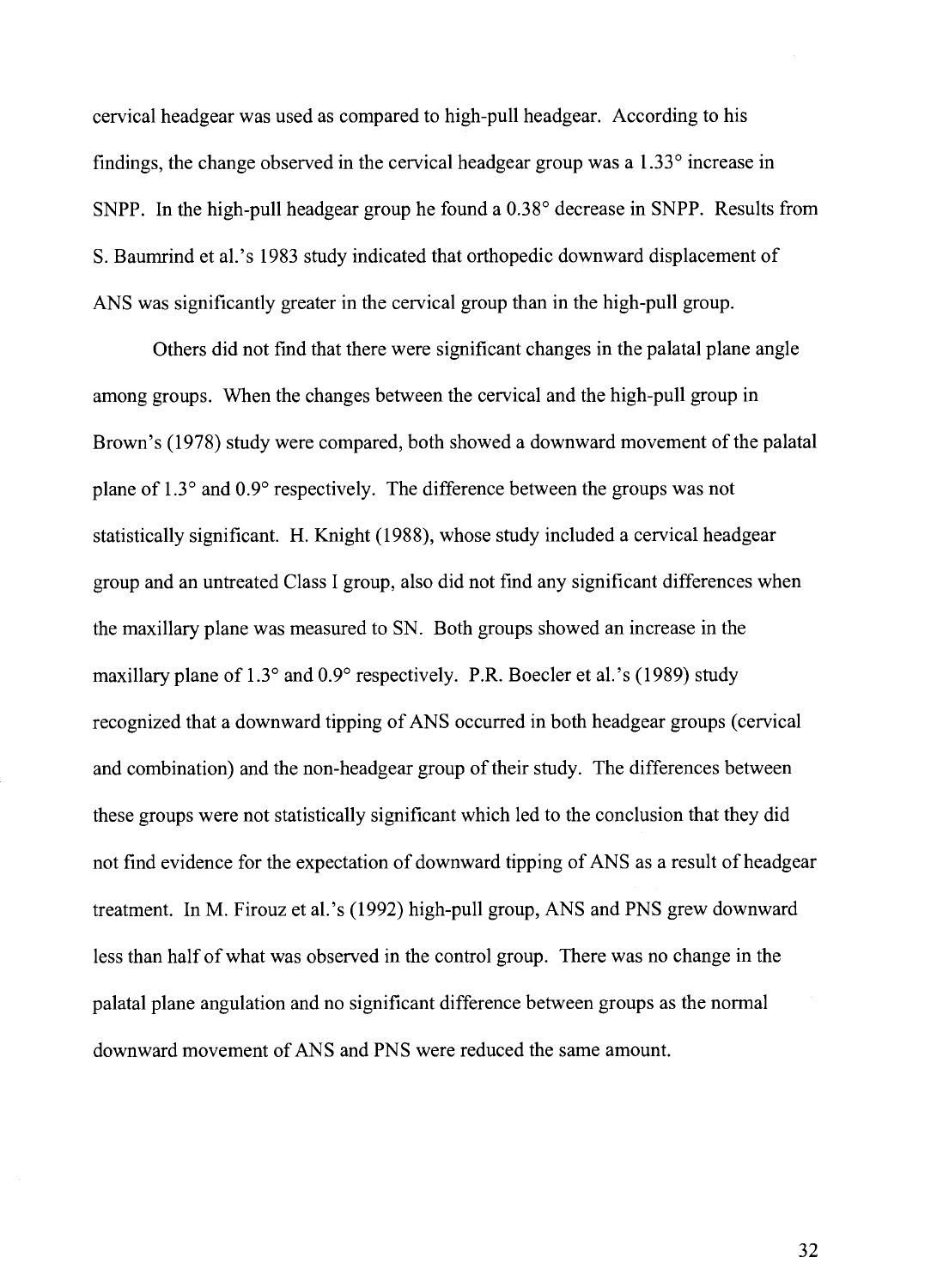# **Occlusal plane changes**

There is no unanimity of opinion about the effects of headgear on the occlusal plane. Some studies have found that the occlusal plane tips up anteriorly when cervical headgear is used. This is what was reported in P. Brown's (1978) study in which the occlusal plane angle (SN.OP) decreased after cervical headgear treatment by 2.9° as compared to his high-pull sample which showed no change. The changes in occlusal plane angle as measured to SN between the high-pull and cervical headgear groups in M. Burke et al.'s (1992) study were significantly different. The cervical group in their study exhibited a decrease of 3.28° compared to only a 0.87° decrease in the high-pull sample. In M.R.E.A.S. Gandini et al.'s (2001) study, they found a slight counterclockwise rotation of the occlusal plane in their cervical headgear sample. The mean change in occlusal plane angle (SN-OP) for the cervical headgear group was a decrease of 0.81°/year while the control showed a significantly lesser change decreasing only 0.46°/year.

Some studies have noted a steepening of the occlusal plane when high-pull headgear was used. According to Watson's (1972) study the posterior portion of the occlusal plane moved vertically 0.86 mm per year in the high-pull group which indicated that intrusion of the maxillary molars occurred. This intrusion was said to have helped tilt the occlusal plane upward. V. Fotis et al. (1984) noted a steepening of  $2.6^{\circ}$  in the occlusal plane as measured to SN and reasoned that the vertical development of the maxillary molar was restricted via the use of high-pull headgear which in contrast had no influence upon the vertical development of the mandibular alveolar region.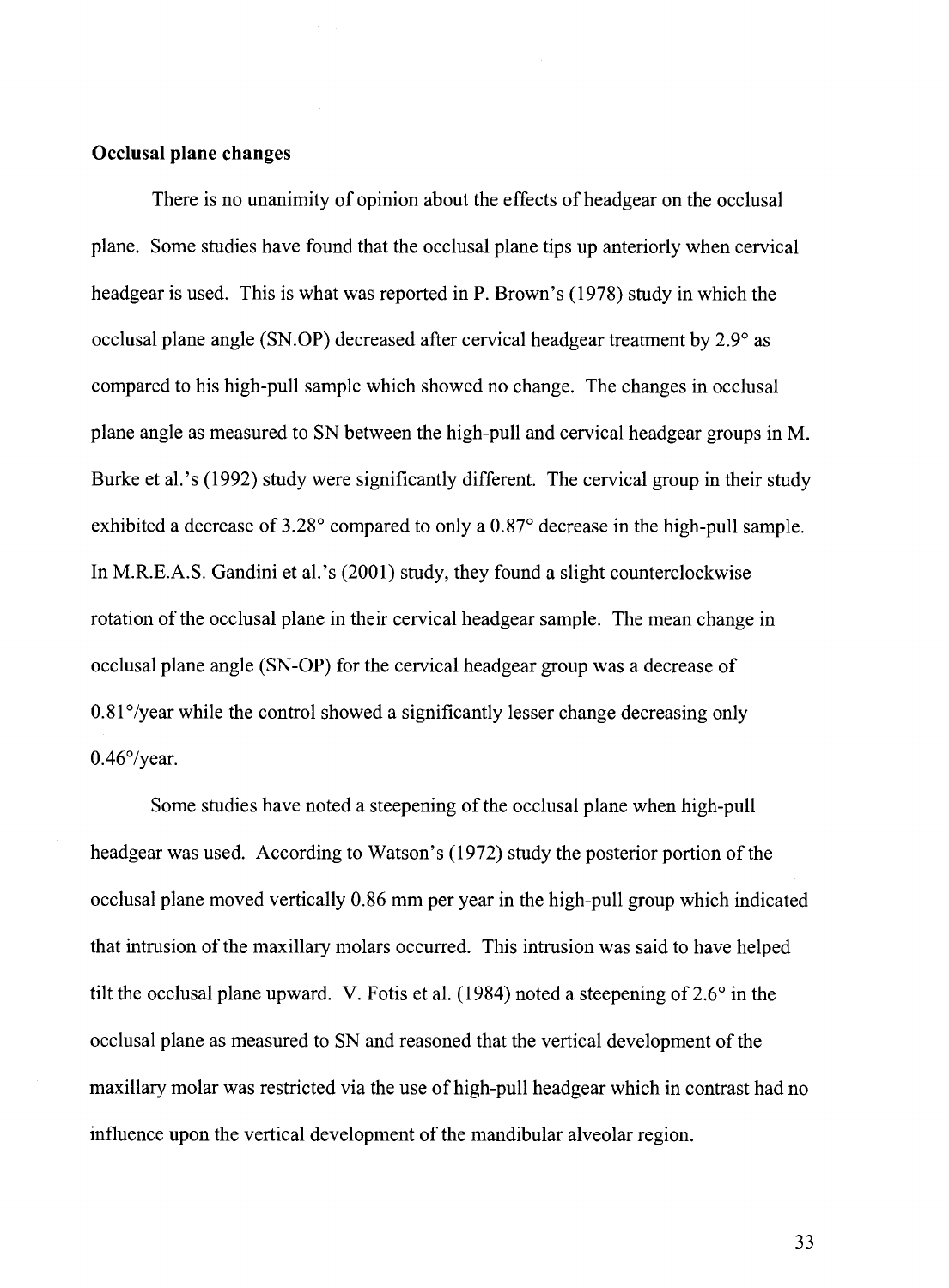There are others who have found that the occlusal plane stays relatively constant after headgear use. In P.L. Klein's (1957) cervical headgear study, the occlusal plane as measured from the mandibular plane, with the symphysis registered, showed very little change decreasing an average of only 0.5°. One half of the cases did not change at all. Based on D.R. Poulton's (1967) clinical observation, he believed that high-pull headgear had an intrusive action on the upper incisors which aided in maintaining the stability of the occlusal plane. In T.J. Cangiolosi et al. (1988) cervical headgear study, their results indicated that the decrease of 0.42° in the occlusal plane angle when measured to SN was not significant. The occlusal plane stayed constant after headgear treatment according to G. Hubbard et al.'s (1994) cervical headgear study when measured in relation to SN.

### **Changes in** SNA

Several studies have produced evidence to support the premise that headgear corrects Class II molar relationships orthopedically by restricting the forward growth of the maxilla. Some studies have shown this as a reduction in SNA after headgear treatment. In P.L.Klein's (1957) cervical headgear study, SNA was reduced an average of 1.3°. OfW.A. Blueher's (1958) 34 subjects, he found that there was a reduction in SNA in 29 of the subjects with an average reduction of 1.86° in the boys and 1.96°in the girls. In four subjects SNA was maintained. An increase in SNA was found in only one subject. He reasoned that this result demonstrated that forward growth of the maxilla was restricted in full edgewise appliance with cervical traction treatment. R.M. Ricketts (1960) found that SNA was reduced significantly in the groups treated with headgear with an average reduction of 2.7°. He did not differentiate between the types of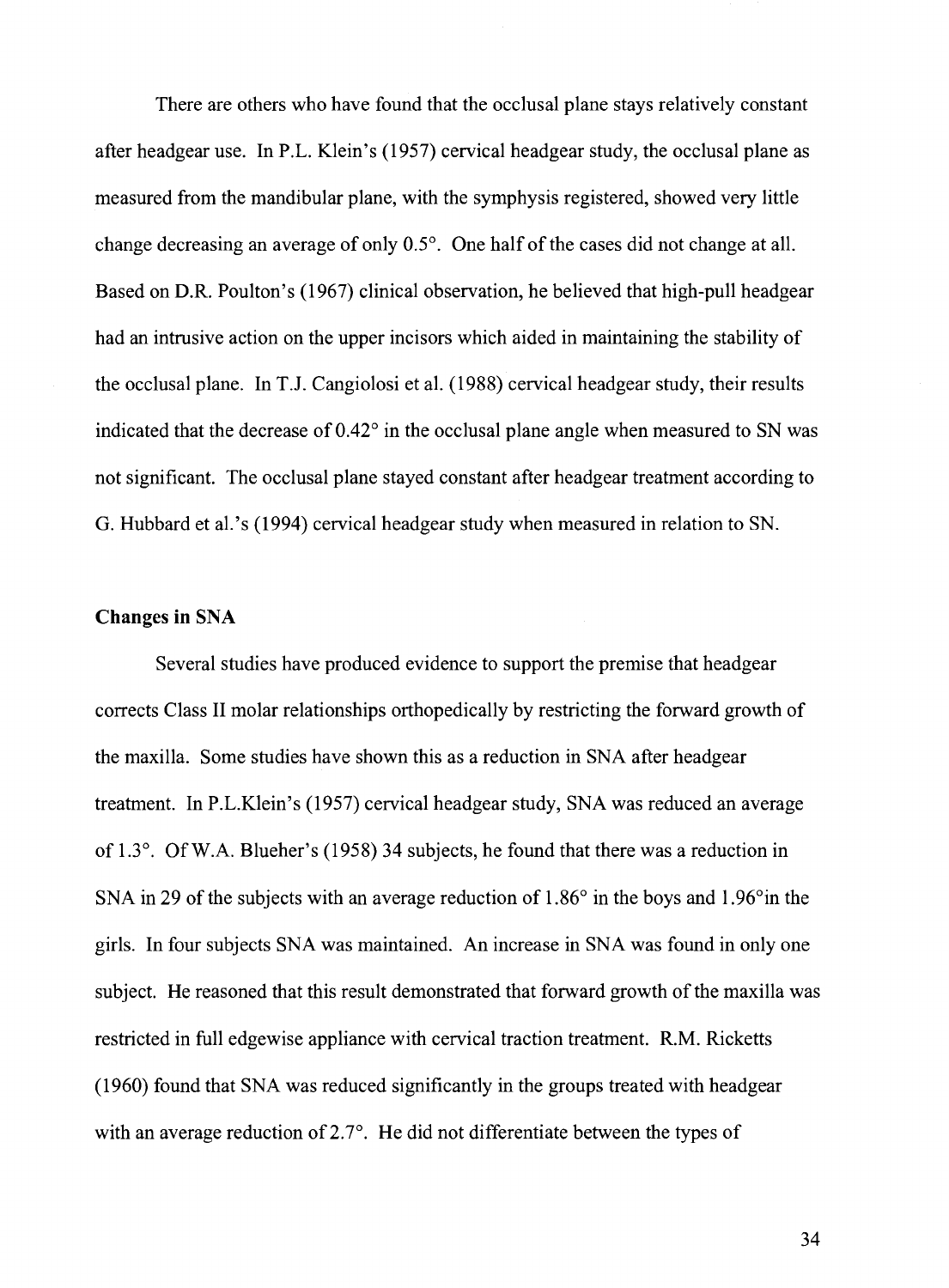headgears used. Both control samples in his study showed an increase of  $0.6^\circ$ . Likewise in R.A. May's (1969) cervical and high-pull study, both experimental groups showed a significant decrease in the SNA angle. In B. Melsen's (1978) cervical traction implant study, the prognathism of the maxilla was reduced in Group I where the outer bow was tilted upwards 20° in relation to the occlusal plane. In Group II, where the outer bow was tilted downwards, it remained unchanged in some and reduced in others. This was reflected by the changes in S-N-Ss (Ss -Subspinale) and by changes in position of the maxillary implants in relation to the anterior cranial base. T.J. Cangiolosi et al.'s (1988) cervical traction study also showed a mean reduction in SNA of 1.13°. H. Knight (1988) found a reduction of 1.3° in SNA in her cervical headgear group when compared to the Class I control group which showed an increase of 0.9°. This reduction was stable as observed by her posttreatment records that were taken on the cervical headgear group. Cook et al. (1994) found that their cervical headgear group showed a mean SNA reduction of 1.88° while the control group increased 0.48°. M. Kirjavainen et al. (2000) reviewed records following cervical headgear treatment and found a mean SNA decrease of 1.7° in boys and 2.1° in girls. A reduction in SNA was also a finding in Ulger et al. 's 2006 study. After cervical headgear treatment, SNA was reduced 2.92° as compared to an increase of 0.17° seen in the untreated control group.

Two studies have not found that the maxilla is restricted from growing forward as a result ofheadgear treatment. Even though G. Hubbard et al.(1994) found that there was a reduction in SNA in his cervical pull sample, the linear distances (ANS-PNS, Ar-ANS,and Ar-Apoint) increased during treatment which led them to believe that the maxilla continued to grow forward as in normal untreated individuals. In M.R.E.A.S.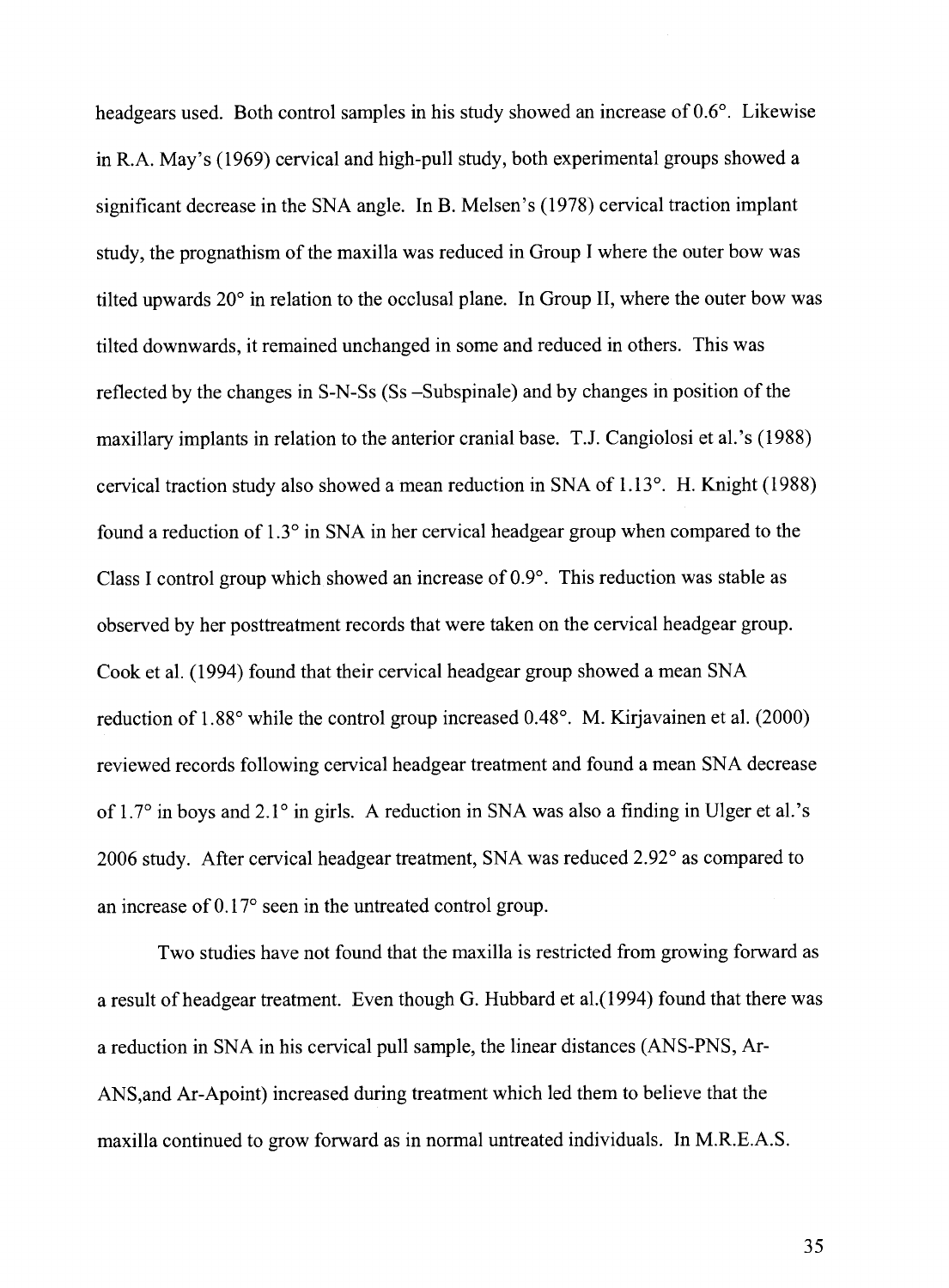Gandini et al.'s (2001) study, maxillary basal bone changes (excluding dentoalveolar changes) did not differ significantly between the treated and the untreated groups. According to this study, there was not enough evidence to prove that cervical headgear caused growth modification of the maxillary bone.

# **Changes in SNB**

Reports on the changes that occur in SNB as a result of headgear treatment are variable. In Blueher's (1958) study, 11 of the 34 the subjects showed a decrease in SNB (boys decreased 0.87°, girls decreased 0.85°), 6 stayed the same, and 17 showed an increase in SNB, (boys increased1.27°, girls increased 1.5°). In his study, Barton (1972) found the SNB angle decreased 0.35° in the cervical headgear group while the high-pull group showed an increased of  $0.50^{\circ}$ . A study by Knight et al. (1988) showed a reduction of0.3° in SNB in their cervical headgear group, compared to an increase of 1.2° in the control group.

Other studies have reported an increase in SNB after headgear treatment. Cangiolosi et al. (1988) found a mean increase in SNB of 0.49° in his cervical headgear study. Kirjavainen et al. (2000) suggested that the mandible grew forward in her cervical headgear group since they saw an increase in SNB of  $0.8^\circ$  in boys and  $0.7^\circ$  in girls. Lima Filho et al. (2003) found that in their cervical headgear study there was a mean increase in SNB Of0.94° from Tl to T2. This angle continued to increase as growth continued (mean increase T2 to T3 was 0.93°). In Ulger et al.'s (2006) study, both the control group and the cervical headgear group showed a mean increase of 0.58°.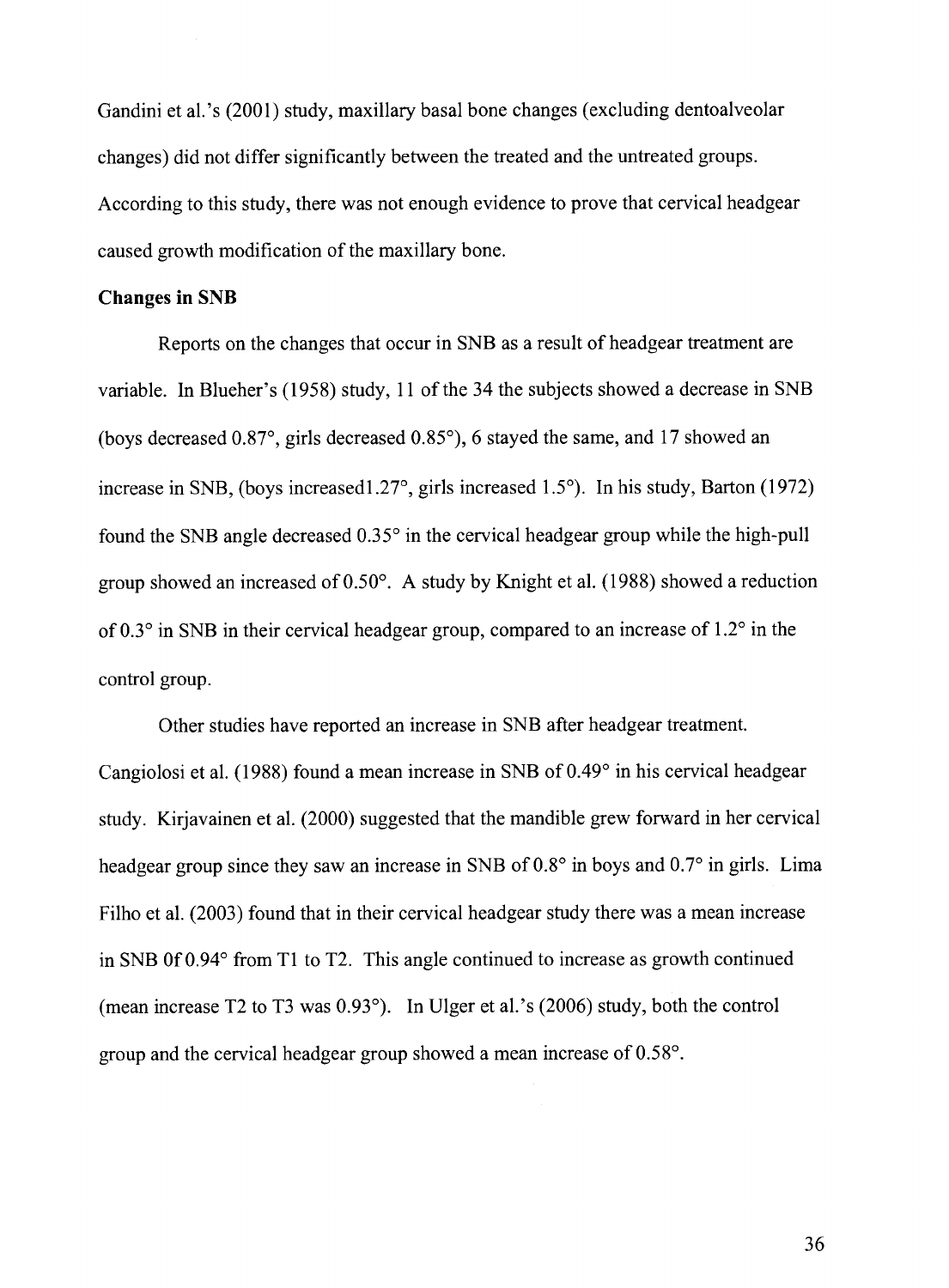#### MATERIALS AND METHODS

# Case Selection

The sample selection was based on pretreatment criteria from pretreatment records. The high-pull sample was gathered from the treated orthodontic records of Dr. Bruce Fiske, and the cervical headgear subjects from the practice of Dr. David Cruikshank. Inclusion criteria for this study included:

(1) Patients that had been diagnosed with a Class II, division 1 malocclusion.

(2) Mandibular plane angle greater than  $36^{\circ}$  (SN – GoMe).

(3) Nonextraction treatment with cervical or high-pull headgear and full orthodontic appliances.

(4) No congenitally missing teeth anterior to the third molars.

Those subjects whose record indicated that cooperation was inadequate were excluded from the study. Pretreatment (T1) and posttreatment (T2) cephalometric radiographs were obtained for each of the subjects. No untreated control group was used for comparison. Progress cephalometric radiographs were not available for all patients so progress radiographs were not included in this study.

#### **Subjects**

The groups consisted of28 high-pull headgear subjects (21 females, 7 males) and 34 cervical headgear subjects (18 females, 16 males). The mean age of the cervical headgear patients was 11.9 years with a range of 9.5-14.3 years. The mean age of the high-pull headgear patients was 12.7 years with a range of 9.8-16.0 years. Due to the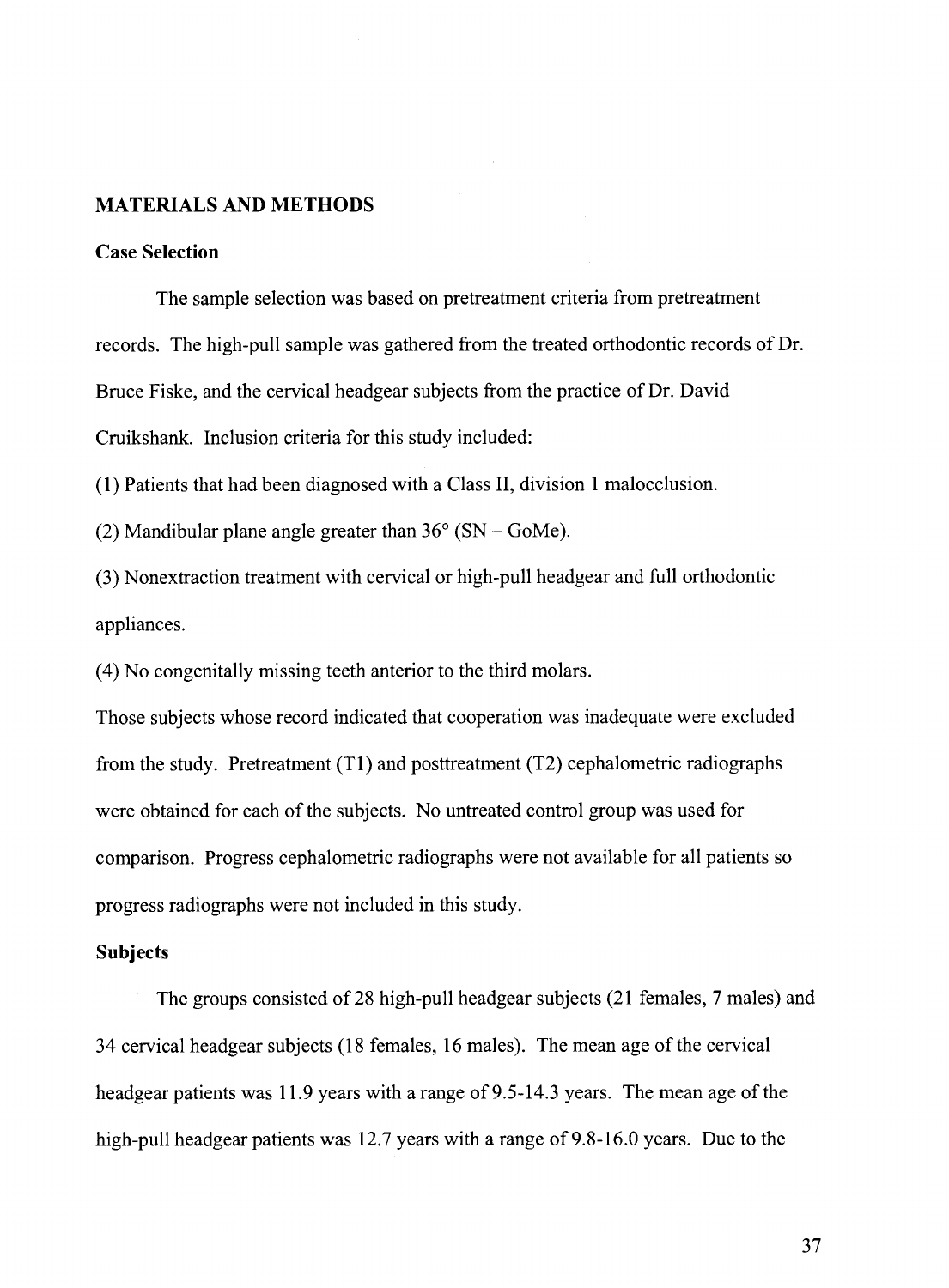small sample size, females and males were studied together. Table I shows the number of subjects, the mean age at the start of treatment, the headgear duration, and the treatment duration for each group. All of the cases were treated in one phase with full .022x.028 in. straight-wire orthodontic appliances. Most patients in the high-pull sample were treated with a quadhelix palatal expander for a short period of time at the beginning of treatment. Class II elastics were used as needed in both groups.

## **Methods**

The following biographical data was collected for each subject in each of the two groups:

Gender Age at Tl Total treatment time Headgear treatment time Length of time elastics were worn

All cephalometric radiographs were scanned using an Epson Perfection 4990 Photo

Scanner. One researcher digitized and traced all of the radiographs using cephalometric

software (QuickCeph Studio, 2007). When right and left images did not superimpose, a

midpoint between right and left points was used.

Twenty eight points were digitized as per the requirements of analysis with QuickCeph

Studio (Figure 2):

| 0- Sella      | Center of sella turcica                                    |
|---------------|------------------------------------------------------------|
| 1- Porion     | Most superior point of external auditory meatus            |
| 2- Basion     | Most inferior point of occipital bone                      |
| 3- Hinge Axis | Center of rotation of the condyle                          |
| 4- Pterygoid  | Eleven o'clock position of the pterygoid fissure           |
| 5- Nasion     | "V" notch of frontal and nasal bones                       |
| 6- Orbitale   | Most inferior point of orbital contour                     |
| 7- ANS        | Tip of anterior nasal spine                                |
| 8- PNS        | Tip of posterior nasal spine                               |
| 9-A-point     | Deepest point between ANS and the upper incisal alveolus   |
| 10-B-Point    | Deepest point between pogonion and lower incisal alveolus  |
| 11-PM         | Point where curvature changes between B-point and pogonion |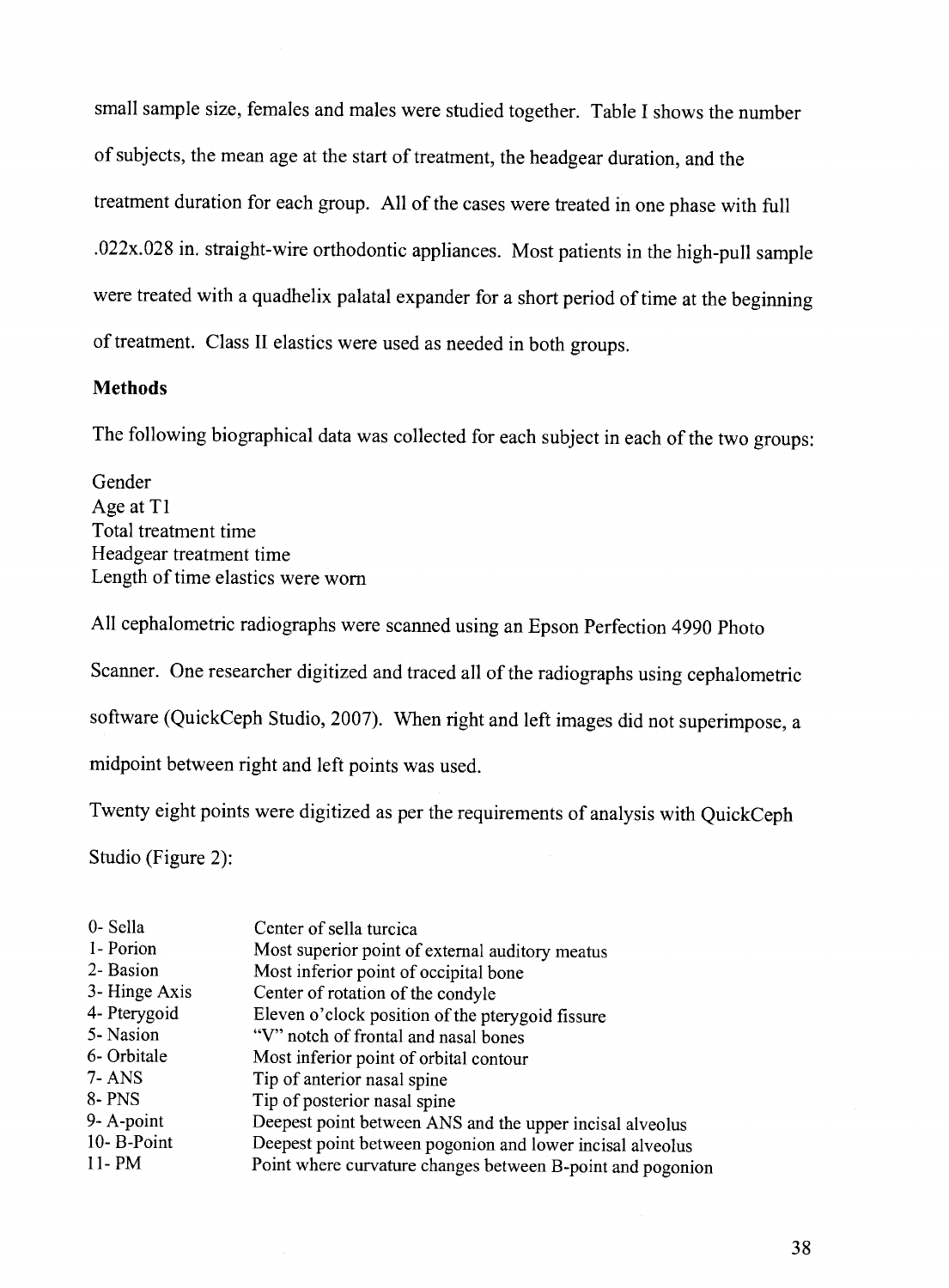| 12- Pogonion       | Most anterior point of the symphysis                                            |
|--------------------|---------------------------------------------------------------------------------|
| 13-Menton          | Most inferior point on the symphyseal outline                                   |
| 14- Corpus Left    | Left point on a tangent of the inferior border of the corpus                    |
| 15- Ramus Down     | Lower point of a tangent of the posterior border of the ramus                   |
| 16- Articulare     | Intersection of inferior cranial base surface $\&$ posterior surface of condyle |
| $17 - R3$          | Most inferior point of the sigmoid notch of the ramus                           |
| 18 - R1            | Deepest point of the curvature on the anterior border of the ramus              |
| 19- $mx1$ crown    | Tip of the crown of the upper incisor                                           |
| $20-$ mx 1 root    | Tip of the root of the upper incisor                                            |
| $21$ - md 1 crown  | Tip of the crown of the lower incisor                                           |
| $22$ - md 1 root   | Tip of the root of the lower incisor                                            |
| 23- Occlusal Plane | Midpoint between upper and lower first bicuspids                                |
| 24- mx 6 distal    | Distal contact point of maxillary first molar                                   |
| $25 - mx 6$ root   | Distal buccal root of maxillary first molar                                     |
| 26- md 6 distal    | Distal contact point of mandibular first molar                                  |
| $27-$ md 6 root    | Distal buccal root of mandibular first molar                                    |

The following measurements were made:

| SNA:                              | Angle formed between sella, nasion, and A point                                                                                                                                                                                                                                                                          |
|-----------------------------------|--------------------------------------------------------------------------------------------------------------------------------------------------------------------------------------------------------------------------------------------------------------------------------------------------------------------------|
| SNB:                              | Angle formed between sella, nasion, and B point                                                                                                                                                                                                                                                                          |
| ANB:                              | Angle formed between A point, nasion, and B point                                                                                                                                                                                                                                                                        |
| Articulare angle:                 | Angle formed between sella, articulare, and constructed<br>gonion                                                                                                                                                                                                                                                        |
| Saddle angle:                     | Angle formed between nasion, sella, and articulare                                                                                                                                                                                                                                                                       |
| Gonial angle:                     | Angle formed between articulare, gonion, and menton                                                                                                                                                                                                                                                                      |
| Mandibular plane angle (MPA):     | Angle formed from the line sella to nasion and gonion to<br>menton                                                                                                                                                                                                                                                       |
| Y axis:                           | Angle formed between nasion, sella, and gnathion                                                                                                                                                                                                                                                                         |
| Palatal plane angle (SN-PP):      | Angle formed from line sella to nasion and ANS to PNS                                                                                                                                                                                                                                                                    |
| Occlusal plane angle (SN-OP):     | Angle formed from line sella to nasion and a line through the<br>occlusion from mesiobuccal cusp of the maxillary first molar<br>to the midpoint of the overlap of the upper and lower 1's<br>where there is positive overbite, or the midpoint between the<br>incisal edges of the upper and lower 1's when there is no |
|                                   | positive overbite                                                                                                                                                                                                                                                                                                        |
| Mx 6 to PTV:                      | Distance in mm between the distal of Mx 6 to PT point<br>Pterygoid perpendicular to sella                                                                                                                                                                                                                                |
| Posterior face height (PFH):      | Distance in mm between sella to gonion                                                                                                                                                                                                                                                                                   |
| Anterior face height (AFH):       | Distance in mm between nasion to menton                                                                                                                                                                                                                                                                                  |
| Lower anterior face height (LFH): | Distance in mm between ANS to menton                                                                                                                                                                                                                                                                                     |
| Ramus Height:                     | Distance in mm between articulare and gonion                                                                                                                                                                                                                                                                             |

Figure 3 shows the the reference planes for some of the angles measured.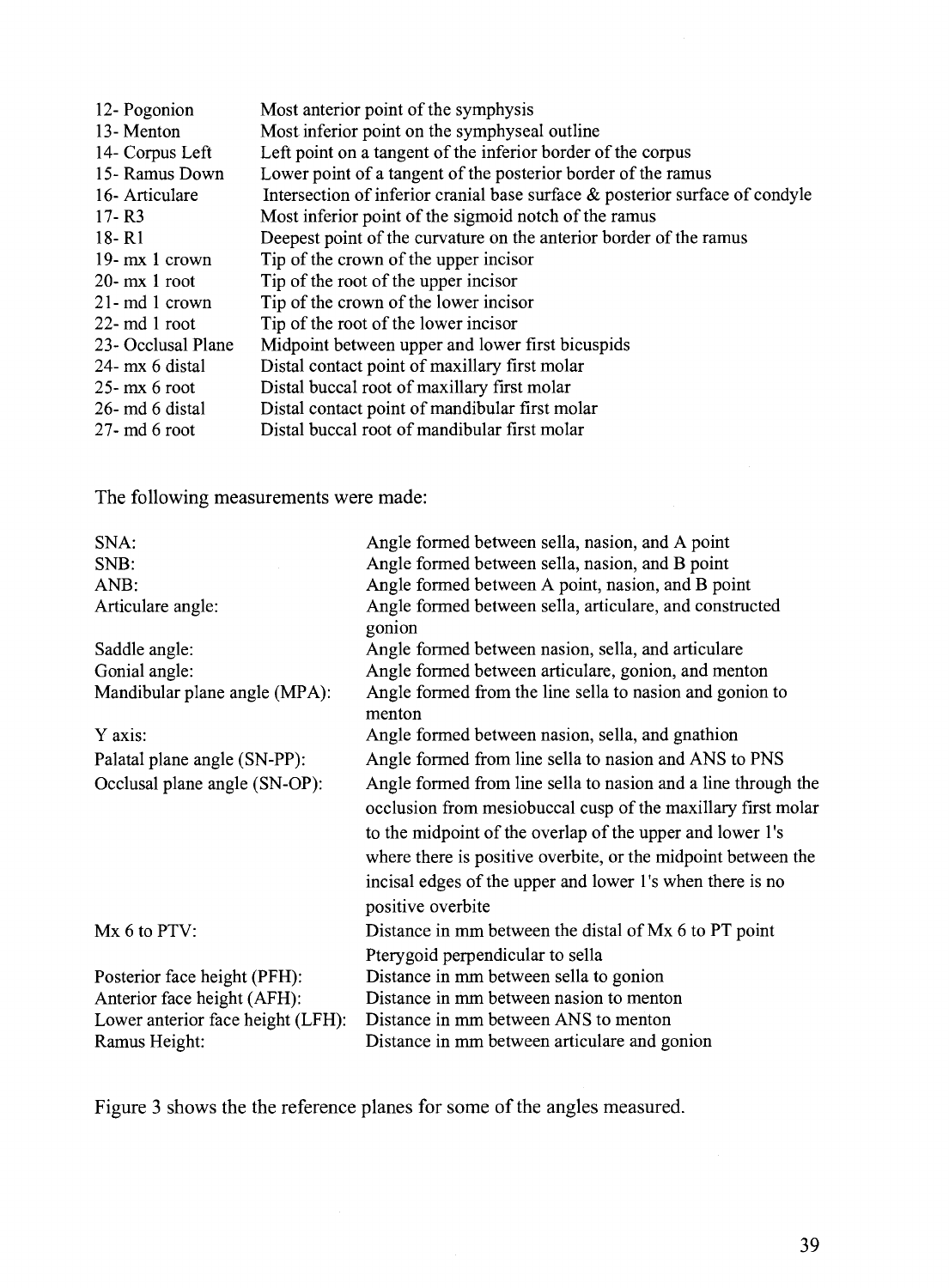The radiographs used in this study were taken on two different cephalometric machines, one of which was no longer available. In order to account for enlargement and make certain that both machines enlarged a comparable amount, a radio-opaque marker of known dimension was placed on the right and left temporal areas of a skull and a lateral cephalogram of the skull was taken on the machine that was still in use. The enlargement for that machine was calculated by using the right side marker on the skull and comparing it to the image of it on the lateral cephalogram. The enlargement was calculated at 9%. A subjects' study cast was then examined from that same practice. The mesial-distal dimension of the mandibular right first permanent molar was measured and compared to the image of the mandibular right first molar on the corresponding patients' lateral cephalogram. The enlargement in this instance was also calculated at 9%. Since these two methods of accounting for enlargement gave comparable results, we were confident that using the first molar dimension on a cast and comparing it to the corresponding patients' radiograph was a legitimate way of accounting for enlargement in the practice where the radiograph machine was no longer available. Four more casts were selected from the first practice and 5 casts were selected from the second practice. The mesial-distal dimension of the mandibular right first molars were measured and compared to the mesial-distal dimension of the mandibular right first molar on their corresponding lateral cephalogram. The average of both sets was calculated. The average enlargement for the five subjects from each practice was measured at 9% for the cervical headgear group (practice 2) and  $8.5\%$  for the high-pull headgear group (practice 1). It was concluded that the enlargement ofthe structures on the cephalometric radiographs from both practices were comparable.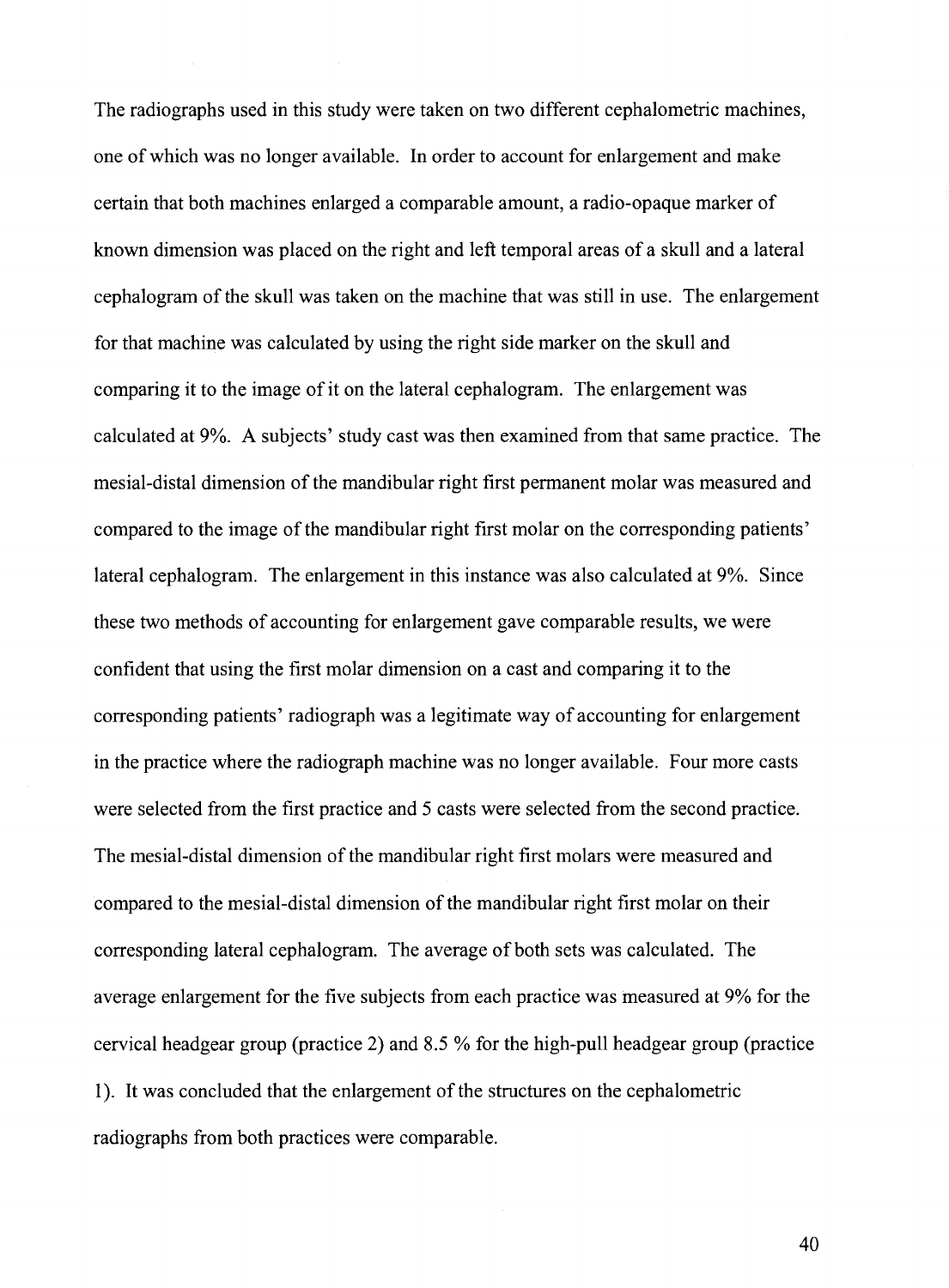# **Statistical Analysis**

Means and standard deviations for age, duration of headgear, duration of treatment, elastic wear, and all cephalometric measurements at Tl for the cervical and the high-pull headgear groups were calculated. Additionally mean differences and standard deviations were calculated for the changes of T2-T1 for each group. The data was analyzed with statistical software GraphPad InStat 3. An alpha value of less that 0.05 was considered statistically significant. Starting cephalometric measurements were compared with independent sample t tests. Mean differences between the cervical and high-pull headgear groups at the time interval T1-T2 were compared by using independent sample t tests as well.

# **Error of Method**

Reproducibility of landmark location was checked by choosing 10 randomly selected cases. These were retraced and digitized two weeks after the first tracing. The error of method was determined by the Dahlberg statistic (Dahlberg 1948) using the formula

# $s = \sqrt{\sum d^2/2n}$

where d is the difference between the first and second measurements and n is the number of determinations (in this case 10). The precision for the variables varied with a range of 0.3-1.3 (Table III).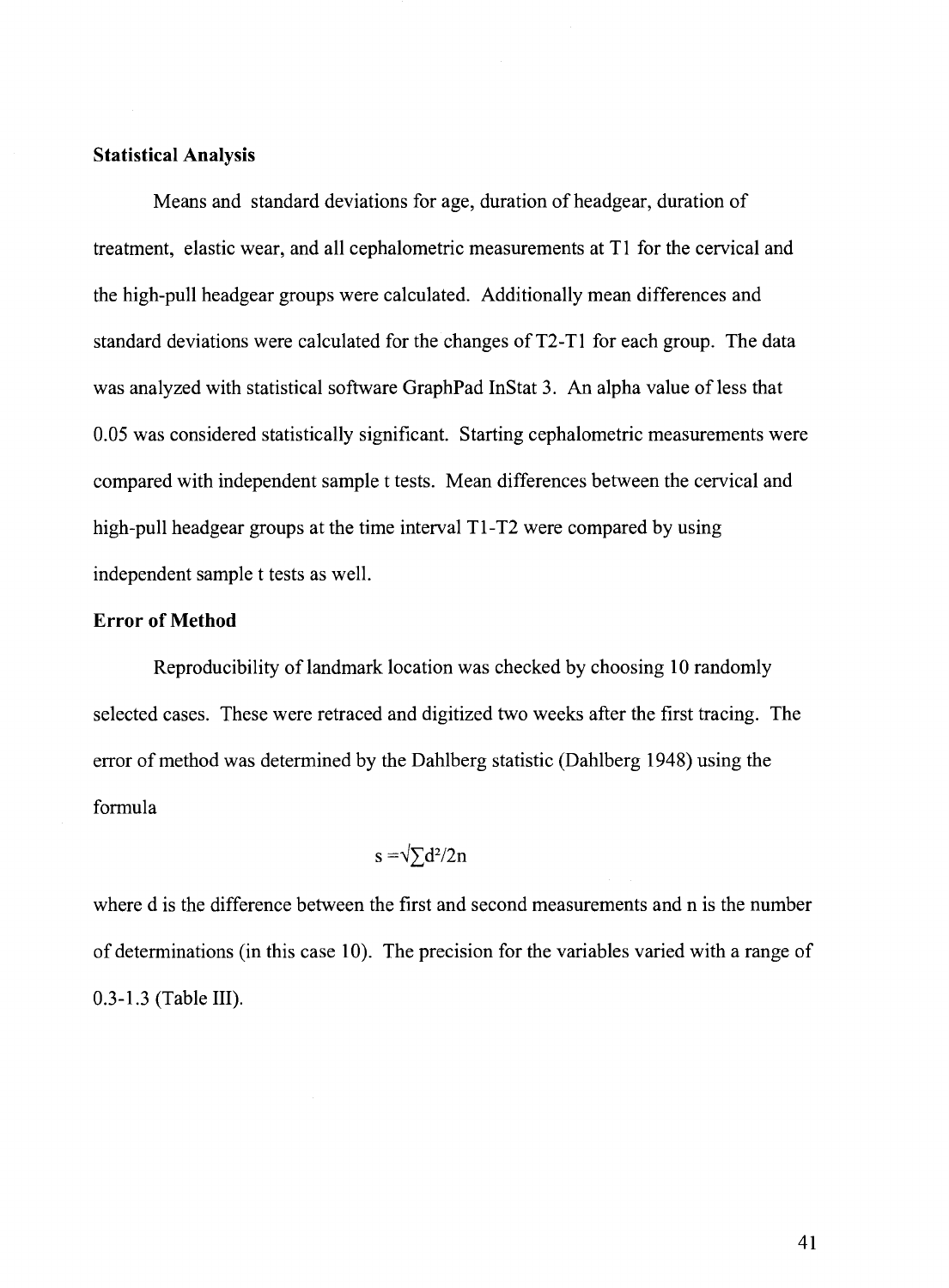# **RESULTS**

Table I shows the sample description. The samples in this study were gathered from the practices of two orthodontists. No control group was employed since the focus of this study was to observe the changes that occurred when expert clinicians treated high mandibular plane angle cases with modalities of their own choosing. Although males and females were studied together, there was a distribution difference between groups. Whereas the cervical headgear sample was somewhat evenly distributed (18 females, 16 males), the high-pull sample consisted of three times as many females as males (21 females, 7 males). The mean length of time that the headgear was worn and the mean treatment duration was longer for the high-pull headgear group but these differences between the groups were not statistically significant. The mean age of the high-pull group (12.7 years) at the start of treatment was nearly one year older than that of the cervical headgear group (11.9 years). Class II elastics were worn in most cases for both groups (Table II). The cervical headgear group wore them an average of 2.2 months longer than did those in the high-pull sample. This difference was statistically significant  $(p \le 0.05)$ .

Pretreatment mean values of all the parameters evaluated are presented in Table IV. Comparison of the pretreatment values between groups showed differences in SNA, SNB, articulare angle, gonial angle, and saddle angles. All of these differences were small but were statistically significant ( $p \le 0.05$ ). However the difference in the pretreatment ANB angle was not significant (4.4° compared to 4.3°).

The angular and linear vertical changes in the two samples at the completion of orthodontic treatment are recorded in Table V. Negative numbers represent a decrease in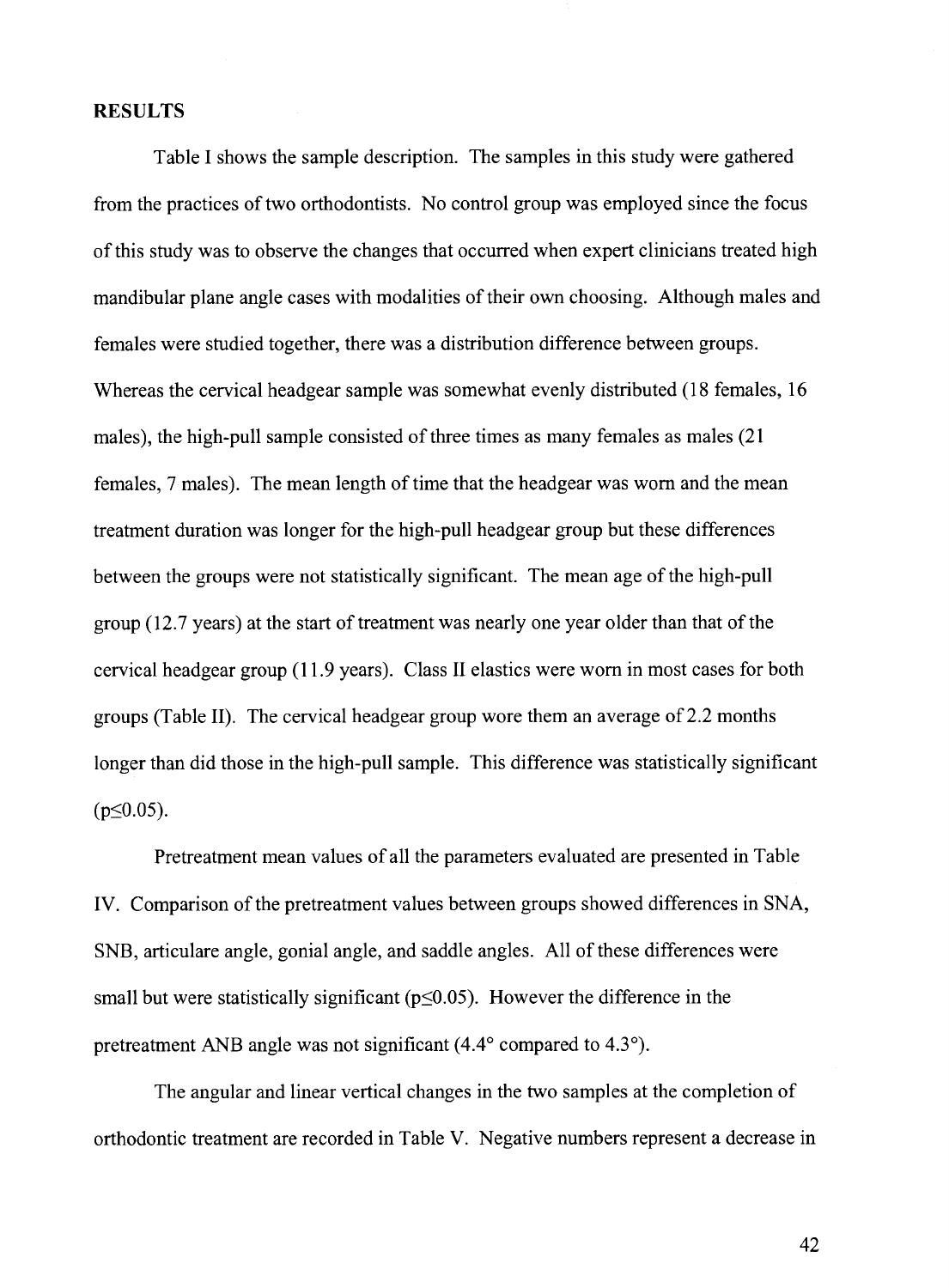value from Tl to T2 and positive numbers represent an increase. The cephalograms for each group were taken on different machines. The enlargement factor was calculated at close to 9% for both cephalometric machines. As seen in Table V, there were significant differences in the occlusal plane angle (SN-OP), Y axis, and the lower facial height between groups. The occlusal plane angle increased (tipped down anteriorly) in the cervical headgear group (1.2°) and decreased slightly (tipped up anteriorly) in the highpull headgear group  $(0.5^{\circ})$ . The Y axis increased in both the cervical  $(1.6^{\circ})$  and the highpull headgear group  $(0.4^{\circ})$ . The difference in the change between the two groups was 1.2°. The lower facial height increased significantly more in the cervical headgear group (5.6 mm) than in the high-pull group (3.9 mm). The mandibular plane angle increased  $1.0^{\circ}$  in the cervical headgear group and decreased slightly (0.1 $^{\circ}$ ) in the high-pull headgear group. This  $1.1^{\circ}$  difference between the groups was not statistically significant (p=0.06). The Measurement errors were calculated according to Dahlberg's formula (Dahlberg 1948) and are recorded in Table III.

#### **DISCUSSION:**

#### **Limitations of the study**

In retrospective studies, it is difficult to find a sample large enough to obtain valid results. It is even more difficult, if not impossible, to find records from one practice where the same facial pattern and malocclusion are treated using two different modalities. For this reason, we used the records from two different orthodontic practices. However in doing so, we introduced several differences between the groups. They included treatment protocols for the use of headgear such as differences in the amount of force,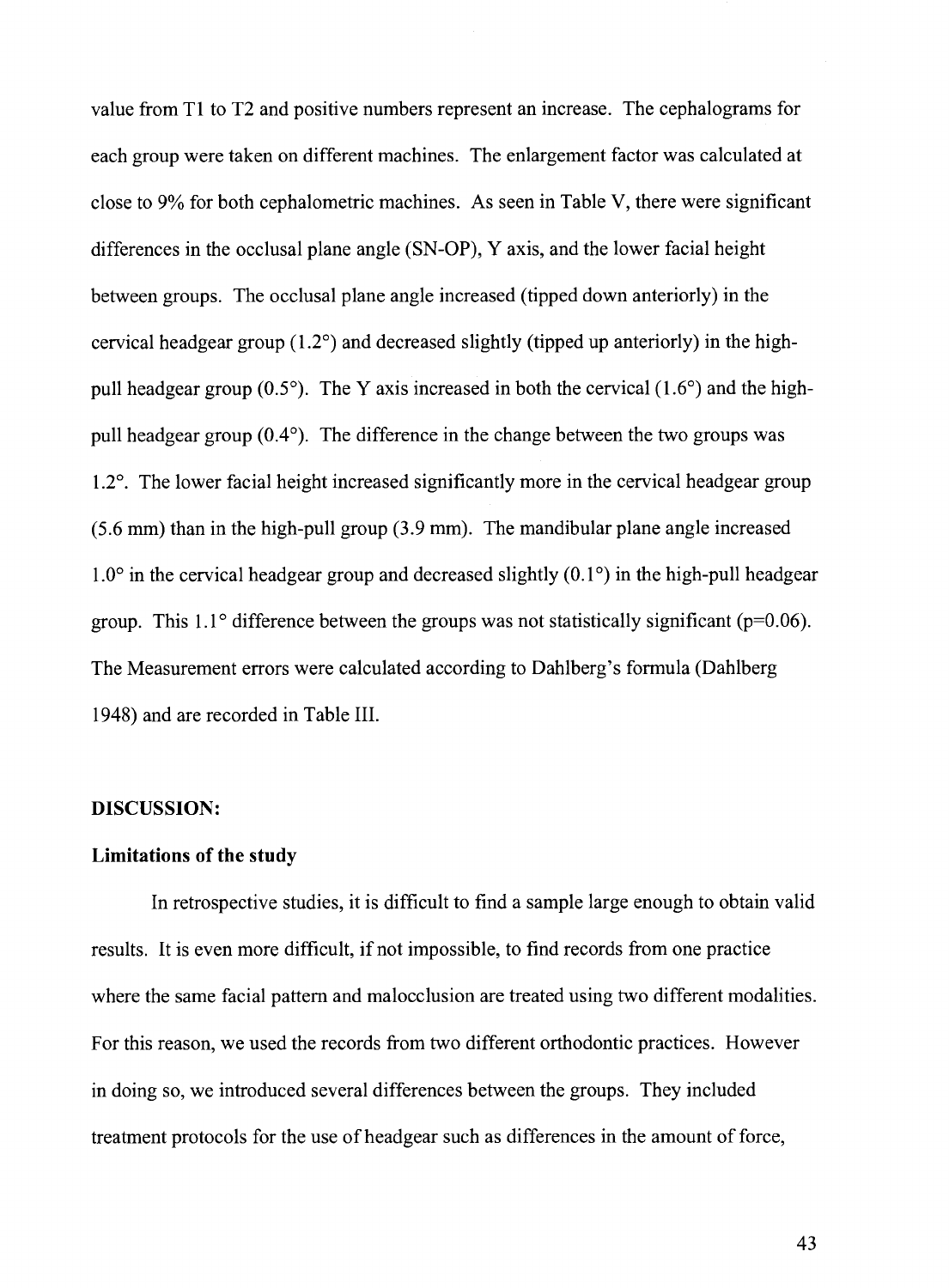length and angulation of the outer bows, how the headgear was adjusted at routine visits, the length of time that the patients were instructed to wear the headgear, and the effectiveness of the motivational methods used to gain patient cooperation. Another intergroup difference was the amount of time that Class II elastics were worn. The cervical headgear group wore them an average of 2.2 months longer than did those in the high-pull sample which was statistically significant  $(p<0.05)$ . Also, a majority of the high-pull sample (22 of 28) wore a quad-helix for a short period of time at the start of treatment, whereas no one in the cervical group wore any type of palatal expander. The age of menarche and/or hand wrist films for all of the individuals in these groups were not available. Therefore, all individuals both female and male were studied together.

Treatment similarities between groups included that both samples underwent full orthodontic treatment in one phase. Both groups were treated using straight-wire appliances with an orthodontic bracket slot size that measured .022 x .028 in. Also, both practitioners routinely finished their cases on .019 x .025 in. stainless steel archwires. Although it would have been beneficial to have a more uniform sample, the main goal of this study was to look for major differences in treatment results between the use of cervical and high-pull headgear during full orthodontic treatment. The type of headgear used for high mandibular plane angle cases was the one major difference in the treatment approach between these two practitioners.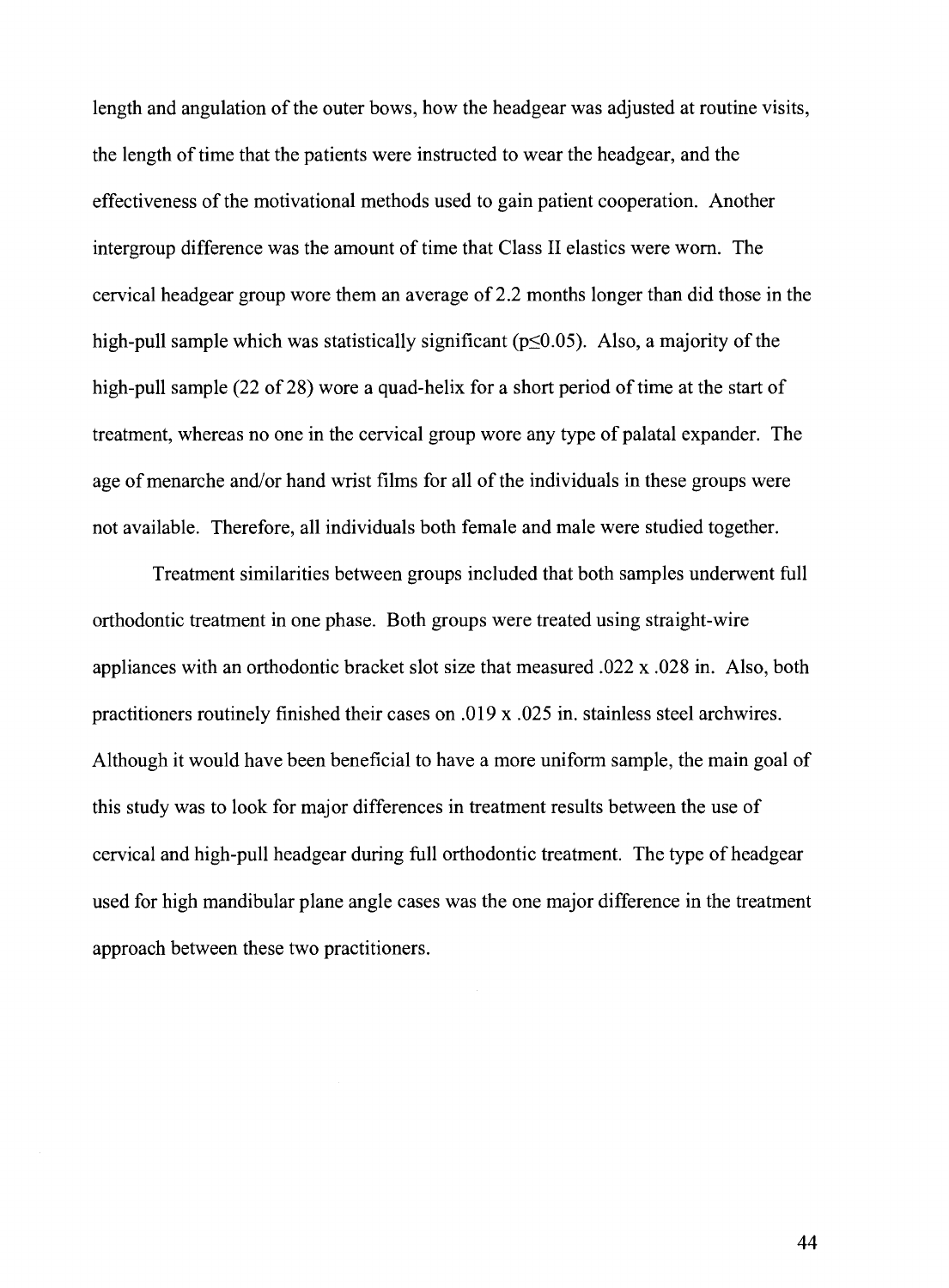# **Angular changes**

The most interesting finding in this study was that the change observed in the mandibular plane angle was not significantly different between the two groups. Several studies (Klein 1957; Blueher 1959; Jakobsson 1967; Poulton 1967; Wieslander 1974; Melsen 1978; Knight 1988; Kim and Muhl2001) found an increase in the mandibular plane angle and/or the Y axis after the use of cervical headgear. These findings have been disputed by other studies (Fischer 1980; Cangialosi et al. 1988; Boecler et al. 1989; Cook et al. 1994; Hubbard et al. 1994; Kirjavainen et al. 2000; Schiavon Gandini et al. 2001; Lima Filho et al. 2003; Haralabakis and Sifakakis 2004; Ulger et al. 2006) which did not find a significant increase in the mandibular plane angle after cervical headgear treatment. In the present study there was variability between individuals in response to treatment. Overall, there was an average decrease of 0.1° exhibited by the high-pull group. However, 13 ofthe 28 subjects (46%) in the high-pull headgear group showed an increase in the mandibular plane angle that ranged from  $0.5^{\circ}$  to  $3.0^{\circ}$ . In the cervical sample 21 of the 34 subjects (62%) showed an increase in the mandibular plane angle with a range of  $0.5^{\circ}$  to  $6.5^{\circ}$ . The mean increase in the mandibular plane angle exhibited by the cervical group was 1.0°. The results suggested that treatment with cervical headgear did not notably increase the mandibular plane angle.

The Y axis of the cervical group increased an average of 1.6° while the high-pull headgear group showed an increase of only 0.4°. The difference between groups was statistically significant ( $p \le 0.05$ ). This result indicated that the downward vector produced by the cervical headgear may have caused an opening rotation of the mandible. On the other hand, since high-pull headgear has an intrusive force, the vertical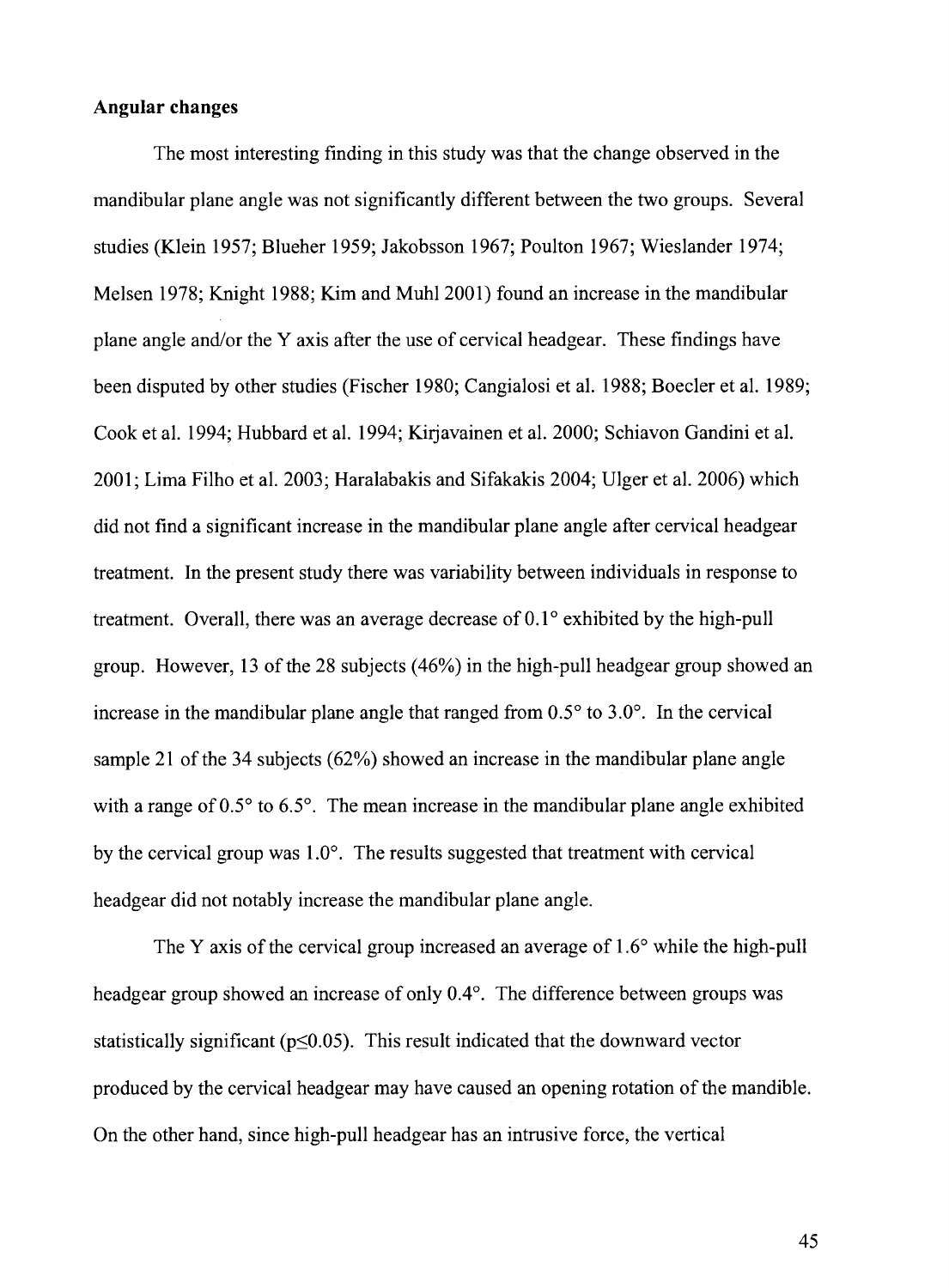development in that group may have been minimized as indicated by the small decrease in MPA and minimal increase in the  $Y$  axis. From this particular result, it seems reasonable to use high-pull headgear when treating high mandibular plane angle cases. The high-pull headgear patients were on average no worse at the end of treatment than the cervical headgear patients. One must consider how much of an increase in anterior face height can be produced by one or two degrees of opening in the mandibular plane angle and/or theY axis. Kim and Muhl (2001) noted no increase in facial height even in the presence of an increase in mandibular plane angle. On the other hand, Cangiolosi et al. (1988) found an increase in anterior facial height in the presence of a decrease in the mandibular plane angle.

A possible reason for the slight increase in the mandibular plane angle and Y axis that was observed in the cervical headgear group was the use of Class II elastics. The cervical headgear group wore class II elastics an average of five months which was roughly two months longer than those in the high-pull group. Class II elastics are believed to cause extrusion of the mandibular molar and a subsequent downward and backward rotation of the mandible (Proffit and Fields 2000).

We must consider the effects of the palatal expander on treatment. Wertz and Dreskin (Wertz and Dreskin 1977) found that by the end of suture opening, banded palatal expanders displaced the maxilla inferiorly an average of 1 mm thereby increasing the vertical length of the maxilla. In their sample they also found that the mandibular plane angle increased an average of  $2^{\circ}$ . A majority of the high-pull group (78%) used in our study wore a quadhelix at the beginning of treatment yet, both the mandibular plane angle and the Y axis remained relatively constant. This suggests that the vertical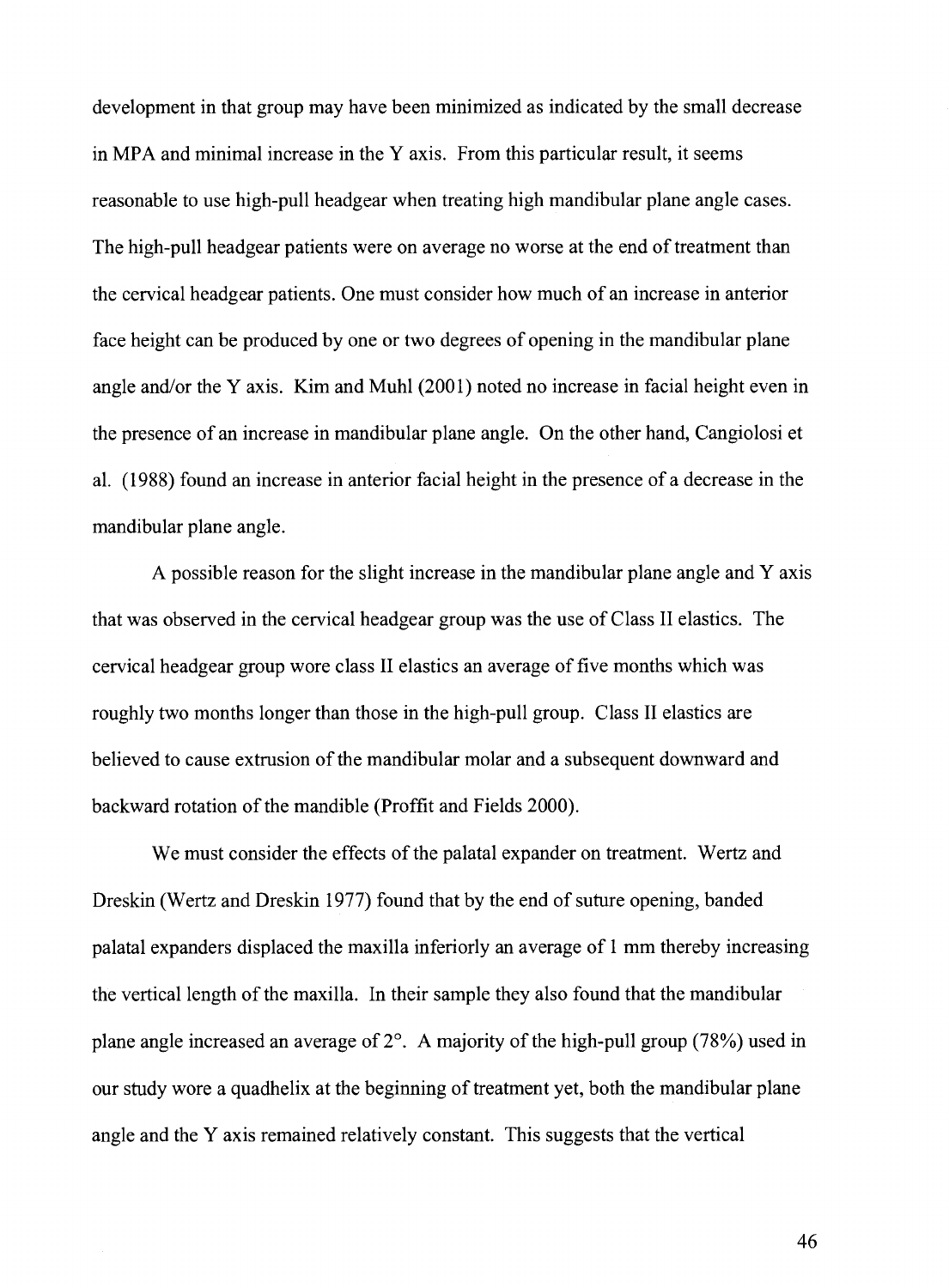development caused by palatal expanders may have been counteracted by the use of highpull headgear. It is possible that we did not see a larger decrease in the mandibular plane angle and the Y axis because of the use of expanders in this group.

Since high-pull headgear is designed to produce an upward vector at the maxillary molar, it is expected that the occlusal plane will either increase (tip down anteriorly) or stay constant in cases treated with high-pull headgear as found in several studies (Watson 1972; Brown 1978; Fotis et al. 1984). Similarly in the present study the occlusal plane angle of the high-pull sample remained relatively constant as it only decreased an average of0.5°. Unlike other studies (Poulton 1967; Brown 1978; Burke and Jacobson 1992; Schiavon Gandini et al. 2001) that suggested that the downward force exerted by cervical headgear decreased the occlusal plane (tipped up anteriorly), the cervical sample in the present study showed an increase of 1.2°. A possible explanation for this increase is that this group wore Class II elastics for a greater amount of time than did the high-pull group. Class II elastics are believed to tip the occlusal plane downward anteriorly (Proffit and Fields 2000). It should also be noted that the measurement error for this parameter was one of the greatest  $(1.3^{\circ})$  in this study. This measurement error was greater than the average change observed  $(1.3^{\circ} \text{ vs. } 1.2^{\circ})$  therefore it is possible that the observed change may have been due to error in locating the occlusal plane and not a change that was produced by orthodontic treatment.

When cervical and high-pull headgear groups were compared, some studies found that there was an increase in the palatal plane angle for both groups with the cervical headgear group showing a significantly greater increase (Ricketts 1960; Barton 1972). Other studies (Brown 1978; Baumrind et al. 1983) reported that there was not an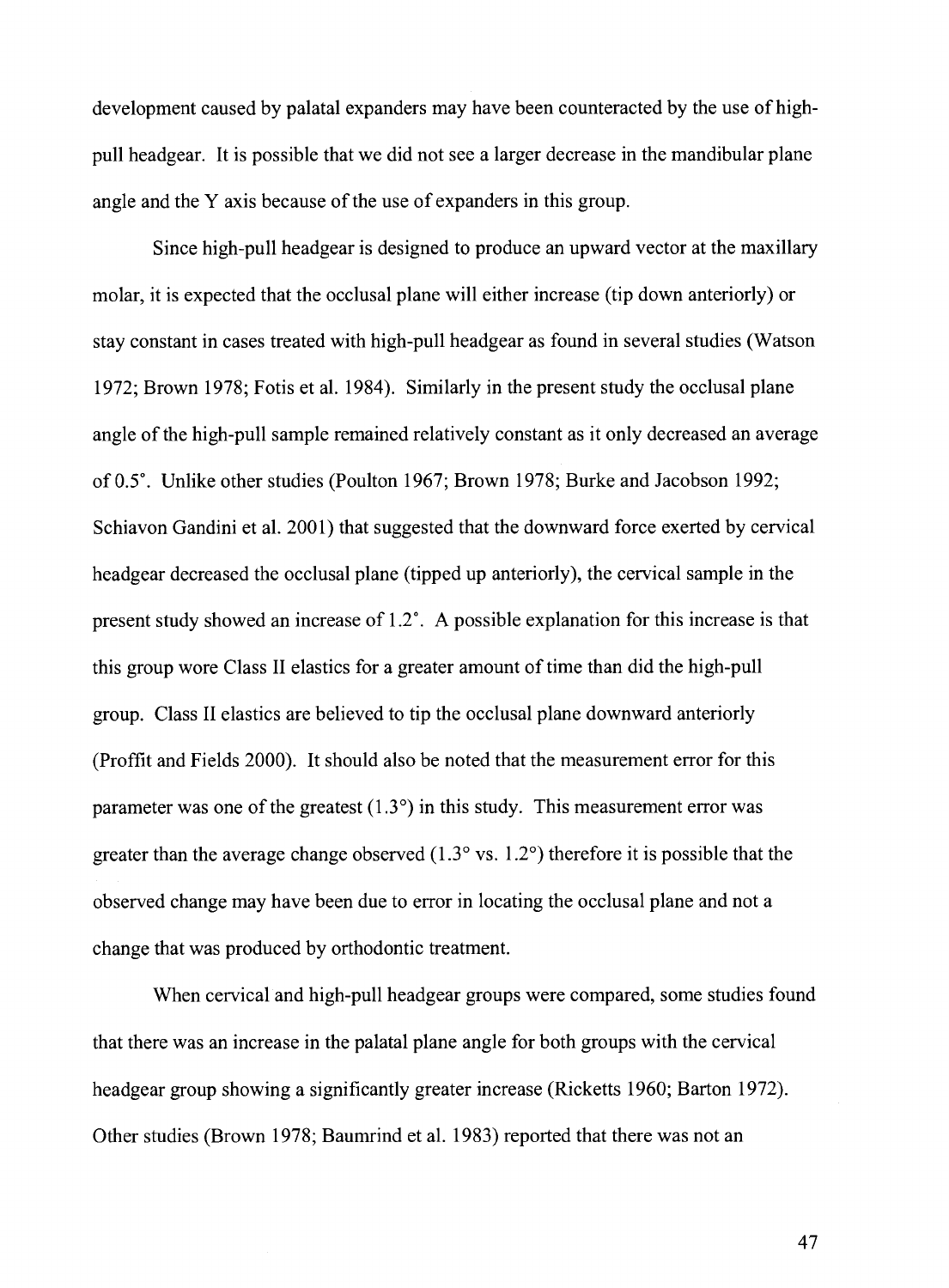intergroup difference in palatal plane angle changes. Similarly there was a small increase in the palatal plane angle in both the cervical  $(0.6^{\circ})$  and the high-pull  $(0.3^{\circ})$  group but the changes were not statistically different between groups. This finding suggests that treatment with either cervical or high-pull headgear does not have the adverse effect of significantly tipping the palate down anteriorly. It may also be that remodeling of the nasal floor masks the effects of the therapy, as suggested by Knight (1988).

Results in the present study showed a small decrease in SNB of 0.4° in the cervical headgear group. This is similar to the changes observed in Barton's (1972) and Knight's (1988) cervical headgear groups. Other studies (Cangialosi et al. 1988; Kirjavainen et al. 2000; Lima Filho et al. 2003; Ulger et al. 2006) have found an increase in SNB when subjects were treated with cervical headgear. Barton's study (1972) of cervical headgear compared to high-pull headgear agrees with the theory that high-pull headgear allows the mandible to assume a more anterior position while cervical headgear inhibits this movement (his high-pull group exhibited an increase in SNB and his cervical headgear group a decrease). In the present study, the SNB angle of the high-pull group remained relatively constant as it only increased an average of 0.1° which does not support Barton's observations. Why did the cervical headgear group of this study show a slight decrease in SNB? One possible explanation is that since the cervical headgear group exhibited a slight clockwise rotation of the mandible, seen as an increase in MP A and Y axis, this placed B point in a slightly more posterior position. The changes in SNB of both the cervical and high-pull headgear groups were small and the difference between the groups was not significant. This suggests that SNB remained relatively constant in both groups and was not adversely affected by either type of headgear.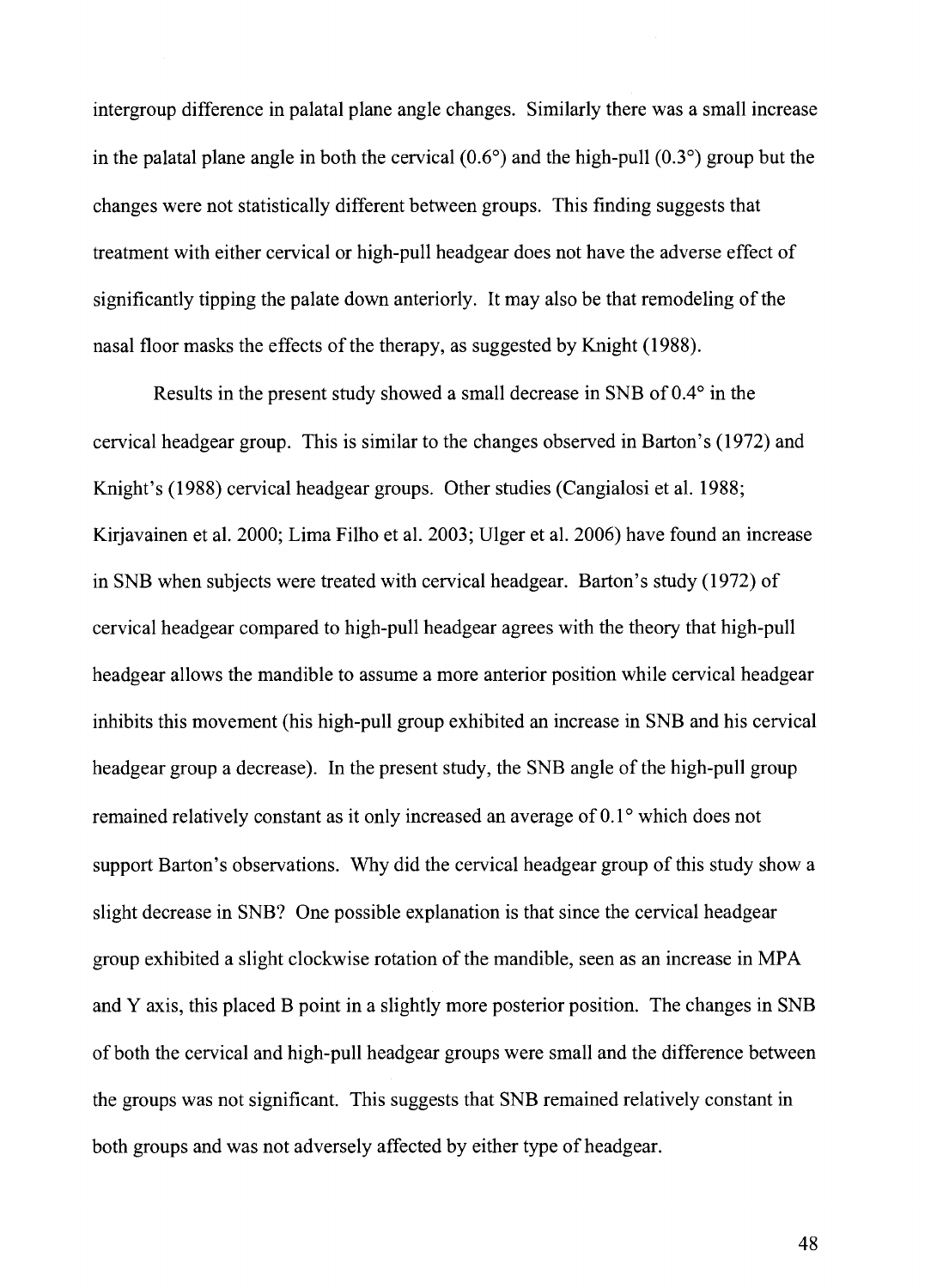No matter the mechanism, one thing that most clinicians agree with is that headgear is effective at reducing SNA (Blueher 1959; Brown 1978; Cangialosi et al. 1988; Cook et al. 1994; Kirjavainen et al. 2000; Ulger et al. 2006). Similarly in the present study, there was a reduction in SNA in both groups. The cervical headgear group exhibited an average reduction of 1.5° and the high-pull headgear group's SNA value decreased an average of 0.7°. This difference between the two groups was not statistically significant. Since changes in SNA were larger than those observed in SNB for both groups in this study, it is suggested that the reduction in ANB (cervical  $1.0^{\circ}$ , high-pull  $0.8^{\circ}$ ), also seen in both groups of this study, was mainly due to distalization of A point.

#### **Linear changes**

The changes observed in posterior face height and ramus height were comparable with no significant difference between groups. In the cervical sample, the posterior face height increased an average of 5.1 mm and the high-pull sample showed an increase of 4.7 mm. Similarly the ramus height increased 2.6 mm in the cervical group and 3.3 mm in the high-pull group. This suggests that extraoral traction either does not affect these dimensions and that the changes observed may be due to normal growth or that the effect that cervical and high-pull headgear have on these dimensions is comparable.

In agreement with several studies (Mays 1969; Barton 1972; Watson 1972; Brown 1978; Baumrind and Kom 1981; Baumrind et al. 1981), the lower facial height of the cervical headgear group increased significantly more than did that of the high-pull headgear group (5.6 mm vs. 3.9 mm). It has been postulated (Wieslander 1974; Brown 1978; Cangialosi et al. 1988) that an increase in lower facial height can be expected as a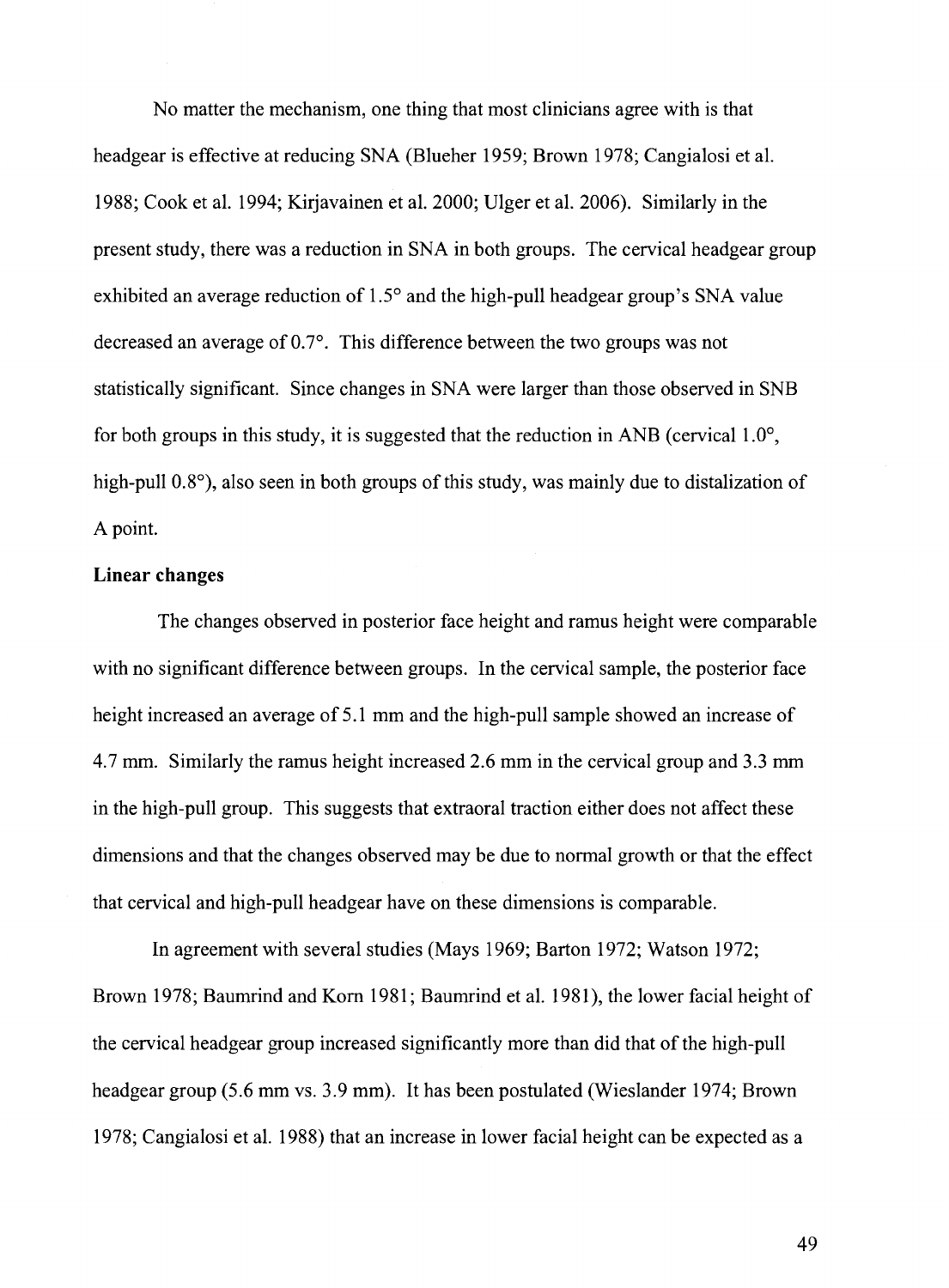result of maxillary molar extrusion when cervical headgear is used. The vertical change of the maxillary molar was not measured in our groups so it is not possible to confirm or deny a relationship between molar extrusion and increased facial height. This possible relationship should be investigated by a follow-up study using the same lateral cephalograms used in the present study. The horizontal change Mx6-Ptv (mm) was significantly different between groups. The mean change for the cervical headgear group was -0.5 mm and for the high-pull group was 1.8 mm. Since the measurement error of this dimensional change was high (1.2mm), little confidence is placed on this statistical difference. Further study of the horizontal effect on the maxillary molar of cervical versus high-pull headgear is also recommended. Although there was a larger increase in lower face height observed in the cervical group of our study, this increase was not greater than that found in both the cervical headgear and the control group of Kim and Muhl's (2001) study. This indicates that the cervical headgear group did not show a greater increase in lower facial height than that which is expected with normal growth. Furthermore, the lower facial height difference between our cervical and high-pull groups (1.7mm) though statistically significant may be considered clinically negligible.

# **SUMMARY**

Because of the variables that could not be controlled, caution must be taken in interpreting the results of this study. In the high mandibular plane angle cases that were treated with either cervical or high-pull headgear, the following trends were observed: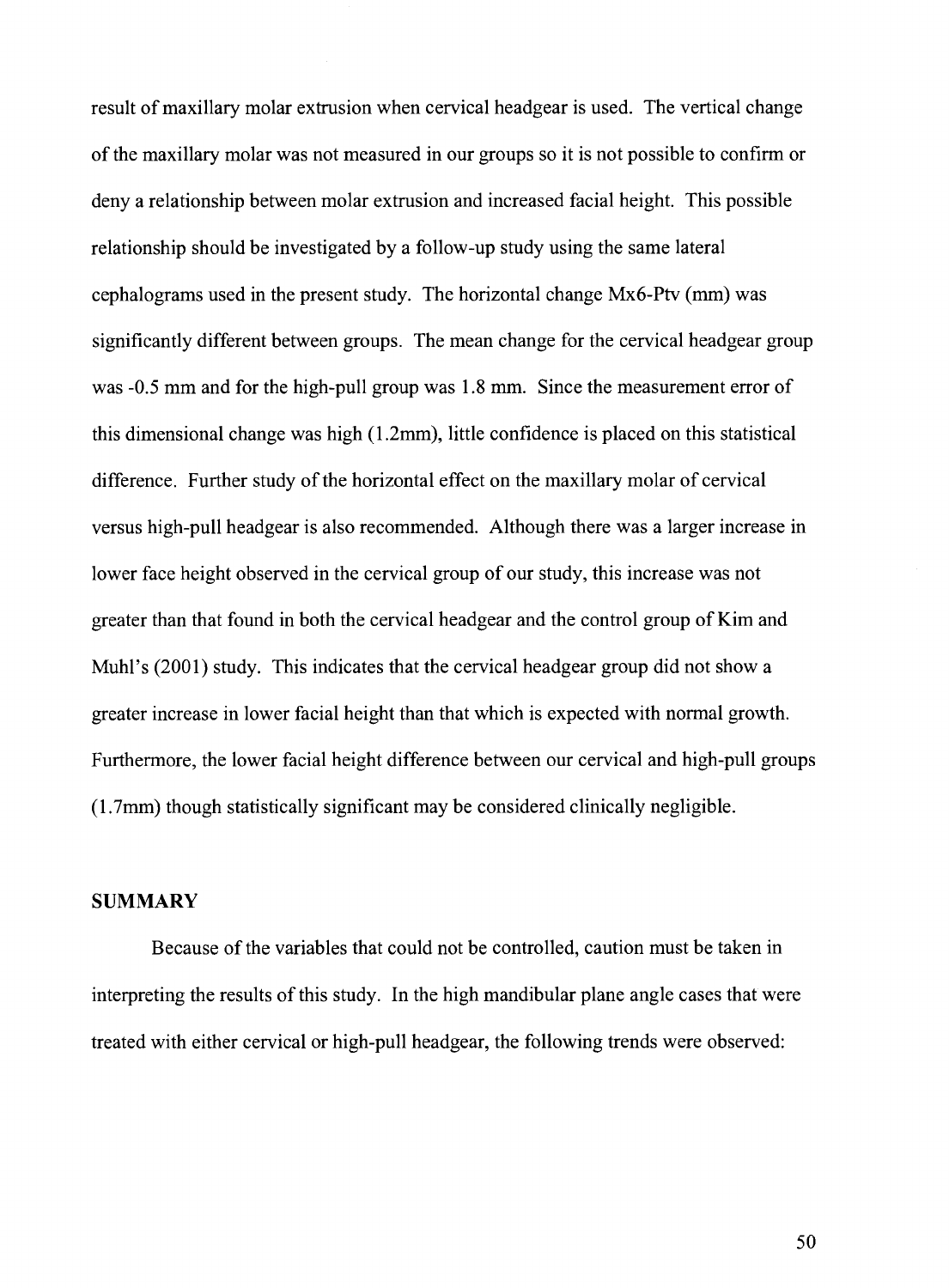**1.** The mandibular plane angle of the cervical headgear group increased an average of  $1.0^{\circ}$  while that of the high-pull group showed a slight decrease of 0.1 $^{\circ}$ . The difference in changes between groups was not statistically significant.

2. The change in the Y axis angle measured to SN was significantly different between groups as the cervical headgear showed a larger mean increase  $(1.6^{\circ})$  than did the highpull group (0.4°).

3. The occlusal plane angle increased (tipped down anteriorly) in the cervical headgear group (1.2°) and decreased slightly (tipped up anteriorly) in the high-pull headgear group  $(-0.5)$ . The difference between the groups was statistically significant.

4. Palatal plane angle changes between groups were not significantly different and remained relatively constant.

5. Both cervical pull and high-pull headgear were effective at reducing SNA without a significant difference between groups. This decrease in SNA aided in the decrease of the ANB.

6. SNB stayed relatively constant in both the high-pull and cervical pull headgear groups. 7. The ramus height and posterior face height of both groups increased by comparable amounts.

8. There was a significantly larger increase in the lower face height of the cervical group (5.9 mm) than the high-pull headgear group (3.9 mm).

# **CONCLUSIONS**

1. Neither headgear system appears to produce significantly different sagittal effects in high mandibular plane angle cases.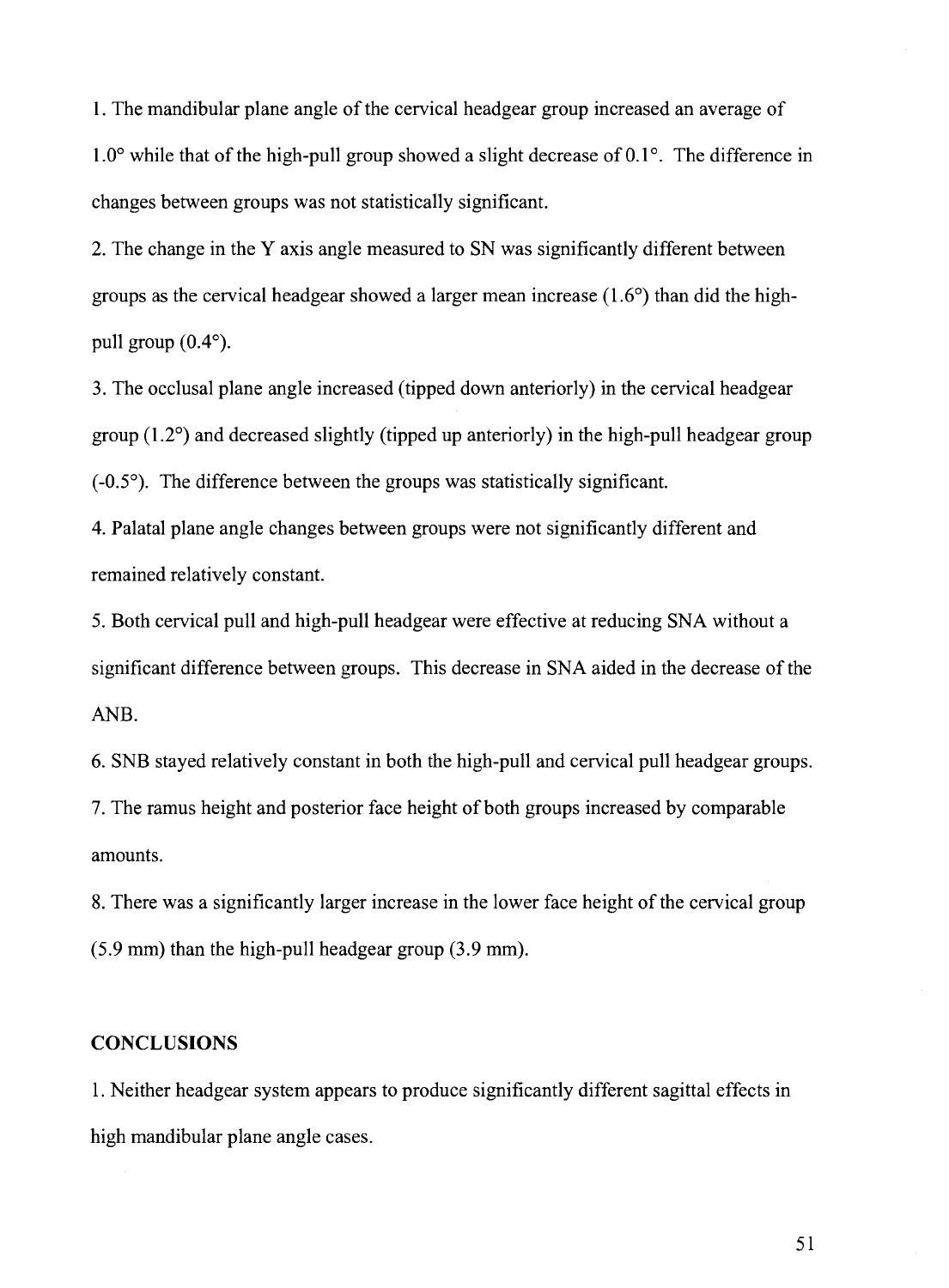2. The mean increases in MPA, Y axis, and lower facial height observed in the cervical headgear group were small and of questionable clinical significance.

3. At the very least high-pull headgear maintains the MPA and Y axis.

4. Either type of headgear system seemed to be acceptable for treatment of high mandibular plane angle cases.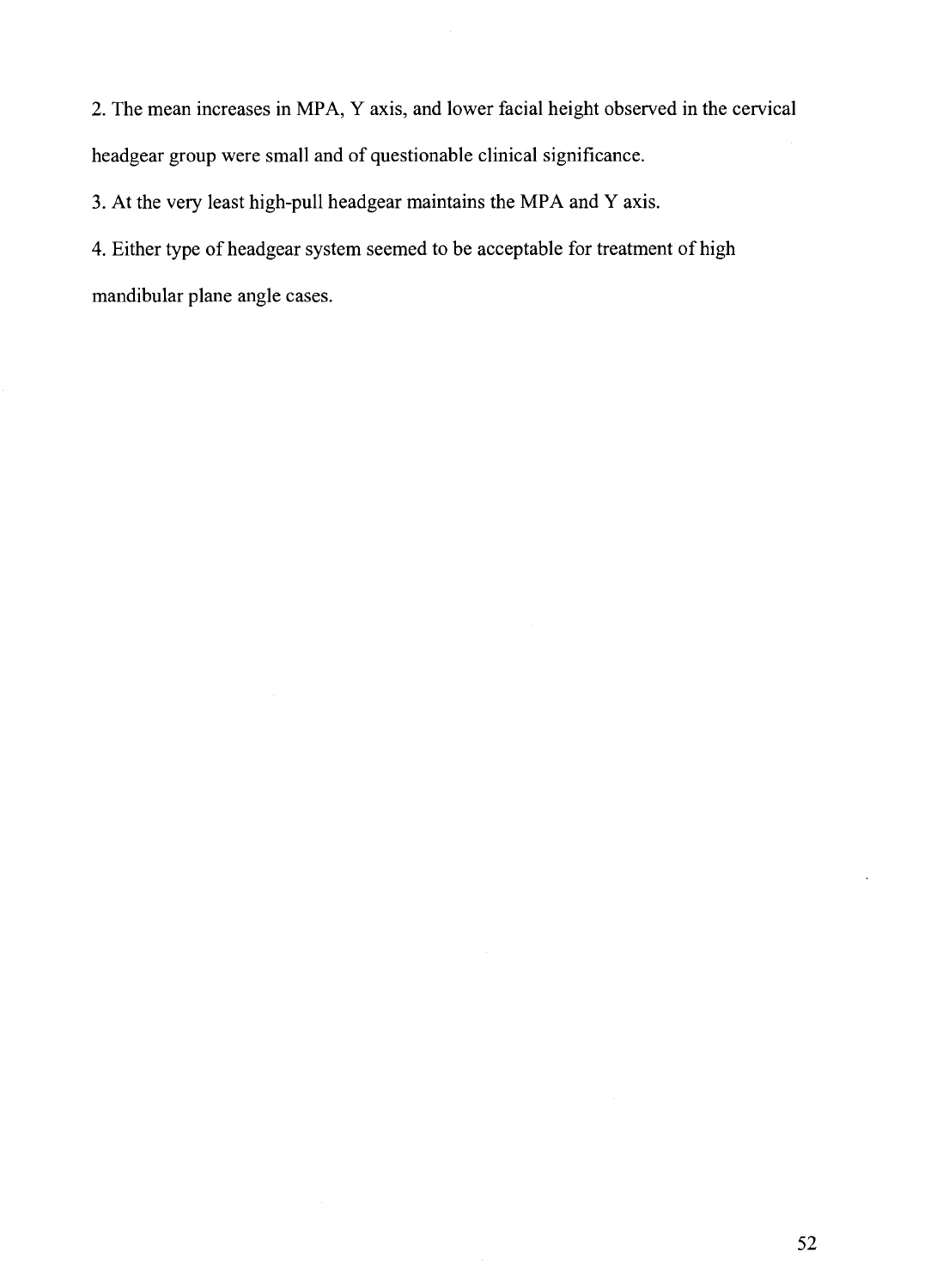# **REFERENCES**

- Armstrong, M. M. Controlling the magnitude, direction, and duration of extraoral force. American Journal of Orthodontics 59:217-243, 1971.
- Barton, J. **J.** High-pull headgear versus cervical traction: a cephalometric comparison. American Journal of Orthodontics 62:517-529, 1972.
- Baumrind, S. and E. L. Korn. Patterns of change in mandibular and facial shape associated with the use of forces to retract the maxilla. American Journal of Orthodontics 80:31-47, 1981.
- Baumrind, S., E. L. Korn, R. J. Isaacson, E. E. West, and R. Molthen. Quantitative analysis of the orthodontic and orthopedic effects of maxillary traction. American Journal of Orthodontics 84:384-398, 1983.
- Baumrind, S., E. L. Korn, R. Molthen, and E. E. West. Changes in facial dimensions associated with the use of forces to retract the maxilla. American Journal of Orthodontics 80:17-30, 1981.
- Bjork, A. Prediction of mandibular growth rotation. American Journal of Orthodontics 55:585-599, 1969.
- Bjork, A. and V. Skieller. Normal and abnormal growth of the mandible. A synthesis of longitudinal cephalometric implant studies over a period of 25 years. European Journal of Orthodontics 5:1-46, 1983.
- Blueher, W. A. Cephalometric analysis of treatment with cervical anchorage. Angle Orthodontist 29:45-53, 1959.
- Boeder, P.R., M. L. Riolo, S.D. Keeling, and T. R. TenHave. Skeletal changes associated with extraoral appliance therapy: an evaluation of 200 consecutively treated cases. Angle Orthodontist 59:263-270, 1989.
- Brown, **P.** A cephalometric evaluation of high-pull molar headgear and face-bow neck strap therapy. American Journal of Orthodontics 74:621-632, 1978.
- Burke, M. and A. Jacobson. Vertical changes in high-angle Class II, division **1** patients treated with cervical or occipital pull headgear. Am. J. Orthod. Dentofacial Orthop. 102:501-508, 1992.
- Cangialosi, T. J., M. E. Meistrell Jr, M.A. Leung, and J. Y. Ko. A cephalometric appraisal of edgewise Class II nonextraction treatment with extraoral force. Am. J. Orthod. Dentofacial Orthop. 93:315-324, 1988.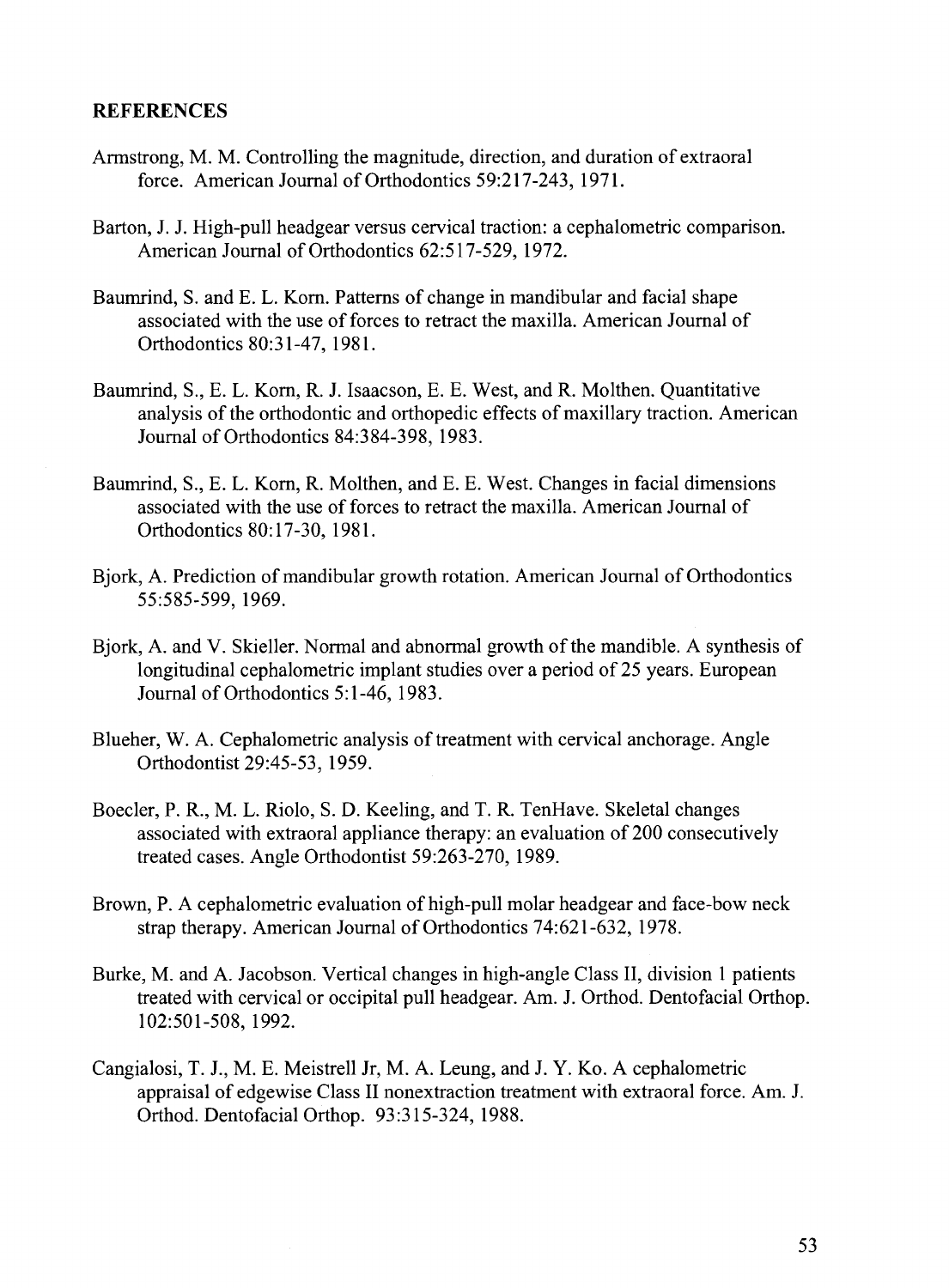- Cook, A. H., T. A. Sellke, and E. A. BeGole. Control of the vertical dimension in Class II correction using a cervical headgear and lower utility arch in growing patients. Part I. Am. J. Orthod. Dentofacial Orthop. 106:376-388, 1994.
- Creekmore, T. D. Inhibition or stimulation of the vertical growth of the facial complex, its significance to treatment. Angle Orthodontist 37:285-297, 1967.
- Dahlberg, G. Enviornmental inheritance and random variations with special reference to investigations on twins. Acta Genetica et Statistica medica 1:104-114, 1948.
- Enlow, D. H. and M.G. Hans. Essentials of facial growth, Philadelphia, 1996.
- Fischer, T. J. The cervical facebow and mandibular rotation. Angle Orthodontist. 50:54- 62, 1980.
- Fotis, V., B. Melsen, S. Williams, and H. Droschl. Vertical control as an important ingredient in the treatment of severe sagittal discrepancies. American Journal of Orthodontics 86:224-232, 1984.
- Graber, T. M., R. L. Vanarsdall, and K. W. L. Vig. Orthodontics: Current Principles and Techniques, St. Louis, 2005, 556-557 pp.
- Haralabakis, N. B. and I. B. Sifakakis. The effect of cervical headgear on patients with high or low mandibular plane angles and the "myth" of posterior mandibular rotation. Am. J. Orthod. Dentofacial Orthop. 126:310-317, 2004.
- Hubbard, G. W., R. S. Nanda, and G. F. Currier. A cephalometric evaluation of nonextraction cervical headgear treatment in Class II malocclusions. Angle Orthodontist 64:359-370, 1994.
- Isaacson, R. J., R. J. Zapfel, F. W. Worms, and A. G. Erdman. Effects of rotational jaw growth on the occlusion and profile. American Journal of Orthodontics 72:276-286, 1977.
- Jakobsson, S. 0. Cephalometric evaluation of treatment effect on Class II, Division 1 malocclusions. American Journal of Orthodontics 53:446-457, 1967.
- Kim, K. R. and Z. F. Muhl. Changes in mandibular growth direction during and after cervical headgear treatment. Am. J. Orthod. Dentofacial Orthop. 119:522-530, 2001.
- Kirjavainen, M., T. Kirjavainen, K. Hurmerinta, and K. Haavikko. Orthopedic cervical headgear with an expanded inner bow in Class II correction. Angle Orthodontist 70:317-325, 2000.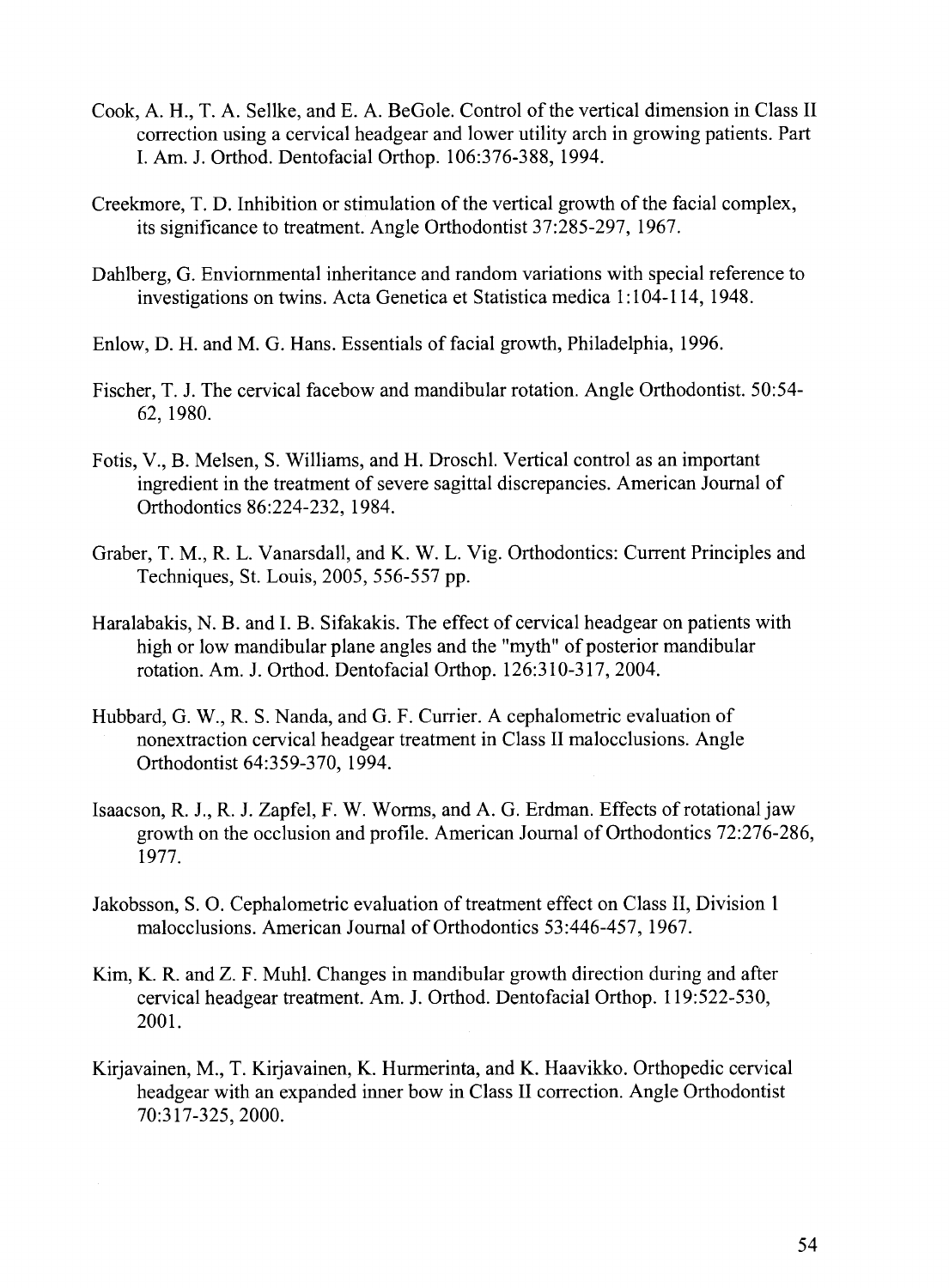- Klein, P. L. An evaluation of cervical traction on the maxilla and the upper first permanent molar. Angle Orthodontist 27:61-68, 1957.
- Kloehn, S. J. Orthodontics- force or persuasion. Angle Orthodontist 23:56-65, 1953.
- Knight, H. The effects of three methods of orthodontic appliance therapy on some commonly used cephalometric angular variables. Am. J. Orthod. Dentofacial Orthop. 93:237-244, 1988.
- Lima Filho, R. M., A. L. Lima, and A. C. de Oliveira Ruellas. Mandibular changes in skeletal Class II patients treated with Kloehn cervical headgear. Am. J. Orthod. Dentofacial Orthop. 124:83-90, 2003.
- Mays, R. A. A cephalometric comparison of two types of extraoral appliances used with edgewise mechanism. American Journal of Orthodontics, 1969.
- Melsen, B. Effects of cervical anchorage during and after treatment: an implant study. American Journal of Orthodontics 73:526-540, 1978.
- Nielsen, I. L. Vertical malocclusions: etiology, development, diagnosis and some aspects of treatment. Angle Orthodontist 61:247-260, 1991.
- Pearson, L. E. Vertical control in treatment of patients having backward-rotational growth tendencies. Angle Orthodontist 48:132-140, 1978.
- Poulton, D. R. The influence of extraoral traction. American Journal of Orthodontics 53:8-18, 1967.
- Poulton, D. R. A three-year survey of Class II malocclusions with and without headgear therapy. Angle Orthodontist 34:181-193, 1964.
- Proffit, W. R. and H. W. Fields Jr. Contemporary Orthodontics, St. Louis, 2000.
- Ricketts, R. M. The influence of orthodontic treatment on facial growth. Angle Orthodontist 30:103-131, 1960.
- Sandusky, W. C. Cephalometric evaluation of the effects of the Kloehn type of cervical traction used as an auxiliary with the edgewise mechanism following Tweed's principles for correction of Class II, divison 1 malocclusion. American Journal of Orthodontics 51, 1965.
- Schiavon Gandini, M. R., L. G. Gandini Jr, J. C. Da Rosa Martins, and M. Del Santo Jr. Effects of cervical headgear and edgewise appliances on growing patients. Am. J. Orthod. Dentofacial Orthop. 119:531-8; discussion 538-9,2001.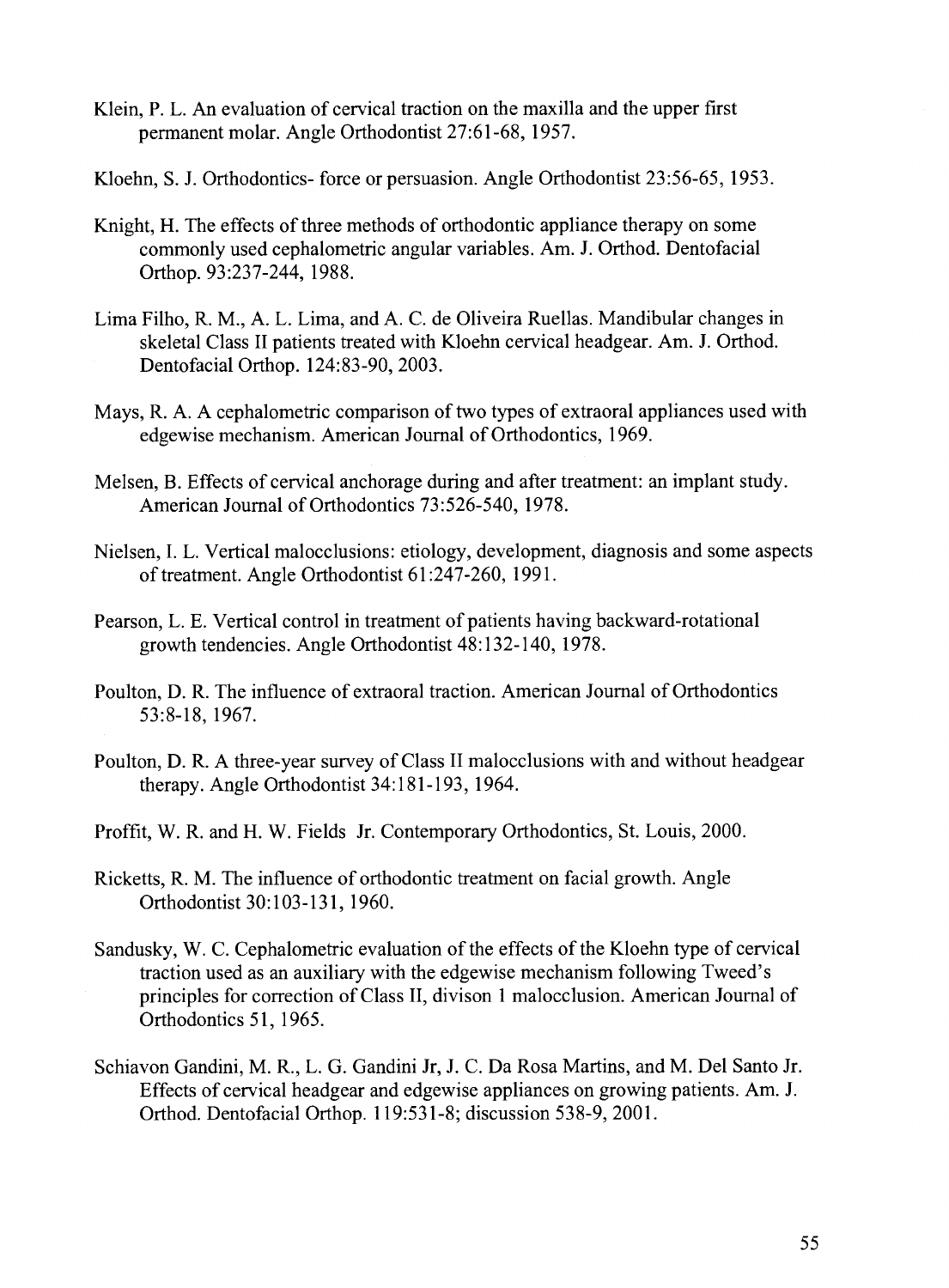- Schudy, F. F. The rotation of the mandible resulting from growth: its implications in orthodontic treatment. Angle Orthodontist 35:36-1965, 1963.
- Ulger, G., T. Arun, K. Sayinsu, and F. Isik. The role of cervical headgear and lower utility arch in the control of the vertical dimension. Am. J. Orthod. Dentofacial Orthop. 130:492-501, 2006.
- Watson, W. G. A computerized appraisal of the high-pull facebow. American Journal of Orthodontics 62:561, 1972.
- Wertz, R. and M. Dreskin. Midpalatal suture opening: a normative study. American Journal ofOrthodontics 71:367-381, 1977.
- Wieslander, L. The effect of force on craniofacial development. American Journal of Orthodontics 65:531-537, 1974.
- Wieslander, L. and D. L. Buck. Physiologic recovery after cervical traction therapy. American Journal of Orthodontics 66:294-301, 1974.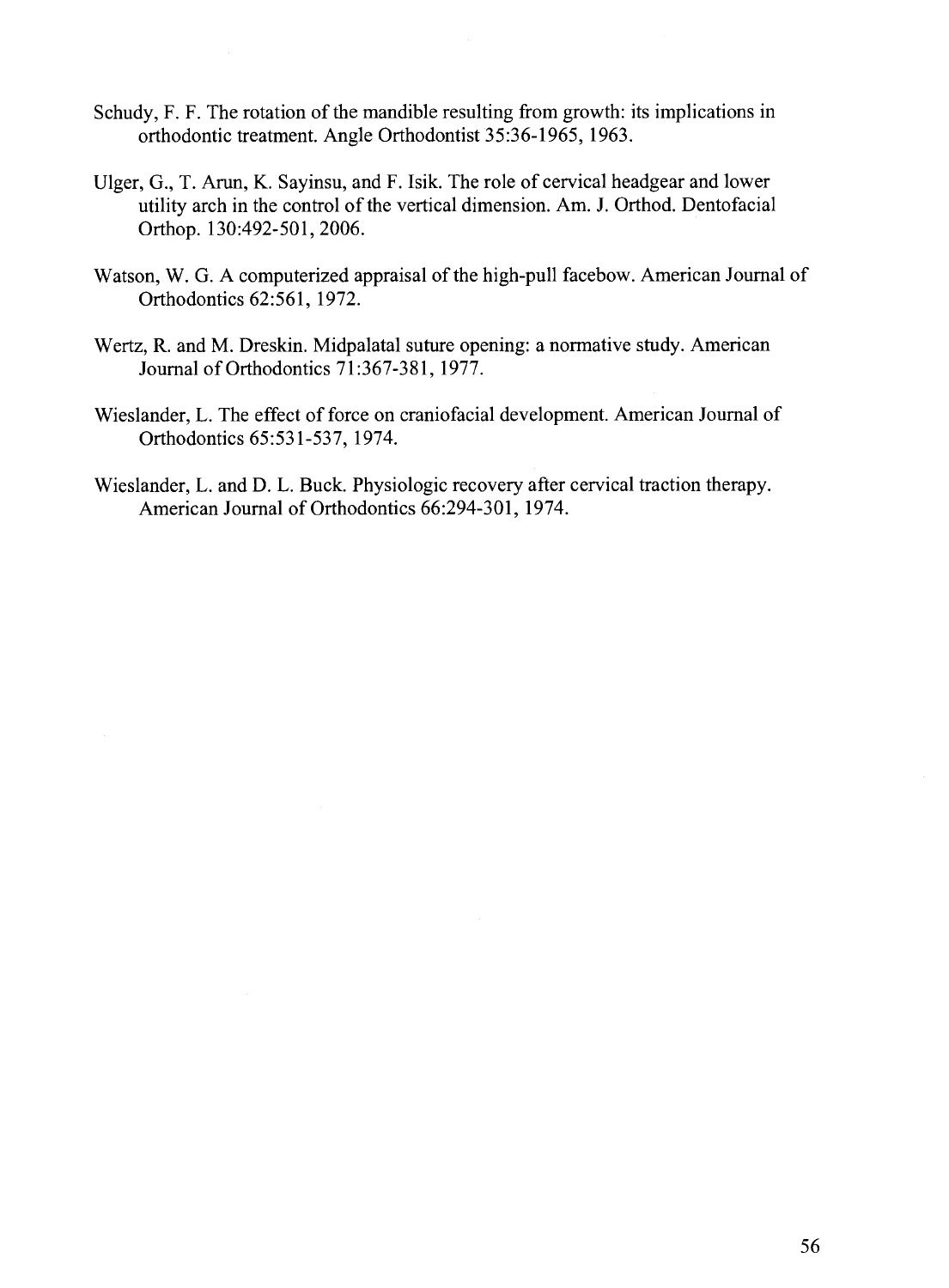# **TABLES**

#### **Table I.** Sample Description

|               |                         | Age i   | (vears)   | HG.  | Duration (mo.) | Tx Duration (mo.) |     |
|---------------|-------------------------|---------|-----------|------|----------------|-------------------|-----|
| Group         | Sample (N)              | Mean    | <b>SD</b> | Mean | SD             | Mean              | SD  |
| Cervical pull | 34 (18 Female, 16 Male) | 1 Q*    | .         | ה ד  | 2.99           | 26.9              |     |
| High-pull     | 28 (21 Female, 7 Male)  | $12.7*$ | .         | 10.3 |                | 28.4              | 6.3 |

\*Difference between groups statistically significant  $p \le 0.05$ 

#### **Table II.** Elastic Wear

|                  |      | Jervical pull headgear | ---<br>High-pull |                                                                                                                                                                                                                                             |  |
|------------------|------|------------------------|------------------|---------------------------------------------------------------------------------------------------------------------------------------------------------------------------------------------------------------------------------------------|--|
|                  | Mean | SĽ                     | Mean             | SГ                                                                                                                                                                                                                                          |  |
| Elastic wear mo. | J.V  | ر                      | ن ہے             | - -<br><u>in the contract of the contract of the contract of the contract of the contract of the contract of the contract of the contract of the contract of the contract of the contract of the contract of the contract of the contra</u> |  |

\* Difference between groups statistically significant  $p \le 0.05$ 

| 1401 - 1111 McCHOU OI EIIOI | ,, u , |
|-----------------------------|--------|
| <b>SNA</b>                  | 0.6    |
| <b>SNB</b>                  | 0.3    |
| <b>ANB</b>                  | 0.5    |
| Atrticulare Angle           | 0.9    |
| Gonial Angle                | 1.3    |
| Saddle Angle                | 0.8    |
| <b>MPA</b>                  | 0.5    |
| Y Axis                      | 0.5    |
| SN-PP                       | 0.4    |
| SN-OP                       | 1.3    |
| Mx6-PTV                     | 1.2    |
| <b>PFH</b>                  | 0.9    |
| AFH                         | 0.6    |
| <b>LFH</b>                  | 0.4    |
| Ramus Height                | 0.9    |

#### **Table III.** Method of Error  $\sqrt{2}d^2/2n$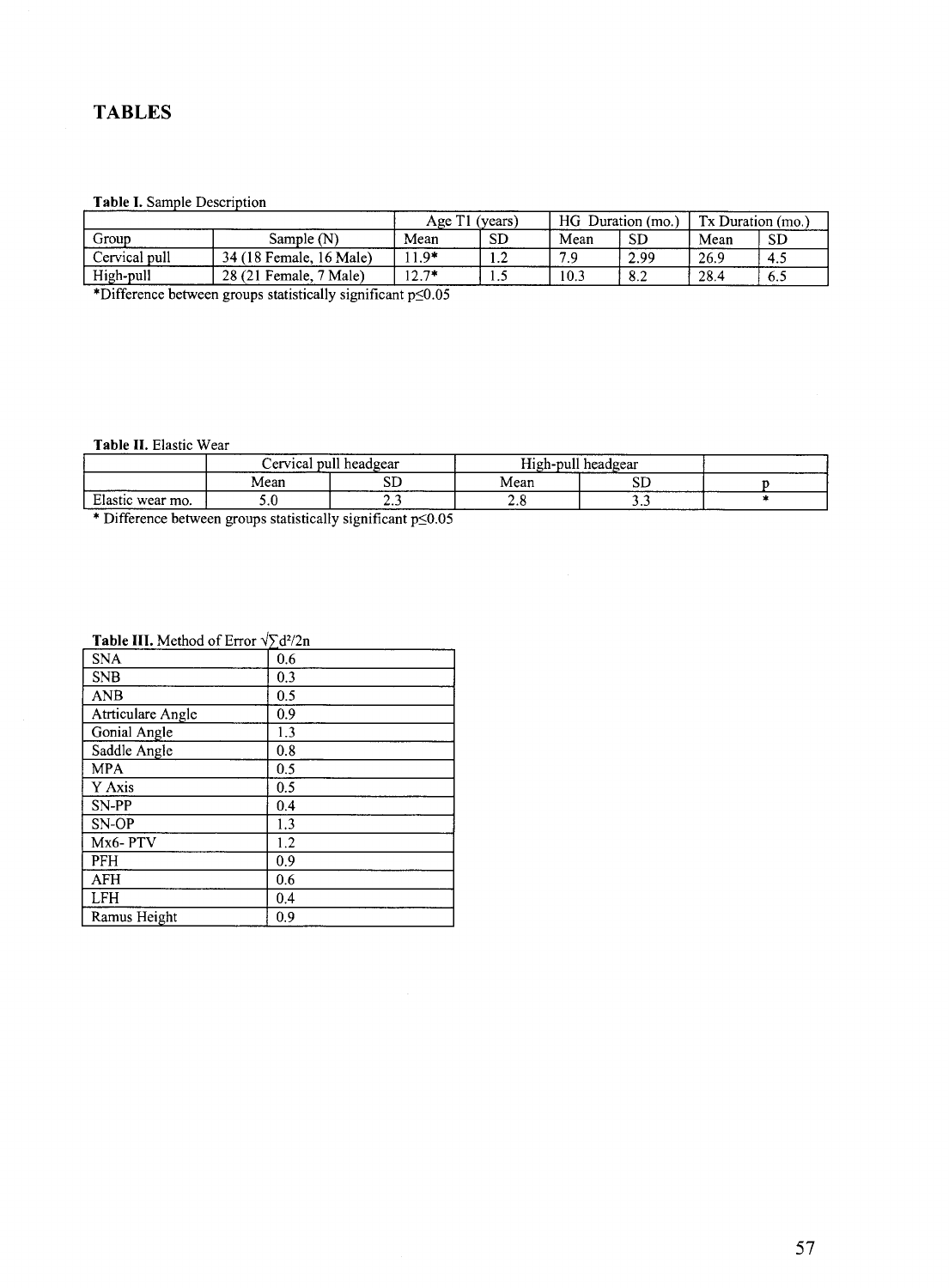| There I is comparison or pretreament meant |       |                    |       |                |           |
|--------------------------------------------|-------|--------------------|-------|----------------|-----------|
|                                            |       | Cervical pull N=34 |       | High-pull N=28 |           |
| <b>Measures</b>                            | Mean  | SD.                | Mean  | SD.            | D         |
| SNA(°)                                     | 77.6  | 2.1                | 79.2  | 2.9            | $\star$   |
| SNB(°)                                     | 73.2  | 2.6                | 75.0  | 2.4            | $\star$   |
| ANB(°)                                     | 4.4   | 1.8                | 4.3   | 1.9            | NS.       |
| Articulare angle(°)                        | 142.1 | 8.5                | 146.5 | 6.9            | $\ast$    |
| Gonial angle(°)                            | 134.7 | 6.2                | 131.4 | 6.2            | $\star$   |
| Saddle angle(°)                            | 125.0 | 5.0                | 122.3 | 4.9            | $\ast$    |
| MPA(°)                                     | 41.7  | 3.0                | 40.3  | 3.0            | NS.       |
| Y axis (°)                                 | 72.1  | 3.1                | 70.9  | 2.4            | NS.       |
| $SN-PP(°)$                                 | 4.5   | 3.3                | 5.8   | 3.1            | NS.       |
| $SN-OP(°)$                                 | 21.8  | 3.0                | 20.0  | 3.2            | <b>NS</b> |
| $Mx6 - Ptv(mm)$                            | 12.8  | 3.4                | 12.4  | 2.7            | NS.       |
| PFH(mm)                                    | 71.2  | 5.3                | 71.6  | 5.8            | NS.       |
| AFH(mm)                                    | 120.0 | 6.2                | 119.8 | 8.1            | NS.       |
| LFH(mm)                                    | 66.9  | 4.5                | 68    | 5.1            | <b>NS</b> |
| Ramus height(mm)                           | 41.3  | 4.8                | 40.2  | 4.7            | <b>NS</b> |

Table IV, Comparison of pretreatment means

\*Statistically significant p:50.05

Table V. Comparison of mean changes during treatment

|                           |         | Cervical pull N=34 |                 |        | High-pull $N=28$ |                 |            |               |
|---------------------------|---------|--------------------|-----------------|--------|------------------|-----------------|------------|---------------|
| Measures                  | mean    | SD                 | Range           | mean   | SD               | Range           | Difference | p             |
| $SNA(^{\circ})$           | $-1.5$  | 2.4                | $-6.5$ to 4.5   | $-0.7$ | 2.4              | $-4.5$ to $7.0$ | 0.8        | <b>NS</b>     |
| SNB(°)                    | $-0.4$  | 1.9                | $-4.0$ to 5.0   | 0.1    | 1.6              | $-3.0$ to 4.0   | 0.5        | NS.           |
| ANB(°)                    | $-1.0$  | 1.7                | $-4.0$ to 5.0   | $-0.8$ | 2.2              | $-4.0$ to 2.3   | 0.2        | NS.           |
| Articulare angle(°)       | 3.3     | 5.7                | $-8.0$ to 17.0  | 1.5    | 3.7              | $-8.5$ to 8.5   | 1.8        | <b>NS</b>     |
| Gonial angle( $\degree$ ) | $-2.1$  | 5.0                | $-19.0$ to 6.0  | $-0.9$ | 2.9              | $-7.0$ to $8.0$ | 1.2        | <b>NS</b>     |
| Saddle angle(°)           | $-0.02$ | 2.5                | $-7.0$ to $7.0$ | $-0.6$ | 2.9              | $-7.0$ to $7.0$ | 0.4        | <b>NS</b>     |
| MPA(°)                    | $1.0\,$ | 2.5                | $-6.5$ to 6.5   | $-0.1$ | 1.9              | $-5.5$ to 3.0   | 1.1        | <b>NS</b>     |
| Y $axis(°)$               | 1.6     | 2.3                | $-4.5$ to 9.0   | 0.4    | 1.5              | $-4.0$ to 3.0   | 1.2        | $\ast$        |
| $SN-PP(°)$                | 0.6     | 1.9                | $-3.0$ to 4.5   | 0.3    | 2.4              | $-8.0$ to 4.5   | 0.3        | <b>NS</b>     |
| $SN-OP(°)$                | 1.2     | 2.7                | $-3.5$ to $7.0$ | $-0.5$ | 2.6              | $-8.0$ to 3.5   | 1.7        | $\mathcal{R}$ |
| $Mx6 - Ptv$ (mm)          | $-0.5$  | 2.6                | $-7.0$ to 5.0   | 1.8    | 2.4              | $-3.5$ to 6.0   | 2.3        | $\ast$        |
| PFH (mm)                  | 5.1     | 3.9                | $-6.5$ to 11.5  | 4.7    | 2.8              | $0$ to $12.0$   | 0.4        | NS.           |
| $AFH$ (mm)                | 8.3     | 5.2                | $-4.5$ to 18.5  | 6.2    | 3.5              | $-1.5$ to 14.0  | 2.1        | NS.           |
| 5.6<br>$LFH$ (mm)         |         | 3.3                | $-3.0$ to 11.5  | 3.9    | 2.4              | $-0.5$ to 9.5   | 1.7        | $\pm$         |
| Ramus height (mm)         | 2.6     | 4.3                | $-9.0$ to 11.5  | 3.3    | 2.3              | $-1.0$ to 8.5   | 0.7        | <b>NS</b>     |

\*Statistically significant  $p \le 0.05$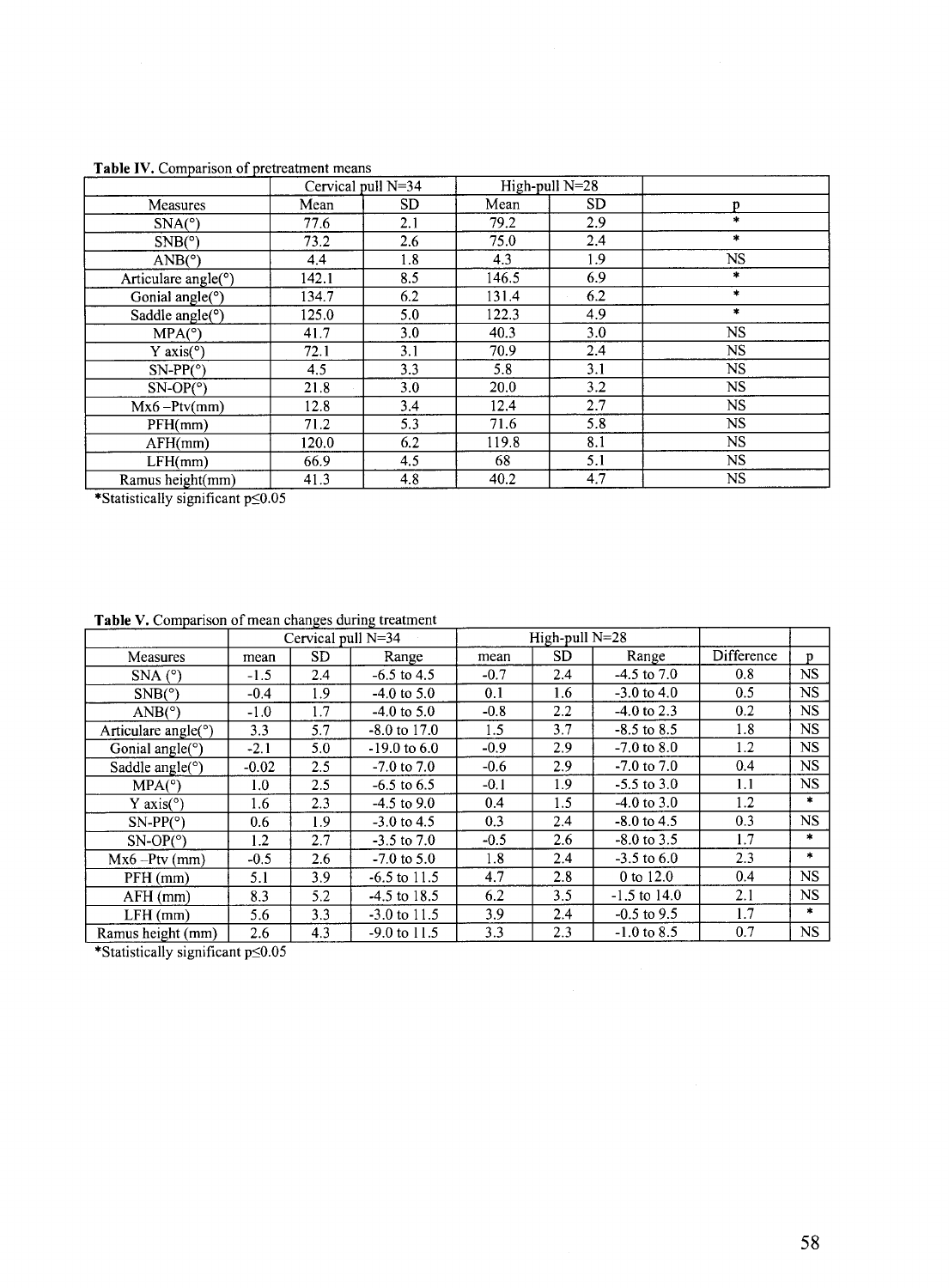

Figure 1. Usual characteristics of a dolichofacial growth pattern include a high mandibular plane angle, increased anterior facial height, open bite, lip strain, and a Class I or II molar relationship. (Pearson 1978)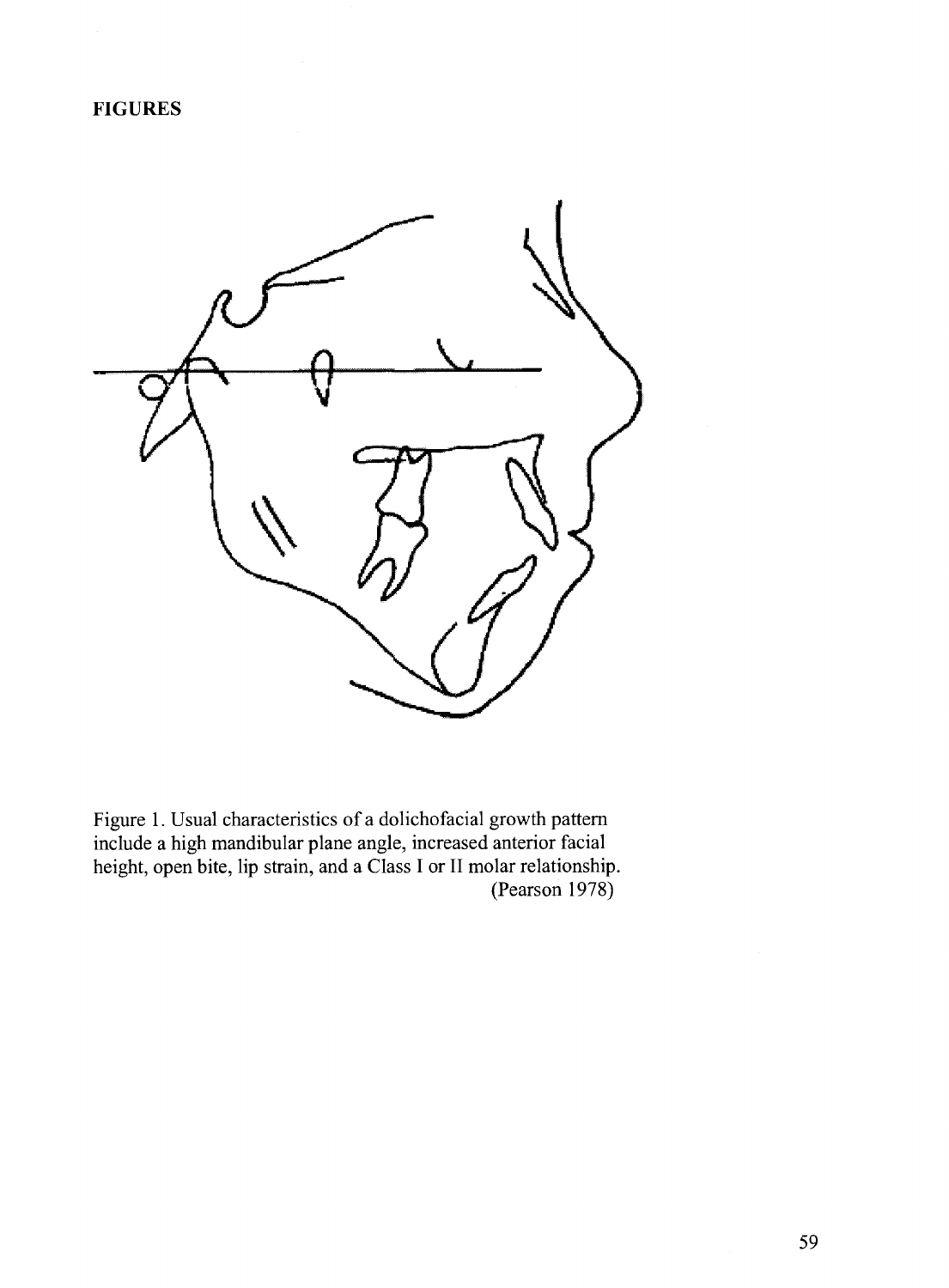

Figure 2. Cephalometric points digitized on the lateral headfilms (figure from Quick Ceph 2000 Users Manual)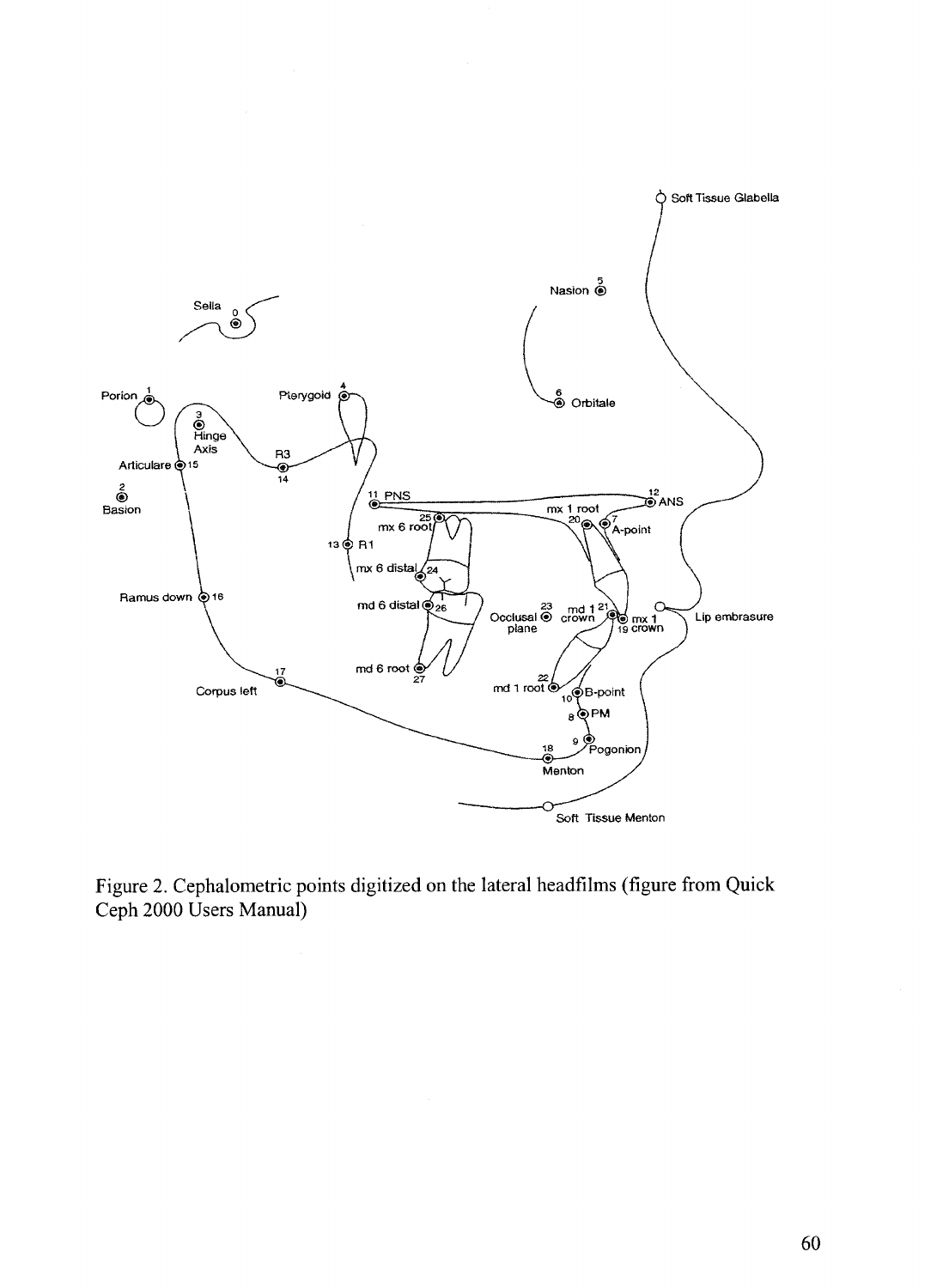

Figure 3. Reference planes for the angular measurements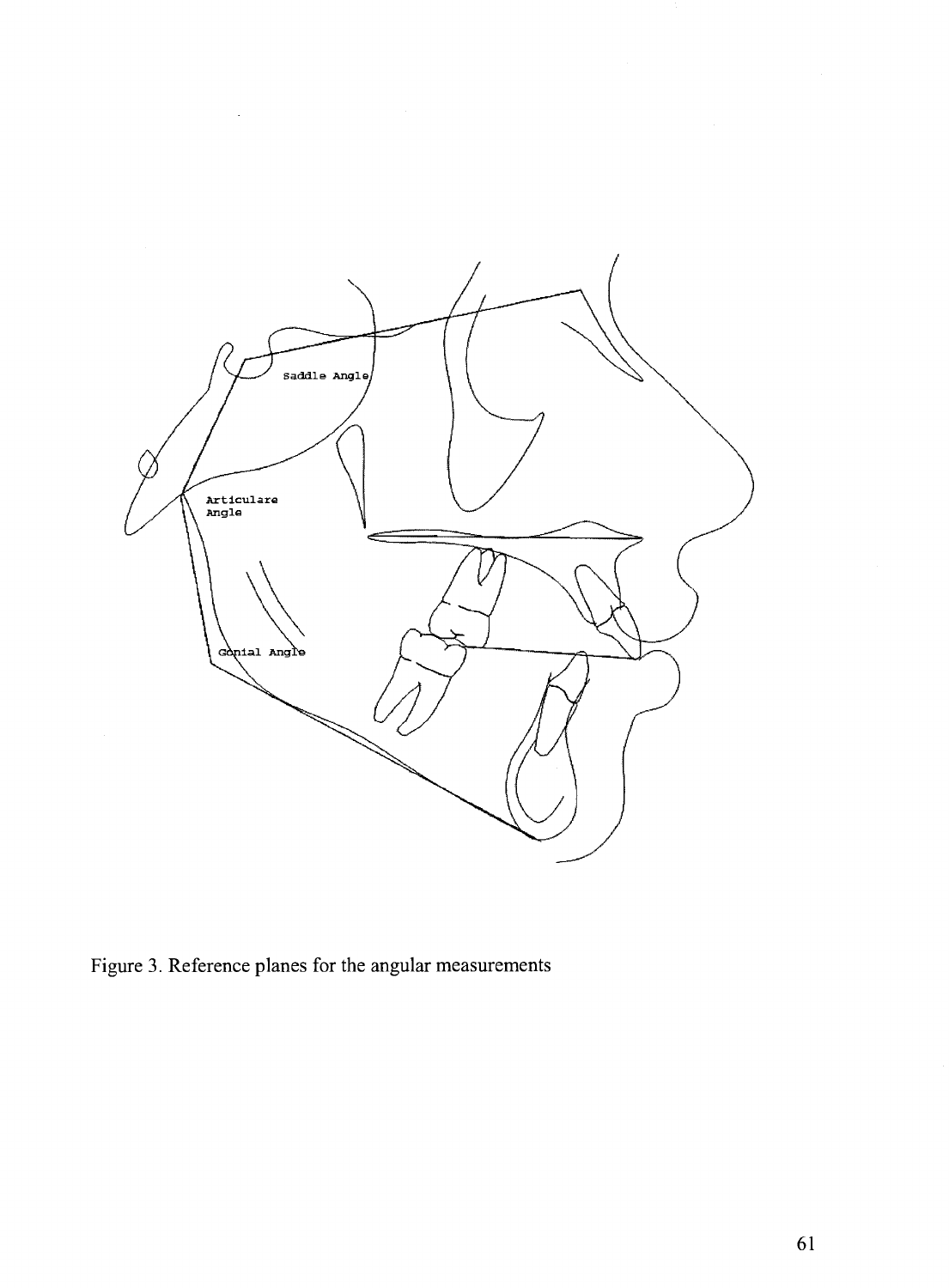# Cervical headgear group (Tl)

|                  |                 |                  |                  |                  |                   |                 |                 |                  |                 |                 |                  |                 | Mx6-            | Y                                  | SN-              | <u>SN-</u>      |
|------------------|-----------------|------------------|------------------|------------------|-------------------|-----------------|-----------------|------------------|-----------------|-----------------|------------------|-----------------|-----------------|------------------------------------|------------------|-----------------|
| <u>Pt</u>        | <b>SNA</b>      | Art              | Saddle           | <b>Gonion</b>    | <b>MPA</b>        | RamusH          | <b>PFH</b>      | <u>AFH</u>       | <u>LFH</u>      | SNB             | <u>ANB</u>       | QCOcc           | <u>PTV</u>      | axis                               | P                | QP              |
| #                | T1              | T1               | T1               | T1               | T1                | T1              | T1              | T1               | T1              | T1              | T1               | T1              | T1              | T1                                 | T1               | T1              |
| 101              | 76              | 134.5            | 127              | 142              | 43.5              | $\overline{37}$ | 67              | 118              | 63.5            | 70.5            | 5                | $\overline{24}$ | 12              | 72                                 | 10               | 23              |
| 102              | 78              | 136              | 129              | 139.5            | 44.5              | 40.5            | 69.5            | 117.5            | 65.5            | 70              | 8                | 26.5            | 11.5            | 76                                 | $\overline{7}$   | 25.5            |
| 110              | $\overline{75}$ | 138.5            | 124.5            | 141.5            | 45                | $\overline{35}$ | 61.5            | 111.5            | 63              | 72.5            | 2.5              | 26.5            | 14.5            | 71.5                               | 8                | 24.5            |
| 111              | 77.5            | 150.5            | 124.5            | 130              | 44.5              | $\overline{34}$ | 61.5            | 113              | 63              | 71.5            | 6                | $\overline{30}$ | 6               | $\overline{73}$<br>$\overline{74}$ | 11.5             | 23.5            |
| $\overline{119}$ | $\overline{77}$ | 139.5            | $\overline{122}$ | $\overline{142}$ | 43                | 41.5            | 74.5            | 119.5            | 68              | 73.5            | 4                | 27.5            | $\overline{11}$ |                                    | 6                | $\overline{21}$ |
| 128              | 80              | 156.5            | 115.5            | 131              | 43                | 45.5            | 80              | 130              | $\overline{72}$ | 75.5            | 4.5              | 22.5            | 7.5             | 73.5                               | 10               | $\overline{21}$ |
| 136              | 78.5            | $\overline{142}$ | 122.5            | 140.5            | 45                | 46.5            | $\overline{75}$ | 124.5            | 74.5            | 73              | 5.5              | $\overline{24}$ | $\overline{16}$ | 74                                 | 6.5              | $\overline{22}$ |
| 138              | 78.5            | 140              | 128.5            | 129              | $\overline{38}$   | 50              | 80              | 123.5            | 69              | $\overline{72}$ | 6.5              | 25.5            | 12.5            | $\overline{74}$                    | 7                | 23.5            |
| 144              | 76              | 142.5            | 130              | 133.5            | 45.5              | 34.5            | 66.5            | 118              | 67.5            | 72.5            | 3.5              | $\overline{28}$ | 7               | 76                                 | 4.5              | 23              |
| 152              | 82              | 147              | 119              | 135              | 41                | 39              | 67.5            | 116              | 67              | $\overline{77}$ | 5                | 25.5            | 11.5            | 68.5                               | 5                | $\overline{18}$ |
| 161              | $\overline{75}$ | 131              | 130              | 140              | $\overline{41}$   | 50.5            | 82              | 129.5            | 75              | $\overline{73}$ | $\overline{2}$   | 22.5            | 11              | 73.5                               | $\overline{7}$   | 22.5            |
| 162              | $\overline{75}$ | 138.5            | 128.5            | 132.5            | 40                | 47              | 74.5            | 122              | 64.5            | $\overline{73}$ | $\overline{2}$   | $\overline{25}$ | 12.5            | 72.5                               | 11.5             | $\overline{22}$ |
| 164              | 74.5            | 137              | 133.5            | 133              | 43.5              | 45.5            | 73              | 126              | 71              | 69.5            | 5                | 22              | 16              | 75                                 | 9.5              | 21.5            |
| 166              | 78.5            | 141.5            | 129              | 130.5            | 41                | $\overline{38}$ | 68              | 115              | 61              | 70.5            | $\overline{8}$   | 31              | 12.5            | $\overline{74}$                    | $\overline{13}$  | $\overline{29}$ |
| 177              | $\overline{74}$ | 149              | 124              | $\overline{135}$ | 48                | 38.5            | 70.5            | 125.5            | 72.5            | 69.5            | 4.5              | $\overline{27}$ | 6.5             | $\overline{77}$                    | $\overline{8}$   | 24.5            |
| 179              | 81              | 164.5            | 111              | 126.5            | 42                | 38              | 74              | 128              | 75              | 75.5            | 5                | $\overline{21}$ | $\overline{12}$ | $\overline{71}$                    | $\overline{0}$   | 19.5            |
| 181              | 79              | 139.5            | 125.5            | 139              | 43.5              | 38.5            | 68.5            | 120.5            | 64.5            | 73.5            | 5.5              | $\overline{28}$ | 18.5            | $\overline{72}$                    | 11.5             | $\overline{24}$ |
| 184              | $\overline{78}$ | 141              | 130              | 130.5            | 41                | 43              | 75.5            | 124              | 71              | 71.5            | 6.5              | $\overline{21}$ | 11.5            | $\overline{75}$                    | 9.5              | $\overline{21}$ |
| 187              | $\overline{81}$ | 133.5            | 126              | 139              | 38.5              | $\overline{39}$ | 68              | $\overline{112}$ | 58.5            | $\overline{76}$ | 4.5              | $\overline{23}$ | 16.5            | 69                                 | 8.5              | $\overline{21}$ |
| 200              | 80.5            | 141              | 119.5            | 139              | 39.5              | 41              | 68.5            | 113.5            | 63.5            | 79              | 1.5              | 15.5            | 9.5             | 67                                 | 3                | 14.5            |
| 204              | 78.5            | 145              | 124.5            | 127              | 36.5              | 39.5            | 68              | 111.5            | 62              | 74.5            | 4                | 24.5            | 14.5            | 68.5                               | 6.5              | $\overline{20}$ |
| 205              | 77.5            | 127              | 132.5            | 142              | 41.5              | 50              | 76              | 123.5            | 66              | 72.5            | 5                | 23.5            | 18              | $\overline{73}$                    | 12.5             | 23              |
| 216              | 76.5            | 136.5            | 123.5            | 137.5            | 37.5              | 43              | 69              | 113              | 64              | 75              | 1.5              | 20              | 18.5            | 67                                 | 3                | 14              |
| 221              | 74.5            | 144              | 120.5            | 141.5            | 46                | $\overline{38}$ | 70.5            | 124.5            | 69              | 71.5            | 3                | $\overline{21}$ | 7.5             | $\overline{73}$                    | $\overline{8}$   | $\overline{23}$ |
| 227              | 76              | 145              | 132.5            | 129              | 46.5              | 40.5            | 72.5            | 129.5            | $\overline{73}$ | 69              | $\overline{7}$   | 28.5            | 13.5            | 77.5                               | 10               | 26.5            |
| 243              | 78              | 140              | 121              | 139.5            | 40.5              | 38.5            | 68              | 118              | 65              | 73.5            | 4.5              | 22.5            | 16.5            | 68                                 | $\overline{9}$   | 23              |
| 250              | 76.5            | 148              | 121.5            | 135              | 44.5              | 39.5            | 64.5            | 114              | 66              | $\overline{73}$ | $\overline{3.5}$ | $\overline{18}$ | $\overline{13}$ | $\overline{72}$                    | $\overline{3.5}$ | 19.5            |
| 256              | 74.5            | 156.5            | 123.5            | 121              | 40.5              | $\overline{37}$ | 70.5            | 119              | 66              | 70.5            | 4                | 28.5            | 13.5            | 74.5                               | 9                | $\overline{25}$ |
| 272              | 78.5            | 141              | 128.5            | 129              | 38.5              | $\overline{51}$ | $\overline{82}$ | 130              | $\overline{71}$ | $\overline{72}$ | 6.5              | $\overline{23}$ | $\overline{12}$ | 73                                 | 7.5              | 20.5            |
| 274              | 80              | 141              | 123.5            | 132.5            | $\overline{37.5}$ | 45.5            | 76.5            | 125.5            | 70.5            | $\overline{79}$ | 1                | $\overline{19}$ | 15.5            | 68                                 | 0.5              | 18              |
| 278              | 80.5            | 133              | 121              | 145.5            | 39                | 41              | 70              | 114.5            | 60.5            | 78              | 2.5              | $\overline{24}$ | $\overline{11}$ | 66.5                               | 10               | 22.5            |
| 285              | 77.5            | 161              | 121              | 120              | 41.5              | 33              | 66              | 116              | 66              | $\overline{73}$ | 4.5              | 21.5            | $\overline{15}$ | $\overline{72}$                    | $\overline{c}$   | 20.5            |
| 289              | 79              | 128              | 129.5            | 138.5            | 36                | 43              | 66              | 108              | 58.5            | 75.5            | 3.5              | 21.5            | 17              | 66                                 | 7.5              | 19.5            |
| 291              | 77.5            | 140.5            | 128.5            | 131.5            | 40.5              | 43              | 74.5            | 124              | 68              | 72.5            | 4.5              | 23              | 14.5            | 73                                 | 8                | 20.5            |
|                  |                 |                  |                  |                  |                   |                 |                 |                  |                 |                 |                  |                 | Mx6-            | $\overline{\mathbf{X}}$            | SN-              | <u>SN-</u>      |
| 吐                | <u>SNA</u>      | <u>Art</u>       | Saddle           | Gonion           | <u>MPA</u>        | RamusH          | <u>PFH</u>      | <u>AFH</u>       | <u> LFH</u>     | SNB             | <u>ANB</u>       | QCOcc           | <u>PTV</u>      | axis                               | P                | QP              |
| #                | T1              | T1               | T1               | T1               | T1                | T1              | T1              | T1               | T1              | T1              | T1               | T1              | T1              | T1                                 | T1               | T1              |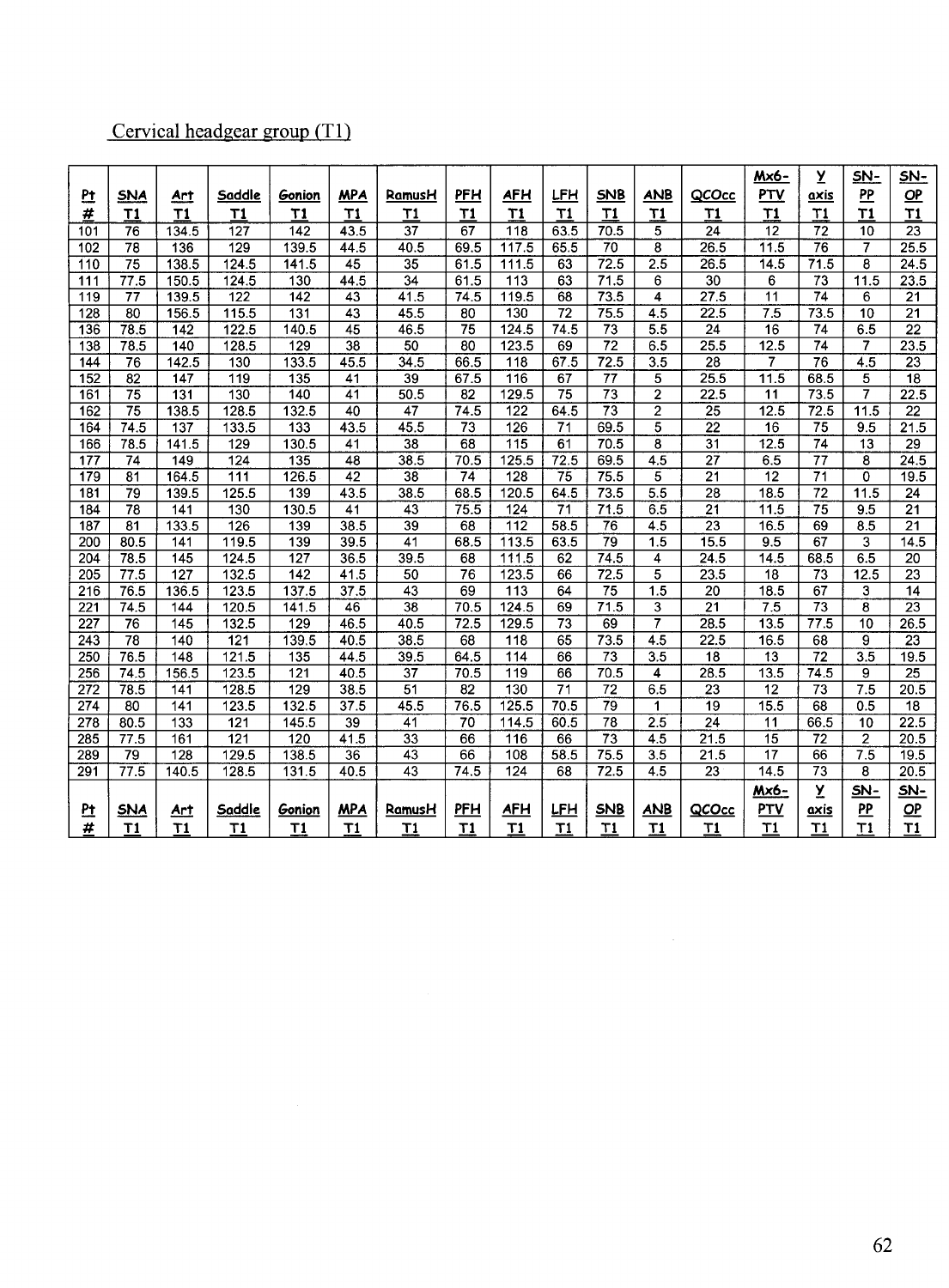# Cervical headgear group (T2)

|                  |                   |                |                  |                  |                 |                 |                 |                |                 |                 |                  |                   | Mx6-            | $\overline{\mathbf{y}}$ | <u>SN-</u>              | <u>SN-</u>       |
|------------------|-------------------|----------------|------------------|------------------|-----------------|-----------------|-----------------|----------------|-----------------|-----------------|------------------|-------------------|-----------------|-------------------------|-------------------------|------------------|
| <u>Pt</u>        | <u>SNA</u>        | Art            | Saddle           | Gonion           | <u>MPA</u>      | RamusH          | <b>PFH</b>      | <u>AFH</u>     | <u>LFH</u>      | <b>SNB</b>      | <u>ANB</u>       | QCOcc             | <u>рту</u>      | axis                    | P                       | QP               |
| #                | T <sub>2</sub>    | T <sub>2</sub> | T <sub>2</sub>   | T <sub>2</sub>   | T <sub>2</sub>  | T2              | T2              | T2             | T <sub>2</sub>  | T <sub>2</sub>  | T <sub>2</sub>   | T <sub>2</sub>    | T <sub>2</sub>  | T <sub>2</sub>          | Т2                      | T2               |
| 101              | 71                | 140            | 128.5            | 135              | 43.5            | 40.5            | 73              | 132            | 68.5            | 68.5            | 2.5              | 25.5              | 9               | 73                      | 12                      | 25.5             |
| 102              | 80.5              | 135.5          | 126              | 137              | 38              | 43              | 76              | 120            | 68.5            | 75              | 5.5              | 20                | 10.5            | 71.5                    | 6.5                     | $\overline{22}$  |
| 110              | 74.5              | 144            | 126.5            | 137.5            | 48.5            | 35.5            | 64.5            | 121            | 69              | 69.5            | 5                | $\overline{25}$   | 13              | 75.5                    | 8.5                     | $\overline{24}$  |
| 111              | 73.5              | 165.5          | 124              | 119.5            | 49              | $\overline{30}$ | 63.5            | 124.5          | 68.5            | 69              | $\overline{4.5}$ | 29                | $\overline{4}$  | 77.5                    | $\overline{16}$         | $\overline{28}$  |
| 119              | 73                | 148.5          | 125              | 135              | 48.5            | $\overline{42}$ | 76.5            | 132.5          | 77              | 70.5            | $\overline{2.5}$ | 28.5              | $\overline{8}$  | 78.5                    | 9.5                     | $\overline{28}$  |
| 128              | 78                | 155.5          | 116              | 134              | 45.5            | 36.5            | 86.5            | 144            | 81.5            | $\overline{74}$ | 4                | 23.5              | 5               | 76                      | $\overline{7}$          | 23.5             |
| 136              | $\overline{77.5}$ | 146.5          | 124              | $\overline{135}$ | 45.5            | 51              | 83.5            | 138.5          | 84.5            | 72.5            | 4.5              | 24.5              | 15.5            | 76.5                    | 8                       | $\overline{23}$  |
| 138              | 75                | 145.5          | 129              | 127              | 41              | 55              | 89.5            | 142            | 80              | 69.5            | $\overline{5.5}$ | 34                | 11.5            | 77.5                    | 8                       | $\overline{30}$  |
| 144              | $\overline{76}$   | 142.5          | 132              | 134              | 48.5            | $\overline{38}$ | 70              | 126            | $\overline{71}$ | $\overline{72}$ | 4.5              | $\overline{27}$   | 7.5             | 78.5                    | 8.5                     | 26.5             |
| $\overline{152}$ | 79                | 154.5          | $\overline{117}$ | 130              | 41.5            | 40.5            | 71.5            | 124.5          | 72              | $\overline{76}$ | 3                | 22.5              | 8               | 70                      | 6.5                     | 23               |
| 161              | 72                | 141.5          | 126              | 135.5            | 43              | 56.5            | 90              | 142.5          | 84              | 73.5            | $-1$             | $\overline{21.5}$ | $\overline{16}$ | $\overline{75}$         | 8.5                     | $\overline{21}$  |
| 162              | 79                | 130.5          | 131.5            | 137.5            | 39.5            | 48.5            | 79              | 126.5          | 68              | 75              | 4                | 20.5              | 12              | 72                      | 9.5                     | 21               |
| 164              | $\overline{74}$   | 138            | 133.5            | 133.5            | 45              | $\overline{47}$ | 76              | 131.5          | $\overline{77}$ | 69.5            | 5                | 25.5              | 18.5            | $\overline{77}$         | 8.5                     | $\overline{25}$  |
| 166              | $\overline{75}$   | 146.5          | 131              | 128              | 45.5            | 40.5            | 71.5            | 126.5          | 70              | 67.5            | 7.5              | $\overline{33}$   | 14              | 78                      | 14.5                    | $\overline{32}$  |
| 177              | 74                | 157.5          | 124.5            | 126              | 48              | 37.5            | $\overline{72}$ | 133            | 78.5            | $\overline{70}$ | 4                | 28.5              | $-0.5$          | $\overline{77}$         | $\overline{8}$          | 26.5             |
| 179              | 76.5              | 169.5          | 110              | 129              | 48.5            | 44.5            | 81.5            | 142.5          | 86.5            | $\overline{72}$ | 4.5              | $\overline{23}$   | 11.5            | 76.5                    | $\overline{1.5}$        | $\overline{22}$  |
| 181              | $\overline{77}$   | 150            | 124.5            | 130              | 44.5            | 37.5            | 71.5            | 128.5          | 69.5            | 72.5            | 4.5              | $\overline{27}$   | 20              | 74                      | 11.5                    | $\frac{1}{27.5}$ |
| 184              | 77                | 141            | 131.5            | 131.5            | $\overline{44}$ | 48              | 80.5            | 134            | 77.5            | 70.5            | 6.5              | 25.5              | $\overline{9}$  | $\overline{77}$         | 11                      | 24.5             |
| 187              | 82                | 137            | 124              | 138              | 38.5            | $\overline{41}$ | $\overline{76}$ | 124            | 66.5            | 76              | 6                | 23.5              | $\overline{15}$ | 69.5                    | $\overline{\mathbf{8}}$ | $\overline{23}$  |
| 200              | 79                | 138            | 120              | 141.5            | 39              | 42.5            | 69              | 112.5          | 63.5            | 78.5            | 0.5              | 15.5              | $\overline{11}$ | 67                      | $\overline{2}$          | 15.5             |
| 204              | 77.5              | 139            | $\overline{124}$ | 133              | 36              | 48.5            | 78.5            | 122            | 68              | $\overline{77}$ | 1                | $\overline{17}$   | 17.5            | 68                      | 8.5                     | $\overline{17}$  |
| 205              | 79                | 130            | 129.5            | 143.5            | 43.5            | 55.5            | $\overline{84}$ | 133.5          | 75.5            | 74              | 5                | 23.5              | 17              | 73.6                    | 11.5                    | 23.5             |
| 216              | 75.5              | 136            | 122              | 140.5            | 38.5            | 53              | 80.5            | 125            | 71.5            | $\overline{75}$ | 0.5              | 10.5              | $\overline{20}$ | 68.5                    | 2                       | $\overline{14}$  |
| $\overline{221}$ | 71.5              | 139            | 123              | 141              | $\overline{43}$ | 44.5            | 80.5            | 133            | 74.5            | 72.5            | $-1$             | $\overline{22}$   | 10.5            | 73.5                    | $\overline{7}$          | 21.5             |
| $\overline{227}$ | 76                | 154            | 124.5            | 128.5            | 46.5            | 46              | 77              | 134            | 77.5            | $\overline{70}$ | $\overline{6}$   | $\overline{24}$   | $\overline{12}$ | $\overline{77}$         | 9.5                     | 25.5             |
| 243              | 71.5              | 157            | 124.5            | 120.5            | 42              | $\overline{43}$ | $\overline{77}$ | 127.5          | 70              | 69.5            | $\overline{2}$   | $\overline{22}$   | 11.5            | $\overline{77}$         | $\overline{12}$         | 22.5             |
| 250              | $\overline{79}$   | 153            | 116.5            | 137.5            | $\overline{47}$ | $\overline{37}$ | 63.5            | 116            | 68.5            | 73.5            | 5.5              | 22.5              | 11.5            | $\overline{72}$         | 3.5                     | $\overline{24}$  |
| 256              | 73.5              | 151            | 124.5            | 124.5            | 39.5            | 48.5            | 81              | 127.5          | 70              | 70              | 3.5              | $\overline{22}$   | 10.5            | 76                      | 11.5                    | $\overline{22}$  |
| $\frac{272}{ }$  | 74.5              | 142.5          | 129              | 128.5            | 40              | 51.5            | 84              | 135.5          | 74.5            | $\overline{71}$ | 3.5              | 22.5              | $\overline{15}$ | 74.5                    | 8                       | 21.5             |
| 274              | 81                | 145.5          | 123.5            | 129.5            | 38.5            | 38              | 70              | 121            | 67.5            | 79.5            | 1                | $\overline{22}$   | $\overline{15}$ | 68                      | $\overline{2}$          | 18.5             |
| 278              | 81                | 136.5          | 120              | 141              | 37.5            | 42              | $\overline{74}$ | 118            | 63              | 79              | $\overline{c}$   | 20.5              | $\overline{14}$ | 67                      | 9.5                     | 20.5             |
| 285              | 73.5              | 158.5          | 122              | 119.5            | 40              | 38              | 69.5            | 117            | 65.5            | $\overline{73}$ | 0.5              | $\overline{23}$   | $\overline{13}$ | 72.5                    | 5                       | 22.5             |
| 289              | 75.5              | 131            | 127              | 138              | 36.5            | $\overline{47}$ | 75.5            | 120            | 67              | 76              | $-0.5$           | 19                | 19.5            | 67.5                    | 5.5                     | 18.5             |
| 291              | 77                | 142            | 128.5            | 128.5            | 39.5            | 46.5            | 76              | 123.5          | 70              | $\overline{74}$ | 3                | 20.5              | $\overline{14}$ | 72.5                    | 5                       | $\overline{18}$  |
|                  |                   |                |                  |                  |                 |                 |                 |                |                 |                 |                  |                   | Mx6-            | $\overline{Y}$          | <u>SN-</u>              | <u>SN-</u>       |
| P <sub>t</sub>   | SNA               | <u>Art</u>     | Saddle           | Gonion           | <b>MPA</b>      | RamusH          | <b>PFH</b>      | <u>AFH</u>     | LFH             | <b>SNB</b>      | <b>ANB</b>       | QCOcc             | <b>PTV</b>      | axis                    | PP                      | QP               |
| #                | T2                | T2             | <u>T2</u>        | <u>T2</u>        | T <sub>2</sub>  | <u>T2</u>       | T2              | T <sub>2</sub> | T2              | T <sub>2</sub>  | Т2               | T2                | T <sub>2</sub>  | T2                      | T2                      | T <sub>2</sub>   |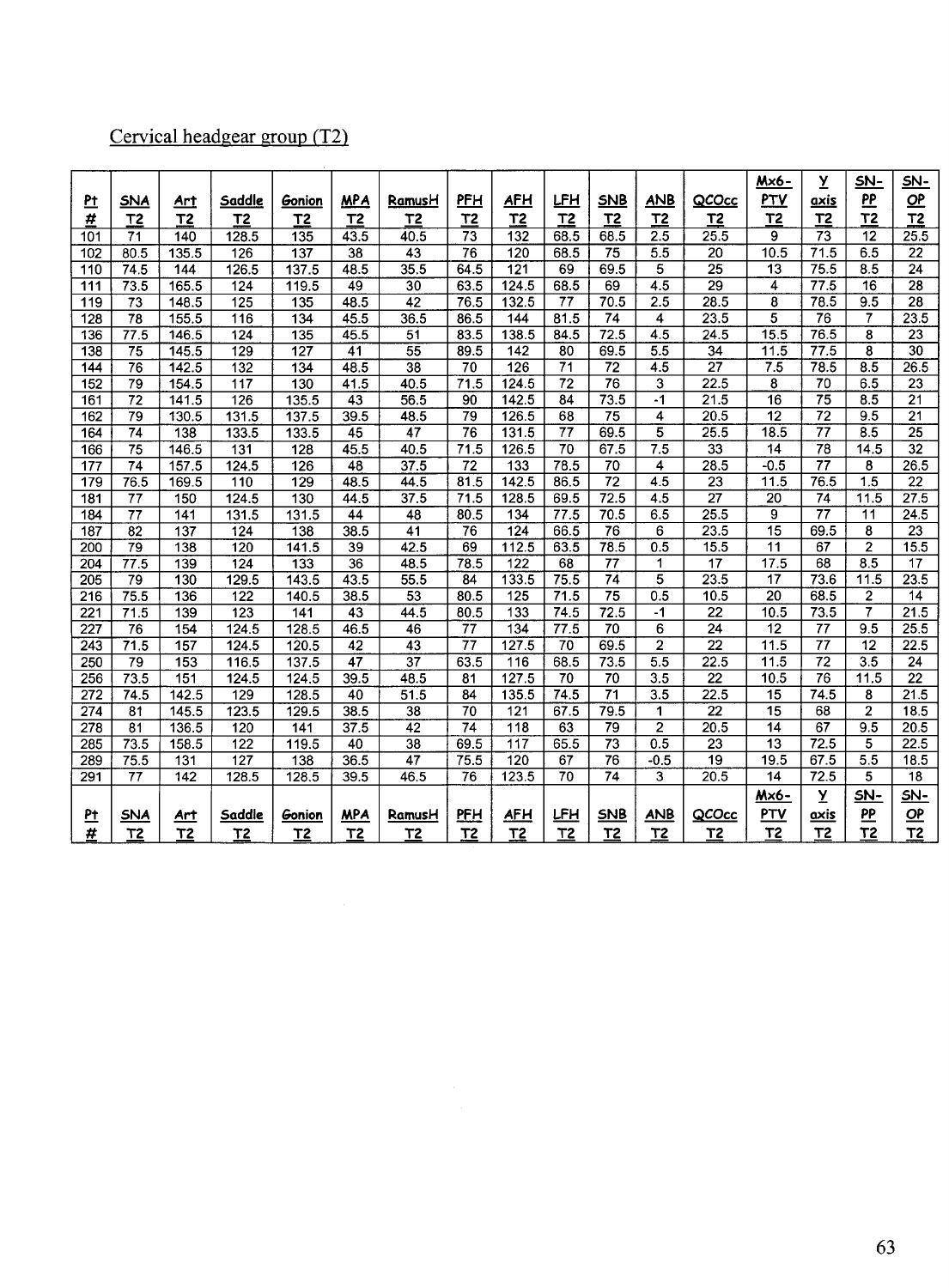# Cervical headgear group  $(T1-T2)$

|                  |                                 |                  | Sad             |                          |                              |                                   |                |                            |                         |                         |                         |                      |                                           |                  | SN-              | <u>SN-</u>              |
|------------------|---------------------------------|------------------|-----------------|--------------------------|------------------------------|-----------------------------------|----------------|----------------------------|-------------------------|-------------------------|-------------------------|----------------------|-------------------------------------------|------------------|------------------|-------------------------|
| P <sub>t</sub>   | SNA                             | Art              | dle             | Gonion                   | <b>MPA</b>                   | Ramus                             | <b>PFH</b>     | <b>AFH</b>                 | <u> LFH</u>             | <b>SNB</b>              | <b>ANB</b>              | QCOcc                | <b>MxPtv</b>                              | Yaxis            | P                | QP                      |
| #                | D                               | D                | D               | D                        | D                            | D                                 | D              | D                          | $\overline{\mathbf{D}}$ | $\overline{D}$          | $\overline{\mathbf{D}}$ | $\overline{D}$       | $\overline{\mathbf{D}}$                   | D                | D                | $\overline{\mathsf{D}}$ |
| 101              | 5                               | $-5.5$           | $-1.5$          | 7                        | 0                            | $-3.5$                            | $-6$           | $-14$                      | $-5$                    | $\overline{2}$          | 2.5                     | $-1.5$               | 3                                         | $-1$             | $-2$             | $-2.5$                  |
| 102              | $-2.5$                          | 0.5              | 3               | 2.5                      | 6.5                          | $-2.5$                            | $-6.5$         | $-2.5$                     | $-3$                    | $-5$                    | 2.5                     | 6.5                  | 1                                         | 4.5              | 0.5              | 3.5                     |
| 110              | 0.5                             | $-5.5$           | $\overline{.2}$ | 4                        | $-3.5$                       | $-0.5$                            | $-3$           | $-9.5$                     | $-6$                    | $\overline{\mathbf{3}}$ | $-2.5$                  | 1.5                  | 1.5                                       | $-4$             | $-0.5$           | 0.5                     |
| 111              | $\overline{\mathbf{4}}$         | $-15$<br>-9      | 0.5<br>$-3$     | 10.5                     | $-4.5$<br>$-5.5$             | $\overline{\mathbf{4}}$<br>$-0.5$ | -2<br>$-2$     | $-11.5$                    | $-5.5$<br>-9            | $\overline{2.5}$<br>3   | 1.5                     | 1<br>$-1$            | $\overline{2}$<br>$\overline{\mathbf{3}}$ | $-4.5$<br>$-4.5$ | $-4.5$<br>$-3.5$ | $-4.5$<br>$-7$          |
| 119              | $\overline{4}$                  | 1                | $-0.5$          | $\overline{7}$<br>$-3$   |                              | 9                                 | $-6.5$         | $-13$<br>$-14$             | $-9.5$                  | $\overline{1.5}$        | 1.5<br>0.5              | $-1$                 | 2.5                                       | $-2.5$           | 3                | $\overline{2.5}$        |
| 128              | $\overline{2}$                  |                  |                 |                          | $-2.5$                       |                                   |                | $-14$                      | $-10$                   | 0.5                     |                         | $-0.5$               |                                           | $-2.5$           | $-1.5$           | $-1$                    |
| 136<br>138       | $\mathbf 1$<br>$\overline{3.5}$ | $-4.5$<br>$-5.5$ | $-1.5$          | 5.5                      | $-0.5$                       | $-4.5$<br>$-5$                    | $-8.5$<br>-9.5 |                            | $-11$                   | 2.5                     | 1                       | $-8.5$               | 0.5                                       | $-3.5$           | $-1$             | $-6.5$                  |
| 144              | $\mathbf 0$                     | 0                | $-0.5$<br>$-2$  | $\overline{2}$<br>$-0.5$ | $-3$<br>$\overline{\cdot 3}$ | $\overline{3.5}$                  | $-3.5$         | $-18.5$<br>$-\overline{8}$ | $-3.5$                  | 0.5                     | 1<br>$-1$               | 1                    | 1<br>$-0.5$                               | $-2.5$           | $-4$             | $-3.5$                  |
| 152              | 3                               | $-7.5$           | $\overline{2}$  | 5                        | $-0.5$                       | $-1.5$                            | $-4$           | $-8.5$                     | $\overline{-5}$         | 1                       | $\overline{2}$          | $\overline{3}$       | 3.5                                       | $-1.5$           | $-1.5$           | $-5$                    |
| 161              | 3                               | $-10.5$          | 4               | 4.5                      | $-2$                         | $-6$                              | $-8$           | $-13$                      | -9                      | $-0.5$                  | 3                       | 1                    | $-5$                                      | $-1.5$           | $-1.5$           | $\overline{1.5}$        |
| 162              | $-4$                            | 8                | $-3$            | $-5$                     | 0.5                          | $-1.5$                            | $-4.5$         | $-4.5$                     | $-3.5$                  | $-2$                    | $-2$                    | 4.5                  | 0.5                                       | 0.5              | 2                | 1                       |
| 164              | 0.5                             | $-1$             | 0               | $-0.5$                   | $-1.5$                       | $-1.5$                            | $-3$           | $-5,5$                     | $-6$                    | 0                       | 0                       | $-3.5$               | $-2.5$                                    | $-2$             | 1                | $-3.5$                  |
| 166              | 3.5                             | $-5$             | $\overline{2}$  | 2.5                      | $-4.5$                       | $-2.5$                            | $-3.5$         | $-11.5$                    | -9                      | $\overline{3}$          | $\overline{0.5}$        | $-2$                 | $-1.5$                                    | $-4$             | $-1.5$           | $-3$                    |
| 177              | $\mathbf{0}$                    | $-8.5$           | $-0.5$          | 9                        | $\Omega$                     | 1                                 | $-1.5$         | $-7.5$                     | $-6$                    | $-0.5$                  | 0.5                     | $-1.5$               | 7                                         | 0                | 0                | $\overline{2}$          |
| 179              | 4.5                             | $-5$             | 1               | $-2.5$                   | $-6.5$                       | $-6.5$                            | $-7.5$         | $-14.5$                    | $-11.5$                 | $\overline{3.5}$        | 0.5                     | $-2$                 | 0.5                                       | $-5.5$           | $-1.5$           | $-2.5$                  |
| 181              | $\overline{2}$                  | $-10.5$          | 1               | 9                        | $-1$                         | 1                                 | $-3$           | $-8$                       | $-5$                    | 1                       | 1                       | $\mathbf{1}$         | $-1.5$                                    | $-2$             | 0                | $-3.5$                  |
| 184              | 1                               | $\mathbf 0$      | $-1.5$          | $-1$                     | $-3$                         | $-5$                              | -5             | $-10$                      | $-6.5$                  | $\mathbf 1$             | 0                       | $-4.5$               | 2.5                                       | $-2$             | $-1.5$           | $-3.5$                  |
| 187              | $-1$                            | $-3.5$           | $\overline{2}$  | 1                        | $\mathbf 0$                  | $-2$                              | -8             | $-12$                      | $-\frac{8}{3}$          | $\mathbf 0$             | $-1.5$                  | $-0.5$               | $\overline{1.5}$                          | $-0.5$           | 0.5              | $\overline{.2}$         |
| 200              | 1.5                             | 3                | $-0.5$          | $-2.5$                   | 0.5                          | $-1.5$                            | $-0.5$         | 1                          | 0                       | 0.5                     | 1                       | $\mathbf 0$          | $-1.5$                                    | $\mathbf 0$      | 1                | $-1$                    |
| 204              | 1                               | 6                | 0.5             | $-6$                     | 0.5                          | -9                                | $-10.5$        | $-10.5$                    | $-6$                    | $-2.5$                  | 3                       | 7.5                  | $\overline{\cdot 3}$                      | 0.5              | $-2$             | 3                       |
| 205              | $-1.\overline{5}$               | $-3$             | 3               | $-1.5$                   | $-2$                         | $-5.5$                            | $-8$           | $-10$                      | $-9.5$                  | $-1.5$                  | 0                       | 0                    | 1                                         | $-0.6$           | 1                | $-0.5$                  |
| 216              | 1                               | 0.5              | 1.5             | $-3$                     | $-1$                         | $-10$                             | $-11.5$        | $-12$                      | $-7.5$                  | 0                       | 1                       | 9.5                  | $-1.5$                                    | $-1.5$           | 1                | 0                       |
| 221              | 3                               | 5                | $-2.5$          | 0.5                      | 3                            | $-6.5$                            | $-10$          | $-8.5$                     | $-5.5$                  | $-1$                    | 4                       | $-1$                 | $\overline{\cdot}$                        | $-0.5$           | 1                | $\overline{1.5}$        |
| 227              | $\Omega$                        | -9               | 8               | 0.5                      | 0                            | $-5.5$                            | $-4.5$         | $-4.5$                     | $-4.5$                  | $-1$                    | 1                       | 4.5                  | $\overline{1.5}$                          | 0.5              | 0.5              | 1                       |
| 243              | 6.5                             | $-17$            | $-3.5$          | $\overline{19}$          | $-1.5$                       | $-4.5$                            | $-9$           | $-9.5$                     | $-5$                    | $\overline{\mathbf{4}}$ | 2.5                     | 0.5                  | 5                                         | -9               | $-3$             | 0.5                     |
| 250              | $-2.5$                          | $-5$             | 5               | $-2.5$                   | $-2.5$                       | 2.5                               | 1              | $-2$                       | $-2.5$                  | $-0.5$                  | $-2$                    | $-4.5$               | 1.5                                       | 0                | 0                | $-4.5$                  |
| 256              | 1                               | 5.5              | $-1$            | $-3.5$                   | 1                            | $-11.5$                           | $-10.5$        | $-8.5$                     | $-4$                    | 0.5                     | 0.5                     | 6.5                  | 3                                         | $-1.5$           | $-2.5$           | 3                       |
| $\overline{272}$ | 4                               | $-1.5$           | $-0.5$          | 0.5                      | $-1.5$                       | $-0.5$                            | $-2$           | $-5.5$                     | $-3.5$                  | 1                       | 3                       | 0.5                  | $\overline{\cdot 3}$                      | $-1.5$           | $-0.5$           | $-1$                    |
| 274              | $-1$                            | $-4.5$           | $\mathbf{0}$    | 3                        | $-1$                         | 7.5                               | 6.5            | 4.5                        | $\overline{3}$          | $-0.5$                  | $\overline{0}$          | $\overline{\cdot 3}$ | 0.5                                       | 0                | $-1.5$           | $-0.5$                  |
| 278              | $-0.5$                          | $-3.5$           | 1               | $\overline{4.5}$         | $\overline{1.5}$             | $-1$                              | $-4$           | $-3.5$                     | $-2.5$                  | $-1$                    | 0.5                     | $\overline{3.5}$     | -3                                        | $-0.5$           | 0.5              | $\overline{2}$          |
| 285              | $\overline{4}$                  | 2.5              | $-1$            | 0.5                      | 1.5                          | $-5$                              | $-3.5$         | $-1$                       | 0.5                     | 0                       | 4                       | $-1.5$               | 2                                         | $-0.5$           | $-3$             | $\overline{.2}$         |
| 289              | 3.5                             | $-3$             | 2.5             | 0.5                      | $-0.5$                       | $-4$                              | $-9.5$         | $-12$                      | $-8.5$                  | $-0.5$                  | 4                       | 2.5                  | $-2.5$                                    | $-1.5$           | $\overline{2}$   | 1                       |
| 291              | 0.5                             | $-1.5$           | $\Omega$        | 3                        | 1                            | $-3.5$                            | $-1.5$         | 0.5                        | $-2$                    | $-1.5$                  | 1.5                     | 2.5                  | 0.5                                       | 0.5              | 3                | 2.5                     |
|                  |                                 |                  | Sad             |                          |                              |                                   |                |                            |                         |                         |                         |                      |                                           |                  | $SN-$            | $SN-$                   |
| P <sub>t</sub>   | SNA                             | Art              | <u>dle</u>      | <b>Gonion</b>            | <u>MPA</u>                   | Ramus                             | <b>PFH</b>     | <u>AFH</u>                 | LFH                     | <b>SNB</b>              | <b>ANB</b>              | QCOcc                | <b>MxPtv</b>                              | Yaxis            | P                | $\underline{OP}$        |
| #                | D                               | D                | D               | ₫                        | ₫                            | D                                 | $\overline{D}$ | ō                          | $\overline{D}$          | $\overline{D}$          | ₫                       | ₫                    | ₫                                         | ₫                | D                | D                       |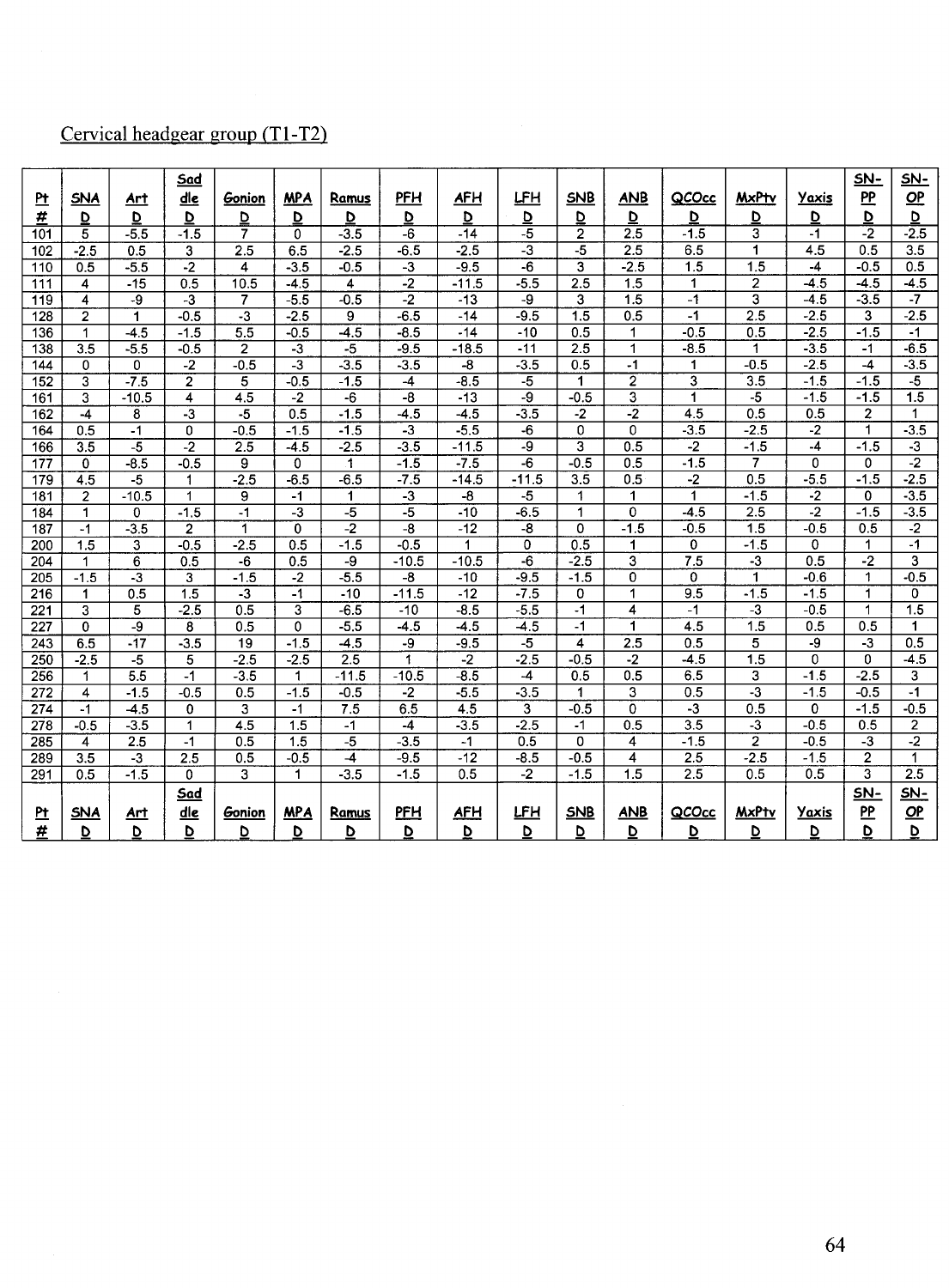# High-pull headgear group (Tl)

|                 |            |            |        |        |            |               |            |            |             |            |                |              | Mx6-       | Y           | <u>SN-</u>     | <u>SN-</u>      |
|-----------------|------------|------------|--------|--------|------------|---------------|------------|------------|-------------|------------|----------------|--------------|------------|-------------|----------------|-----------------|
| P <sub>t</sub>  | SNA        | Art        | Saddle | Gonion | <b>MPA</b> | RamusH        | <b>PFH</b> | <u>AFH</u> | <u> LFH</u> | <b>SNB</b> | <u>ANB</u>     | <u>QCOcc</u> | <b>PTV</b> | Axis        | P              | $\overline{OP}$ |
| #               | T1         | T1         | T1     | T1     | T1         | T1            | T1         | T1         | T1          | T1         | T1             | T1           | T1         | T1          | T1             | T1              |
| 107             | 77.5       | 141        | 127.5  | 130    | 39         | 44            | 76.5       | 127.5      | 71          | 74.5       | 3              | 20           | 13         | 70.5        | 6.5            | 16              |
| 124             | 81         | 152        | 120    | 125    | 37.5       | 35            | 67.5       | 110.5      | 64          | 76.5       | 4              | 19           | 11         | 69          | 3              | 16              |
| 131             | 78.5       | 159        | 119.5  | 118.5  | 37.5       | 39.5          | 71.5       | 116.5      | 61.5        | 72         | 6.5            | 26.5         | 11         | 72          | 12             | 23.5            |
| 145             | 74.5       | 147.5      | 128    | 122.5  | 38         | 43            | 81.5       | 130.5      | 75          | 72.5       | 2              | 28.5         | 12         | 74          | 6              | 19.5            |
| 148             | 85         | 146        | 116    | 137.5  | 39.5       | 33.5          | 61.5       | 105        | 61          | 78         | $\overline{7}$ | 22           | 15         | 67          | 4              | 17.5            |
| 154             | 82.5       | 150.5      | 115.5  | 130    | 36         | 39.5          | 71.5       | 114        | 67          | 80         | 3              | 19.5         | 17         | 66.5        | $\overline{c}$ | 17              |
| 163             | 82.5       | 144        | 125.5  | 132    | 42         | 34            | 65         | 113        | 64          | 74         | 9              | 23.5         | 13.5       | 72.5        | 7.5            | 21.5            |
| 175             | 81         | 1345       | 126    | 141.5  | 42         | 43            | 68         | 113.5      | 67          | 75.5       | 5.5            | 23           | 15         | 70          | $\mathbf{1}$   | 18              |
| 178             | 79.5       | 155        | 115.5  | 131.5  | 42         | 44.5          | 83.5       | 140.5      | 79          | 73         | 6.5            | 23           | 10         | 72          | 9.5            | 16.5            |
| 183             | 77         | 146.5      | 120.5  | 137.5  | 45         | 42            | 69         | 121        | 69          | 74.5       | 2.5            | 22           | 14.5       | 71.5        | 6              | 19              |
| 188             | 80         | 142.5      | 124.5  | 133    | 40         | 46            | 78         | 123.5      | 73          | 75         | 5              | 21           | 7.5        | 73          | 7.5            | 20              |
| 191             | 79         | 154        | 122    | 122    | 38         | 38.5          | 71,5       | 119.5      | 66          | 74.5       | 4.5            | 26           | 16.5       | 70          | 5.5            | 22              |
| 197             | 78         | 133        | 127    | 138    | 38         | 44            | 70         | 112.5      | 63          | 74         | 4              | 19.5         | 11         | 68          | 8.5            | 17.5            |
| 202             | 76.5       | 157        | 119    | 123.5  | 39.5       | 34            | 70         | 125.5      | 72.5        | 78         | $-1.5$         | 16           | 12.5       | 68          | 2.5            | 16              |
| 203             | 80.5       | 135.5      | 129    | 134.5  | 39         | 46            | 79.5       | 125.5      | 73.5        | 75         | 5.5            | 19.5         | 14         | 73          | 5              | 20              |
| 210             | 73.5       | 148.5      | 124.5  | 129    | 42         | 41            | 75.5       | 128        | 67          | 71         | 2.5            | 27           | 17         | 74          | 11.5           | 26.5            |
| 218             | 82.5       | 143        | 125.5  | 130    | 38         | 50.5          | 80.5       | 123.5      | 73          | 76         | 6              | 21.5         | 13         | 72          | 5              | 16.5            |
| 222             | 77.5       | 146.5      | 119    | 135.5  | 41.5       | 34.5          | 62         | 106        | 56.5        | 72.5       | 5              | 26.5         | 13         | 70.5        | 12             | 23              |
| 223             | 80         | 143.5      | 122    | 134.5  | 40.5       | 43.5          | 75         | 124.5      | 72          | 76         | 4.5            | 18           | 6.5        | 70.5        | 6.5            | 17.5            |
| 231             | 80.5       | 144.5      | 122.5  | 136    | 43         | 36            | 68         | 119.5      | 66.5        | 75.5       | 5              | 26           | 11.5       | 71.5        | 6.5            | 21              |
| 239             | 78.5       | 136        | 131    | 133    | 40         | 43            | 74.5       | 123.5      | 69.5        | 74.5       | 3.5            | 25           | 14.5       | 72          | 13             | 20.5            |
| 242             | 82.5       | 150.5      | 115    | 132.5  | 38         | 37.5          | 70.5       | 116        | 65.5        | 77.5       | 5              | 25           | 12         | 68          | 6              | 23              |
| 245             | 76.5       | 153        | 122    | 128.5  | 43.5       | 38.5          | 69.5       | 126        | 73          | 73         | 4              | 27           | 12         | 72          | 9.5            | 23.5            |
| 255             | 77         | 147        | 124    | 126    | 37.5       | 45            | 76         | 120.5      | 67          | 74.5       | 2.5            | 22.5         | 11         | 71.5        | 6              | 19              |
| 258             | 84.5       | 150.5      | 117    | 131.5  | 39         | 40            | 68         | 112        | 65          | 80.5       | 4              | 23.5         | 14.5       | 67.5        | 10.5           | 22,5            |
| 262             | 75         | 144        | 119.5  | 147    | 50.5       | 36            | 64         | 116.5      | 69          | 72         | 3              | 27.5         | 8          | 75          | 7              | 26              |
| 267             | 76.5       | 140.5      | 131.5  | 132    | 43.5       | 42.5          | 74.5       | 128        | 72.5        | 72         | 4.5            | 29.5         | 8          | 75.5        | 7.5            | 25              |
| 275             | 80.5       | 156.5      | 115    | 126    | 37.5       | 31            | 66.5       | 110.5      | 61          | 77         | 4              | 17           | 13         | 68          | 4              | 16              |
|                 |            |            |        |        |            |               |            |            |             |            |                |              | Mx6-       | Ÿ           | <u>SN-</u>     | <u>SN-</u>      |
|                 | <b>SNA</b> | <u>Art</u> | Saddle | Gonion | <b>MPA</b> | <b>RamusH</b> | <b>PFH</b> | <u>AFH</u> | <u>LFH</u>  | <b>SNB</b> | <b>ANB</b>     | QCOcc        | PTV        | <u>Axis</u> | <b>PP</b>      | QP              |
| $rac{P_1}{H_1}$ | T1         | T1         | T1     | T1     | T1         | T1            | T1         | T1         | T1          | T1         | T1             | T1           | T1         | T1          | T1             | T1              |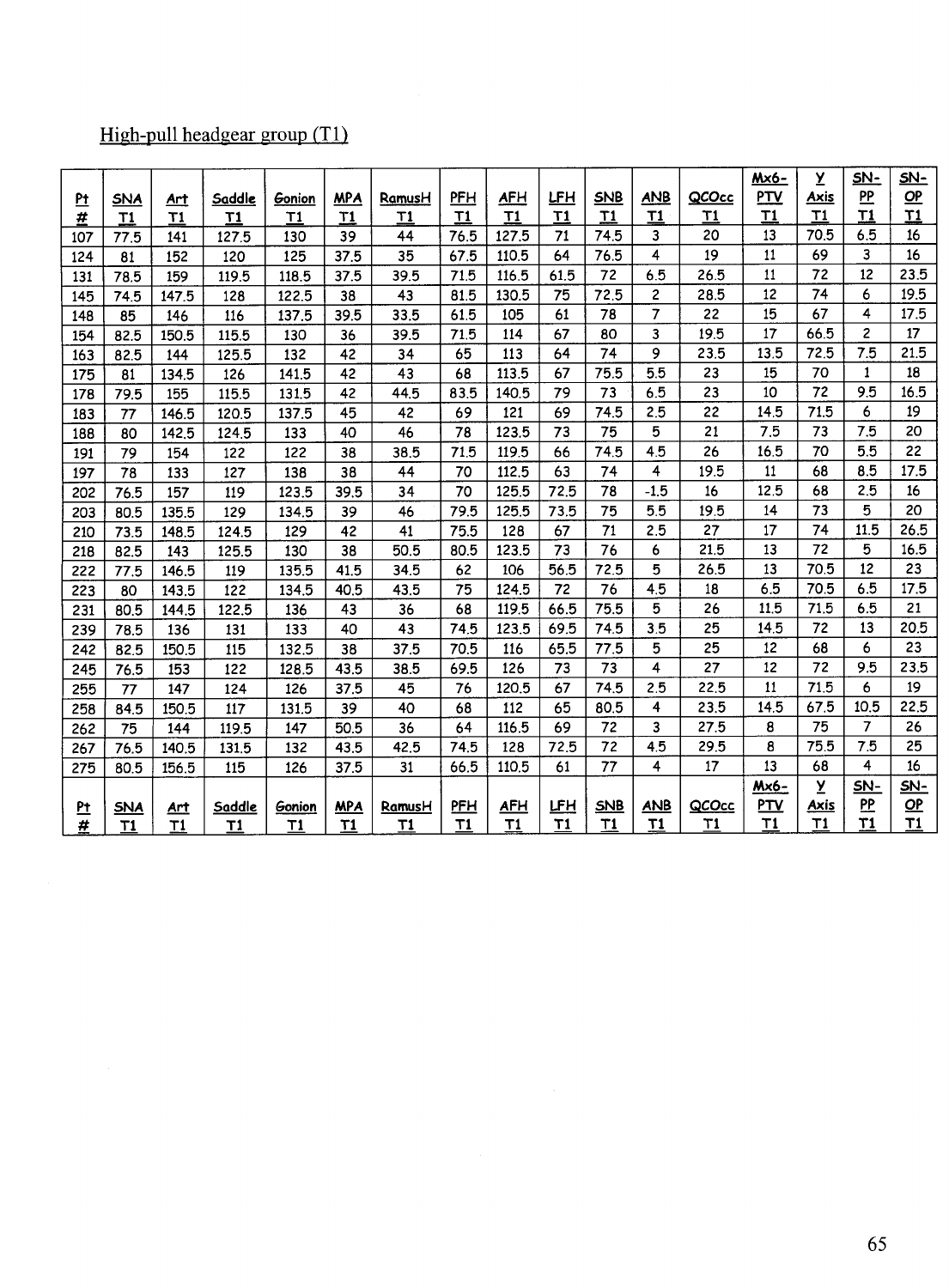## High-pull headgear group (T2)

|          |                        |                |                       |                       |                      |                          |                       |                              |                  |                              |                       |                         | Mx6-             | Y                       | <u>SN-</u>      | <u>SN-</u>                |
|----------|------------------------|----------------|-----------------------|-----------------------|----------------------|--------------------------|-----------------------|------------------------------|------------------|------------------------------|-----------------------|-------------------------|------------------|-------------------------|-----------------|---------------------------|
| 吐        | <b>SNA</b>             | Art            | Saddle                | Gonion                | <b>MPA</b>           | RamusH<br>T <sub>2</sub> | PFH<br>T <sub>2</sub> | <b>AFH</b><br>T <sub>2</sub> | <u>LFH</u><br>T2 | <b>SNB</b><br>T <sub>2</sub> | ANB<br>T <sub>2</sub> | QCOcc<br>T <sub>2</sub> | <b>PTV</b><br>T2 | axis<br>T <sub>2</sub>  | PP<br><b>T2</b> | QP<br>T2                  |
| #<br>107 | T <sub>2</sub><br>75.5 | T <sub>2</sub> | T <sub>2</sub><br>127 | T <sub>2</sub><br>132 | T <sub>2</sub><br>39 | 43.5                     | 77                    | 128                          | 72               | 74.5                         | 0.5                   | 19.5                    | 12               | 70.5                    | 6               | 15.5                      |
| 124      | 80.5                   | 140<br>152     | 120                   | 127                   | 39                   | 37                       | 71.5                  | 118.5                        | 69               | 75.5                         | 5                     | 20                      | 13               | 71                      | 4               | 18.5                      |
| 131      | 75.5                   | 157.5          | 121.5                 | 120.5                 | 39.5                 | 41.5                     | 75.5                  | 123.5                        | 66               | 71.5                         | 4.5                   | 28                      | 13               | 73.5                    | 12.5            | 24.5                      |
| 145      | 75.5                   | 150.5          | 125.5                 | 122                   | 38                   | 46.5                     | 88.5                  | 139.5                        | 79.5             | 73                           | 2.5                   | 22                      | 12               | 74                      | 5.5             | 18                        |
| 148      | 82.5                   | 145.5          | 118.5                 | 134                   | 38                   | 38                       | 69.5                  | 114                          | 67.5             | 77.5                         | 5                     | 17                      | 18               | 68                      | 3               | 15                        |
| 154      | 82.5                   | 158.5          | 116                   | 123                   | 37.5                 | 42                       | 75.5                  | 122                          | 71.5             | 78.5                         | 4                     | 22                      | 17.5             | 69                      | 3.5             | 18.5                      |
| 163      | 81                     | 148            | 123                   | 132                   | 42.5                 | 39.5                     | 71                    | 121                          | 69               | 74                           | $\overline{7}$        | 21.5                    | 15.5             | 72.5                    | 9.5             | 23.5                      |
| 175      | 83                     | 137.5          | 123.5                 | 139.5                 | 40.5                 | 45.5                     | 71.5                  | 117                          | 68               | 78.5                         | 5                     | 20                      | 16               | 68.5                    | 4               | 18                        |
| 178      | 78                     | 158            | 112                   | 130                   | 40.5                 | 49                       | 85.5                  | 139                          | 79.5             | 74.5                         | 3.5                   | 17.5                    | 10               | 70.5                    | 7.5             | 16                        |
| 183      | 75.5                   | 155            | 116.5                 | 135                   | 46                   | 43                       | 73                    | 128.5                        | 73               | 75                           | $\mathbf{1}$          | 17.5                    | 11               | 72                      | 6.5             | 16                        |
| 188      | 80                     | 144.5          | 121.5                 | 134                   | 40                   | 48.5                     | 85                    | 131.5                        | 77               | 76.5                         | 3                     | 21                      | 11.5             | 73.5                    | $\overline{7}$  | 18.5                      |
| 191      | 74.5                   | 155.5          | 125.5                 | 118                   | 39                   | 42                       | 76                    | 128.5                        | 69.5             | 71.5                         | 3                     | 29                      | 19.5             | 73                      | 10              | 25.5                      |
| 197      | 76                     | 135            | 125.5                 | 137.5                 | 37.5                 | 48.5                     | 76                    | 119                          | 65.5             | 74                           | $\overline{c}$        | $\overline{21}$         | 17               | 69.5                    | 9               | 18.5                      |
| 202      | 81                     | 148.5          | 119                   | 131.5                 | 39                   | 40,5                     | 75                    | 127                          | 73.5             | 77.5                         | 3.5                   | 18.5                    | 18               | 68                      | 4               | 16.5                      |
| 203      | 78.5                   | 140            | 125.5                 | 133                   | 38.5                 | 46.5                     | 83.5                  | 129                          | 74               | 75                           | 3                     | 20                      | 14.5             | 73                      | 8               | 21                        |
| 210      | 72.5                   | 149.5          | 124.5                 | 128                   | 42.5                 | 47                       | 83                    | 137.5                        | 74               | 72                           | 0.5                   | 24.5                    | 14               | 75                      | 12.5            | 22.5                      |
| 218      | 80.5                   | 145            | 126                   | 129                   | 40                   | 52.5                     | 83                    | 129                          | 74.5             | 75.5                         | 4.5                   | 21                      | 13.5             | 74                      | 8.5             | 20                        |
| 222      | 84.5                   | 151.5          | 114                   | 133                   | 38.5                 | 35.5                     | 67                    | 109                          | 61.5             | 75.5                         | 8.5                   | 20.5                    | 14.5             | 68.5                    | 8               | 20                        |
| 223      | 79.5                   | 145            | 120.5                 | 135                   | 40.5                 | 46                       | 78                    | 129                          | 75.5             | 77.5                         | $\overline{c}$        | 23                      | 9.5              | 69.5                    | 6               | 19.5                      |
| 231      | 79.5                   | 145.5          | 121.5                 | 139                   | 45.5                 | 41.5                     | 75.5                  | 133.5                        | 76               | 76                           | 3.5                   | 21.5                    | 13.5             | 72.5                    | 7               | 20.5                      |
| 239      | 78.5                   | 137            | 124                   | 133                   | 34.5                 | 48.5                     | 85                    | 130.5                        | 79               | 78.5                         | $\Omega$              | 13                      | 13.5             | 68                      | 5               | 12.5                      |
| 242      | 80                     | 146            | 122                   | 131.5                 | 39.5                 | 42                       | 72                    | 122                          | 68.5             | 76                           | 4                     | 22                      | 16               | 69                      | 7.5             | 21                        |
| 245      | 77                     | 148            | 125                   | 127.5                 | 40                   | 47                       | 81.5                  | 135                          | 77.5             | 73                           | 4                     | 23.5                    | 12.5             | 72                      | 10.5            | 20                        |
| 255      | 75.5                   | 149.5          | 125                   | 123                   | 38                   | 50                       | 81.5                  | 127                          | 72.5             | 75                           | 0.5                   | 21                      | 12.5             | 73                      | 5.5             | 18.5                      |
| 258      | 86                     | 157.5          | 115.5                 | 127.5                 | 40                   | 42                       | 70                    | 116                          | 67               | 78.5                         | 7.5                   | 25                      | 18.5             | 69.5                    | 11.5            | 23                        |
| 262      | 76                     | 147            | 120                   | 141                   | 48.5                 | 35                       | 65                    | 121                          | 71.5             | 71.5                         | 5                     | 25.5                    | 11               | 74                      | 4.5             | 23                        |
| 267      | 74.5                   | 141            | 133                   | 132.5                 | 46.5                 | 47.5                     | 80                    | 140.5                        | 78               | 70.5                         | 4                     | 26.5                    | 13.5             | 77                      | 9.5             | 27                        |
| 275      | 76                     | 156            | 117                   | 125                   | 37.5                 | 31                       | 66.5                  | 111.5                        | 62               | 76                           | 0                     | 16.5                    | 16.6             | 68.5                    | 3.5             | 15.5                      |
|          |                        |                |                       |                       |                      |                          |                       |                              |                  |                              |                       |                         | <u>Mx6-</u>      | $\overline{\mathbf{Y}}$ | <u>SN-</u>      | <u>SN-</u>                |
| 叶兰       | SNA                    | Art            | Saddle                | Gonion                | <b>MPA</b>           | RamusH                   | <b>PFH</b>            | <u>AFH</u>                   | <u>LFH</u>       | <b>SNB</b>                   | <b>ANB</b>            | QCOcc                   | <b>PTV</b>       | axis                    | P               | $\underline{\mathsf{OP}}$ |
|          | T <sub>2</sub>         | $12$           | T2                    | <u>T2</u>             | <u>T2</u>            | T <sub>2</sub>           | T <sub>2</sub>        | T2                           | T <sub>2</sub>   | T <sub>2</sub>               | T <sub>2</sub>        | $12$                    | T <sub>2</sub>   | T <sub>2</sub>          | T2              | T2                        |

 $\frac{1}{\sqrt{2}}\sum_{i=1}^{n} \frac{1}{\sqrt{2}}\left(\frac{1}{\sqrt{2}}\right)^2$